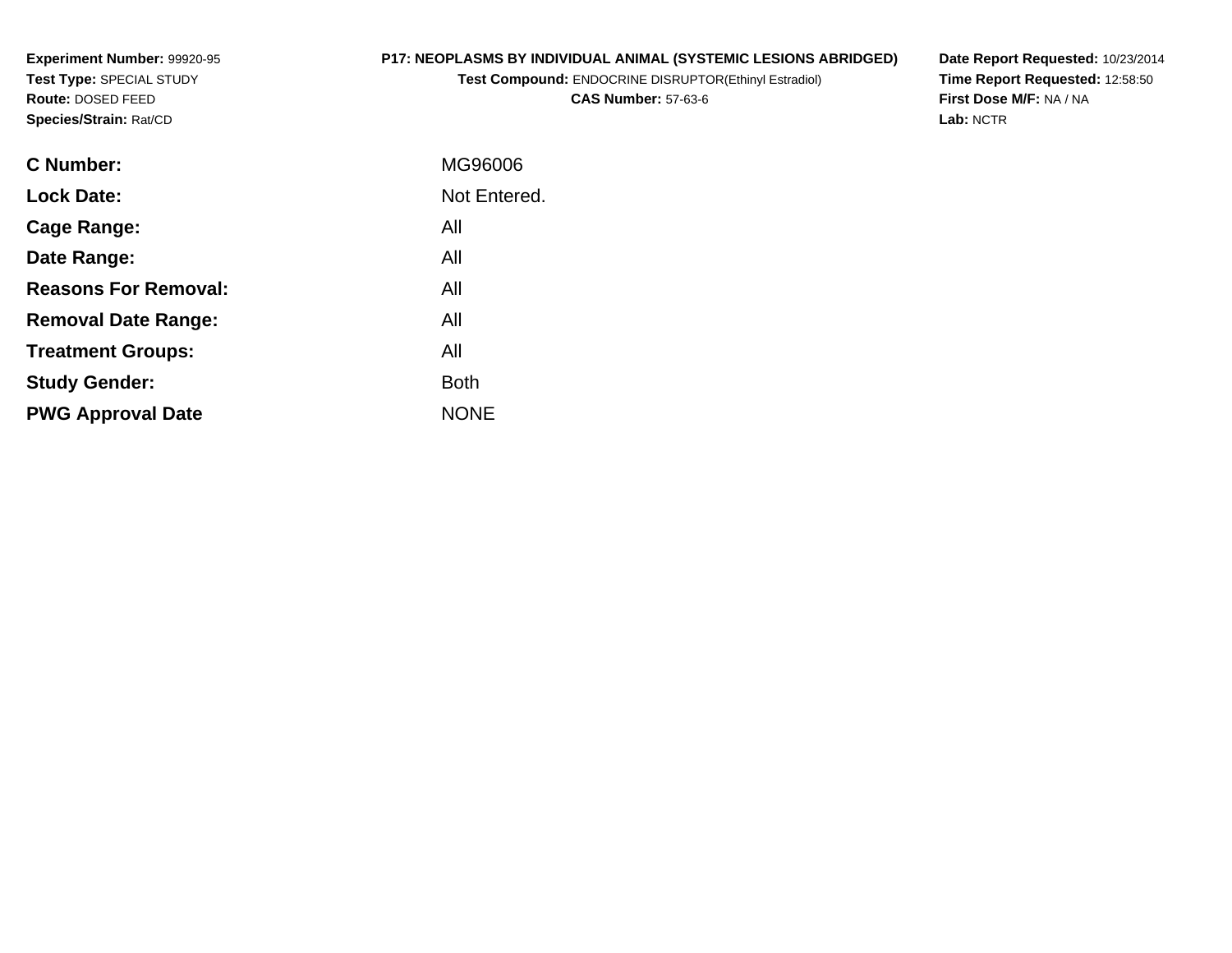#### **Experiment Number:** 99920-95**Test Type:** SPECIAL STUDY**Route:** DOSED FEED **Species/Strain:** Rat/CD**P17: NEOPLASMS BY INDIVIDUAL ANIMAL (SYSTEMIC LESIONS ABRIDGED)Test Compound:** ENDOCRINE DISRUPTOR(Ethinyl Estradiol)**CAS Number:** 57-63-6**Date Report Requested:** 10/23/2014**Time Report Requested:** 12:58:50**First Dose M/F:** NA / NA**Lab:** NCTRDAY ON TEST**CD Rat Male F4 CONTROL**ANIMAL ID*0 1 5 9* 0 1 0 0 8*0 1 6 0* 0 0 9 6 3*0 1 6 0* 0 0 9 6 4*0 1 6 0* 0 1 0 0 6*0 1 6 0* 0 1 0 0 7*0 1 6 0* 0 1 0 5 1*0 1 6 0* 0 1 0 9 3*0 1 6 1* 0 0 9 6 1*0 1 6 1* 00<br>9<br>6<br>2 *0 1 6 1* 0 1 0 0 4*0 1 6 1* 0 1 0 0 5*0 1 6 1* 0 1 0 4 8*0 1 6 1* 0 1 0 4 9*0 1 6 1* 0 1 0 5 0*0 1 6 1* 0 1 0 9 1*0 1 6 2* 0 1 0 4 7*0 1 6 2* 0 1 0 8 9*0 1 6 2* 0 1 0 9 0*0 1 6 2* 0 1 0 9 2*0 1 6 2* 0 1 0 9 4*0 1 6 2* 0 1 1 2 3*0 1 6 2* 0 1 1 2 4*0 1 6 4* 0 1 1 2 2*0 1 6 4* 0 1 1 3 8*0 1 6 5* 0 1 12<br>ڊ <sup>1</sup> \*TOTALS**Alimentary System**Liver $\mathbf{r}$  + <sup>+</sup> <sup>+</sup> <sup>+</sup> <sup>+</sup> <sup>+</sup> <sup>+</sup> <sup>+</sup> <sup>+</sup> <sup>+</sup> <sup>+</sup> <sup>+</sup> <sup>+</sup> <sup>+</sup> <sup>+</sup> <sup>+</sup> <sup>+</sup> <sup>+</sup> <sup>+</sup> <sup>+</sup> <sup>+</sup> <sup>+</sup> <sup>+</sup> <sup>+</sup> <sup>+</sup> <sup>25</sup> **Cardiovascular System**NONE **Endocrine System**Adrenal Cortex $\times$  + <sup>+</sup> <sup>+</sup> <sup>+</sup> <sup>+</sup> <sup>+</sup> <sup>+</sup> <sup>+</sup> <sup>+</sup> <sup>+</sup> <sup>+</sup> <sup>+</sup> <sup>+</sup> <sup>+</sup> <sup>+</sup> <sup>+</sup> <sup>+</sup> <sup>+</sup> <sup>+</sup> <sup>+</sup> <sup>+</sup> <sup>+</sup> <sup>+</sup> <sup>+</sup> <sup>+</sup> <sup>25</sup> Adrenal Medullaa  $+$  <sup>+</sup> <sup>+</sup> <sup>+</sup> <sup>+</sup> <sup>+</sup> <sup>+</sup> <sup>+</sup> <sup>+</sup> <sup>+</sup> <sup>+</sup> <sup>+</sup> <sup>+</sup> <sup>+</sup> <sup>+</sup> <sup>+</sup> <sup>+</sup> <sup>+</sup> <sup>+</sup> <sup>+</sup> <sup>+</sup> <sup>+</sup> <sup>+</sup> <sup>+</sup> <sup>+</sup> <sup>25</sup> Pituitary Gland $\alpha$  + <sup>+</sup> <sup>+</sup> <sup>+</sup> <sup>+</sup> <sup>+</sup> <sup>+</sup> <sup>+</sup> <sup>+</sup> <sup>+</sup> <sup>+</sup> <sup>+</sup> <sup>+</sup> <sup>+</sup> <sup>+</sup> <sup>+</sup> <sup>+</sup> <sup>+</sup> <sup>+</sup> <sup>+</sup> <sup>+</sup> <sup>+</sup> <sup>+</sup> <sup>+</sup> <sup>+</sup> <sup>25</sup> Thyroid Glandd  $+$ <sup>+</sup> <sup>+</sup> <sup>+</sup> <sup>+</sup> <sup>+</sup> <sup>+</sup> <sup>+</sup> <sup>+</sup> <sup>+</sup> <sup>+</sup> <sup>+</sup> <sup>+</sup> <sup>+</sup> <sup>+</sup> <sup>+</sup> <sup>+</sup> <sup>+</sup> <sup>+</sup> <sup>+</sup> <sup>+</sup> <sup>+</sup> <sup>+</sup> <sup>+</sup> <sup>+</sup> <sup>25</sup>

**General Body System**

NONE

#### **Genital System**

| . <del>.</del>                |  |             |         |  |             |  |     |  |         |  |                                   |               |  |  |             |    |
|-------------------------------|--|-------------|---------|--|-------------|--|-----|--|---------|--|-----------------------------------|---------------|--|--|-------------|----|
| Coagulating Gland             |  |             |         |  |             |  |     |  |         |  |                                   |               |  |  |             | 25 |
| Epididymis                    |  | + + + +     |         |  |             |  |     |  |         |  |                                   |               |  |  |             | 25 |
| Prostate, Dorsal/Lateral Lobe |  | $+ + + +$   |         |  | $+$ $+$ $+$ |  | $+$ |  | + + + + |  |                                   | + + + + + + + |  |  |             | 25 |
| Prostate, Ventral Lobe        |  | + + + +     | $+$ $-$ |  |             |  |     |  |         |  |                                   |               |  |  |             | 25 |
| <b>Rete Testes</b>            |  | + + + +     |         |  |             |  |     |  |         |  | + + + + + + + + + + + + + + + + + |               |  |  |             | 25 |
| <b>Seminal Vesicle</b>        |  | $+$ $+$ $+$ |         |  |             |  |     |  |         |  | + + + + + + + +                   |               |  |  | $+$ $+$ $+$ | 25 |
| Testes                        |  |             |         |  |             |  |     |  |         |  |                                   |               |  |  |             | 25 |
|                               |  |             |         |  |             |  |     |  |         |  |                                   |               |  |  |             |    |

\* ..Total animals with tissue examined microscopically; Total animals with tumor **M** ..Missing tissue M ..Missing tissue

+ ..Tissue examined microscopically

I ..Insufficient tissue

A ..Autolysis precludes evaluation

X ..Lesion present BLANK ..Not examined microscopically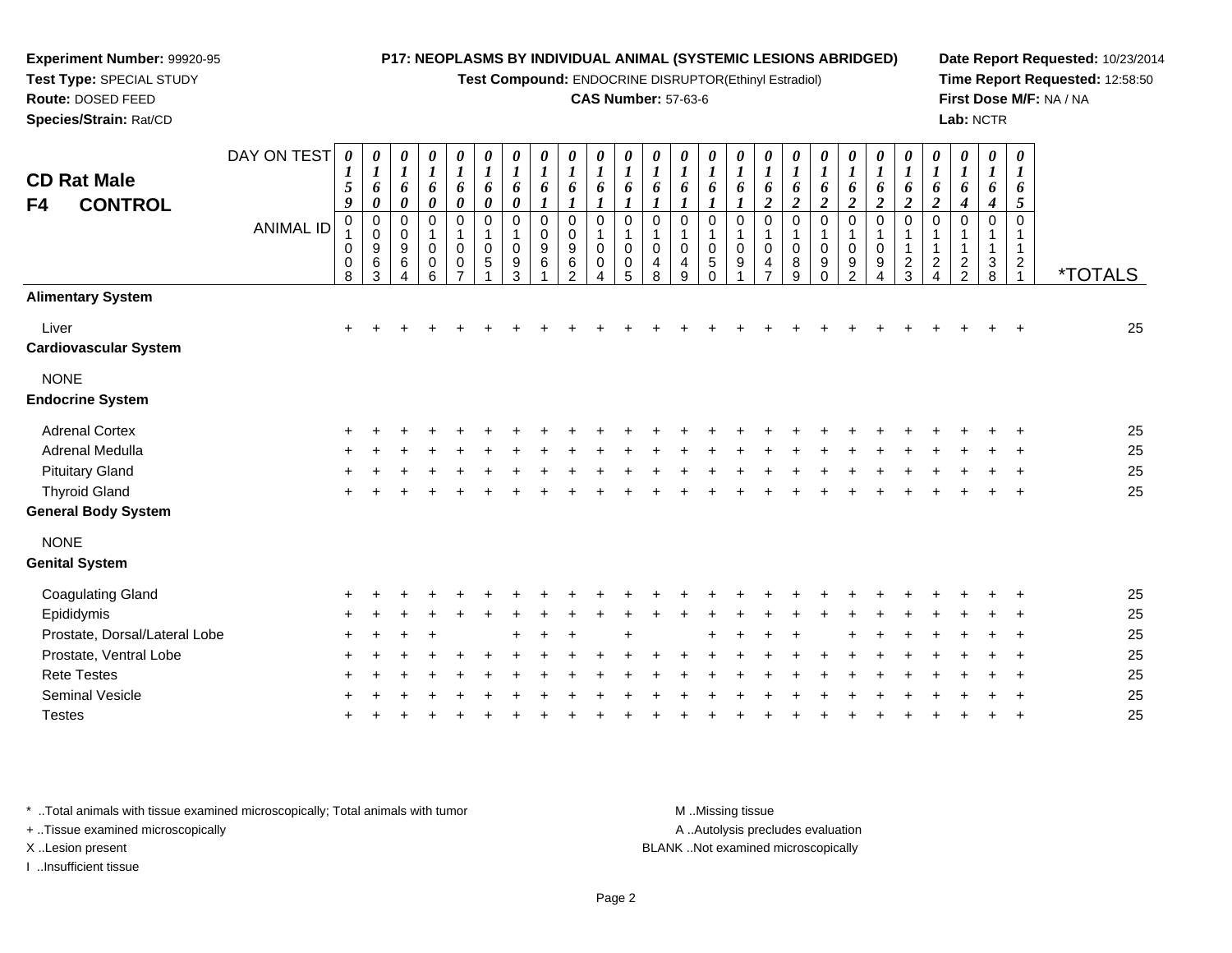| Experiment Number: 99920-95<br>Test Type: SPECIAL STUDY |                  |                                  |                                                            |                                                          |                                                     |                                                                         |                                             |                                                     | P17: NEOPLASMS BY INDIVIDUAL ANIMAL (SYSTEMIC LESIONS ABRIDGED)<br>Test Compound: ENDOCRINE DISRUPTOR(Ethinyl Estradiol) |                                                     |                                                |                                                     |                                                      |                                                                              |                                                                      |                                                 |                                                                  |                                                                  |                                                |                                                                  |                                              |                                                           |                                                          |                                                |                                                     |                                                                                 | Date Report Requested: 10/23/2014<br>Time Report Requested: 12:58:50 |
|---------------------------------------------------------|------------------|----------------------------------|------------------------------------------------------------|----------------------------------------------------------|-----------------------------------------------------|-------------------------------------------------------------------------|---------------------------------------------|-----------------------------------------------------|--------------------------------------------------------------------------------------------------------------------------|-----------------------------------------------------|------------------------------------------------|-----------------------------------------------------|------------------------------------------------------|------------------------------------------------------------------------------|----------------------------------------------------------------------|-------------------------------------------------|------------------------------------------------------------------|------------------------------------------------------------------|------------------------------------------------|------------------------------------------------------------------|----------------------------------------------|-----------------------------------------------------------|----------------------------------------------------------|------------------------------------------------|-----------------------------------------------------|---------------------------------------------------------------------------------|----------------------------------------------------------------------|
| Route: DOSED FEED                                       |                  |                                  |                                                            |                                                          |                                                     |                                                                         |                                             |                                                     |                                                                                                                          |                                                     | <b>CAS Number: 57-63-6</b>                     |                                                     |                                                      |                                                                              |                                                                      |                                                 |                                                                  |                                                                  |                                                |                                                                  |                                              |                                                           |                                                          |                                                |                                                     |                                                                                 | First Dose M/F: NA / NA                                              |
| Species/Strain: Rat/CD                                  |                  |                                  |                                                            |                                                          |                                                     |                                                                         |                                             |                                                     |                                                                                                                          |                                                     |                                                |                                                     |                                                      |                                                                              |                                                                      |                                                 |                                                                  |                                                                  |                                                |                                                                  |                                              |                                                           |                                                          | Lab: NCTR                                      |                                                     |                                                                                 |                                                                      |
| <b>CD Rat Male</b><br><b>CONTROL</b><br>F4              | DAY ON TEST      | 0<br>1<br>5<br>9                 | 0<br>$\boldsymbol{I}$<br>6<br>$\boldsymbol{\theta}$        | 0<br>$\boldsymbol{l}$<br>6<br>$\boldsymbol{\theta}$      | $\boldsymbol{\theta}$<br>$\boldsymbol{l}$<br>6<br>0 | $\boldsymbol{\theta}$<br>$\boldsymbol{l}$<br>6<br>$\boldsymbol{\theta}$ | 0<br>$\boldsymbol{l}$<br>6<br>0             | $\boldsymbol{\theta}$<br>$\boldsymbol{l}$<br>6<br>0 | 0<br>$\boldsymbol{l}$<br>6<br>1                                                                                          | 0<br>$\boldsymbol{l}$<br>6<br>$\boldsymbol{l}$      | 0<br>$\boldsymbol{l}$<br>6<br>$\boldsymbol{l}$ | 0<br>$\boldsymbol{l}$<br>6<br>$\boldsymbol{l}$      | U<br>$\boldsymbol{l}$<br>6<br>$\boldsymbol{l}$       | $\boldsymbol{\theta}$<br>$\boldsymbol{l}$<br>6<br>$\boldsymbol{\mathcal{I}}$ | 0<br>$\boldsymbol{l}$<br>6<br>$\boldsymbol{l}$                       | 0<br>$\boldsymbol{l}$<br>6<br>$\boldsymbol{l}$  | $\boldsymbol{\theta}$<br>$\boldsymbol{l}$<br>6<br>$\overline{2}$ | $\boldsymbol{\theta}$<br>$\boldsymbol{l}$<br>6<br>$\overline{2}$ | 0<br>$\boldsymbol{l}$<br>6<br>$\overline{2}$   | $\boldsymbol{\theta}$<br>$\boldsymbol{l}$<br>6<br>$\overline{2}$ | 0<br>$\boldsymbol{l}$<br>6<br>$\overline{c}$ | 0<br>$\boldsymbol{l}$<br>6<br>$\overline{\mathbf{c}}$     | 0<br>$\boldsymbol{l}$<br>6<br>$\boldsymbol{2}$           | 0<br>$\boldsymbol{l}$<br>6<br>$\boldsymbol{4}$ | $\boldsymbol{\theta}$<br>$\boldsymbol{l}$<br>6<br>4 | 0<br>1<br>6<br>5                                                                |                                                                      |
|                                                         | <b>ANIMAL ID</b> | $\pmb{0}$<br>$\pmb{0}$<br>0<br>8 | $\pmb{0}$<br>$\pmb{0}$<br>$\boldsymbol{9}$<br>$\,6\,$<br>3 | $\mathbf 0$<br>$\mathbf 0$<br>$\boldsymbol{9}$<br>6<br>4 | $\mathbf 0$<br>1<br>$\mathbf 0$<br>0<br>6           | $\Omega$<br>$\mathbf 1$<br>$\Omega$<br>0<br>$\overline{ }$              | $\mathbf 0$<br>$\mathbf 1$<br>$\Omega$<br>5 | $\Omega$<br>$\mathbf 0$<br>9<br>3                   | $\Omega$<br>$\Omega$<br>$\boldsymbol{9}$<br>6                                                                            | $\Omega$<br>$\mathbf 0$<br>9<br>6<br>$\mathfrak{p}$ | $\mathbf 0$<br>$\mathbf 0$<br>0<br>Δ           | $\mathbf 0$<br>$\mathbf 1$<br>$\mathbf 0$<br>0<br>5 | $\mathbf 0$<br>$\mathbf{1}$<br>$\mathbf 0$<br>4<br>8 | $\mathbf 0$<br>$\pmb{0}$<br>4<br>9                                           | $\mathbf 0$<br>$\mathbf{1}$<br>$\mathbf 0$<br>$\sqrt{5}$<br>$\Omega$ | $\mathbf 0$<br>$\mathbf{1}$<br>$\mathbf 0$<br>9 | $\mathbf 0$<br>1<br>$\Omega$<br>4                                | $\Omega$<br>$\mathbf 0$<br>8<br>9                                | $\Omega$<br>$\mathbf{1}$<br>0<br>9<br>$\Omega$ | $\Omega$<br>$\mathbf 0$<br>9<br>$\mathcal{D}$                    | $\Omega$<br>$\mathbf 0$<br>9<br>4            | $\Omega$<br>$\mathbf{1}$<br>$\mathbf{1}$<br>$\frac{2}{3}$ | $\mathbf 0$<br>$\overline{c}$<br>$\overline{\mathbf{4}}$ | $\Omega$<br>$\frac{2}{2}$                      | $\mathbf 0$<br>1<br>1<br>$\frac{3}{8}$              | $\mathbf 0$<br>$\mathbf{1}$<br>$\mathbf{1}$<br>$\overline{c}$<br>$\overline{1}$ | <i><b>*TOTALS</b></i>                                                |
| <b>Hematopoietic System</b>                             |                  |                                  |                                                            |                                                          |                                                     |                                                                         |                                             |                                                     |                                                                                                                          |                                                     |                                                |                                                     |                                                      |                                                                              |                                                                      |                                                 |                                                                  |                                                                  |                                                |                                                                  |                                              |                                                           |                                                          |                                                |                                                     |                                                                                 |                                                                      |
| <b>Bone Marrow</b>                                      |                  |                                  |                                                            |                                                          |                                                     |                                                                         |                                             |                                                     |                                                                                                                          |                                                     |                                                |                                                     |                                                      |                                                                              |                                                                      |                                                 |                                                                  |                                                                  |                                                |                                                                  |                                              |                                                           |                                                          |                                                |                                                     |                                                                                 | 25                                                                   |
| Spleen<br>Thymus                                        |                  |                                  |                                                            |                                                          |                                                     |                                                                         |                                             |                                                     |                                                                                                                          |                                                     |                                                |                                                     |                                                      |                                                                              |                                                                      |                                                 |                                                                  |                                                                  |                                                |                                                                  |                                              |                                                           |                                                          |                                                |                                                     |                                                                                 | 25<br>25                                                             |
| <b>Integumentary System</b>                             |                  |                                  |                                                            |                                                          |                                                     |                                                                         |                                             |                                                     |                                                                                                                          |                                                     |                                                |                                                     |                                                      |                                                                              |                                                                      |                                                 |                                                                  |                                                                  |                                                |                                                                  |                                              |                                                           |                                                          |                                                |                                                     |                                                                                 |                                                                      |
| Mammary Gland<br><b>Musculoskeletal System</b>          |                  |                                  |                                                            |                                                          |                                                     |                                                                         |                                             |                                                     |                                                                                                                          |                                                     |                                                |                                                     |                                                      |                                                                              |                                                                      |                                                 |                                                                  |                                                                  |                                                |                                                                  |                                              |                                                           |                                                          |                                                |                                                     |                                                                                 | 25                                                                   |
| <b>Bone</b><br><b>Nervous System</b>                    |                  |                                  |                                                            |                                                          |                                                     |                                                                         |                                             |                                                     |                                                                                                                          |                                                     |                                                |                                                     |                                                      |                                                                              |                                                                      |                                                 |                                                                  |                                                                  |                                                |                                                                  |                                              |                                                           |                                                          |                                                |                                                     |                                                                                 | 25                                                                   |
| <b>NONE</b><br><b>Respiratory System</b>                |                  |                                  |                                                            |                                                          |                                                     |                                                                         |                                             |                                                     |                                                                                                                          |                                                     |                                                |                                                     |                                                      |                                                                              |                                                                      |                                                 |                                                                  |                                                                  |                                                |                                                                  |                                              |                                                           |                                                          |                                                |                                                     |                                                                                 |                                                                      |
| <b>NONE</b><br><b>Special Senses System</b>             |                  |                                  |                                                            |                                                          |                                                     |                                                                         |                                             |                                                     |                                                                                                                          |                                                     |                                                |                                                     |                                                      |                                                                              |                                                                      |                                                 |                                                                  |                                                                  |                                                |                                                                  |                                              |                                                           |                                                          |                                                |                                                     |                                                                                 |                                                                      |
| <b>NONE</b><br><b>Urinary System</b>                    |                  |                                  |                                                            |                                                          |                                                     |                                                                         |                                             |                                                     |                                                                                                                          |                                                     |                                                |                                                     |                                                      |                                                                              |                                                                      |                                                 |                                                                  |                                                                  |                                                |                                                                  |                                              |                                                           |                                                          |                                                |                                                     |                                                                                 |                                                                      |
| Kidney<br><b>SYSTEMIC LESIONS</b>                       |                  |                                  |                                                            |                                                          |                                                     |                                                                         |                                             |                                                     |                                                                                                                          |                                                     |                                                |                                                     |                                                      |                                                                              |                                                                      |                                                 |                                                                  |                                                                  |                                                |                                                                  |                                              |                                                           |                                                          |                                                |                                                     |                                                                                 | 25                                                                   |
| Multiple Organ                                          |                  |                                  |                                                            |                                                          |                                                     |                                                                         |                                             |                                                     |                                                                                                                          |                                                     |                                                |                                                     |                                                      |                                                                              |                                                                      |                                                 |                                                                  |                                                                  |                                                |                                                                  |                                              |                                                           |                                                          |                                                |                                                     |                                                                                 | 25                                                                   |

| Total animals with tissue examined microscopically; Total animals with tumor | M Missing tissue                   |
|------------------------------------------------------------------------------|------------------------------------|
| + Tissue examined microscopically                                            | A Autolysis precludes evaluation   |
| X Lesion present                                                             | BLANK Not examined microscopically |
| Insufficient tissue                                                          |                                    |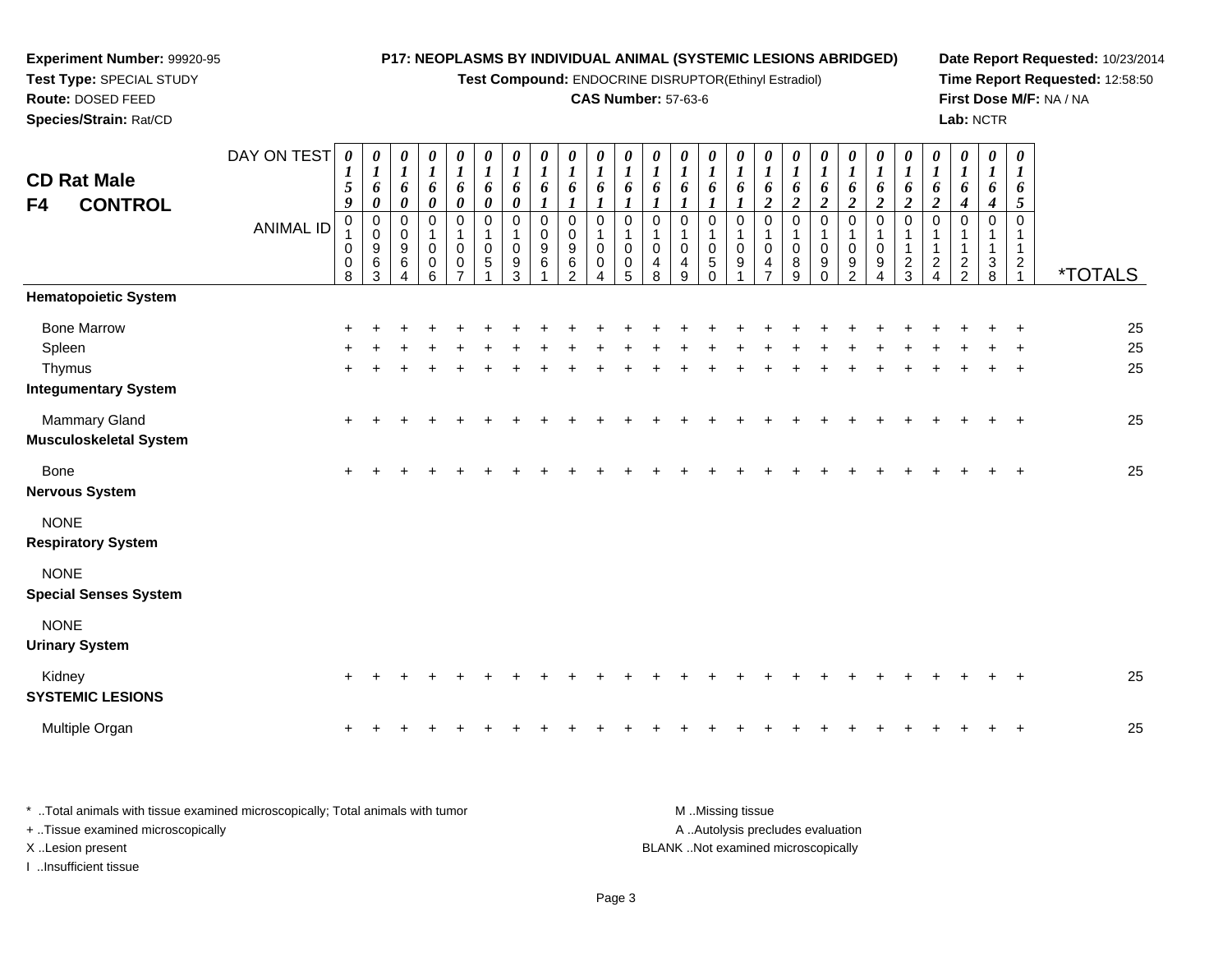#### **Experiment Number:** 99920-95**Test Type:** SPECIAL STUDY**Route:** DOSED FEED**P17: NEOPLASMS BY INDIVIDUAL ANIMAL (SYSTEMIC LESIONS ABRIDGED)Test Compound:** ENDOCRINE DISRUPTOR(Ethinyl Estradiol)**CAS Number:** 57-63-6**Date Report Requested:** 10/23/2014**Time Report Requested:** 12:58:50**First Dose M/F:** NA / NA**Lab:** NCTR

| <b>CD Rat Male</b><br><b>F4/2PPB TO CTRL</b> | DAY ON TEST<br><b>ANIMAL ID</b> | 1<br>6<br>0<br>$\Omega$<br>$\overline{\mathbf{c}}$<br>8 | $\boldsymbol{\theta}$<br>$\boldsymbol{l}$<br>6<br>$\pmb{0}$<br>$\,0\,$<br>$\begin{array}{c} 9 \\ 6 \end{array}$<br>5 | 0<br>$\boldsymbol{l}$<br>6<br>1<br>0<br>0<br>$\boldsymbol{9}$<br>6<br>6 | 0<br>$\boldsymbol{l}$<br>6<br>$\boldsymbol{l}$<br>0<br>0<br>$\boldsymbol{9}$<br>6<br>$\overline{ }$ | 0<br>$\boldsymbol{l}$<br>6<br>$\boldsymbol{l}$<br>$\mathbf 0$<br>0<br>$\boldsymbol{9}$<br>6<br>8 | 0<br>$\boldsymbol{l}$<br>6<br>$\boldsymbol{l}$<br>0<br>0<br>$\boldsymbol{9}$<br>6<br>9 | 0<br>$\boldsymbol{l}$<br>6<br>1<br>$\mathbf 0$<br>0<br>9<br>$\overline{7}$<br>$\Omega$ | 0<br>$\boldsymbol{l}$<br>6<br>$\boldsymbol{l}$<br>$\Omega$<br>0<br>3 | 0<br>$\boldsymbol{l}$<br>6<br>$\Omega$<br>9<br>7 | 0<br>$\boldsymbol{l}$<br>6<br>$\Omega$<br>$\pmb{0}$<br>9<br>8 | 0<br>$\boldsymbol{l}$<br>6<br>$\overline{\mathbf{c}}$<br>$\Omega$<br>0<br>0<br>9 | 0<br>$\boldsymbol{l}$<br>6<br>$\overline{\mathbf{c}}$<br>0<br>0<br>$\Omega$ | 0<br>$\boldsymbol{l}$<br>6<br>$\boldsymbol{2}$<br>$\Omega$<br>1<br>$\mathbf 0$<br>1 | 0<br>$\boldsymbol{l}$<br>6<br>$\boldsymbol{2}$<br>$\mathbf 0$<br>0<br>$\overline{2}$ | 0<br>$\boldsymbol{l}$<br>6<br>$\overline{2}$<br>$\Omega$<br>1<br>0<br>$\sqrt{5}$<br>$\overline{2}$ | 0<br>$\boldsymbol{l}$<br>6<br>$\boldsymbol{2}$<br>$\Omega$<br>0<br>$\,$ 5 $\,$<br>3 | 0<br>$\boldsymbol{l}$<br>6<br>$\boldsymbol{2}$<br>$\Omega$<br>0<br>5 | 0<br>$\boldsymbol{l}$<br>6<br>$\boldsymbol{2}$<br>$\mathbf 0$<br>$\pmb{0}$<br>$\,$ 5 $\,$<br>5 | 0<br>$\boldsymbol{l}$<br>6<br>$\overline{\mathbf{c}}$<br>$\mathbf 0$<br>$\mathbf{1}$<br>0<br>$\,$ 5 $\,$<br>6 | 0<br>$\boldsymbol{l}$<br>6<br>$\boldsymbol{2}$<br>0<br>0<br>$\begin{array}{c} 9 \\ 5 \end{array}$ | 0<br>$\boldsymbol{l}$<br>6<br>$\boldsymbol{2}$<br>$\Omega$<br>1<br>$\mathbf 0$<br>9<br>6 | 0<br>$\boldsymbol{l}$<br>6<br>4<br>$\Omega$<br>1<br>$\frac{2}{7}$ | 0<br>$\boldsymbol{l}$<br>6<br>$\boldsymbol{4}$<br>$\Omega$<br>1<br>1<br>3<br>9 | 0<br>$\boldsymbol{l}$<br>6<br>5<br>$\Omega$<br>$\frac{2}{5}$ | $\boldsymbol{\theta}$<br>$\boldsymbol{l}$<br>6<br>5<br>$\Omega$<br>$\mathbf{1}$<br>$\frac{2}{6}$ | <i><b>*TOTALS</b></i> |                      |
|----------------------------------------------|---------------------------------|---------------------------------------------------------|----------------------------------------------------------------------------------------------------------------------|-------------------------------------------------------------------------|-----------------------------------------------------------------------------------------------------|--------------------------------------------------------------------------------------------------|----------------------------------------------------------------------------------------|----------------------------------------------------------------------------------------|----------------------------------------------------------------------|--------------------------------------------------|---------------------------------------------------------------|----------------------------------------------------------------------------------|-----------------------------------------------------------------------------|-------------------------------------------------------------------------------------|--------------------------------------------------------------------------------------|----------------------------------------------------------------------------------------------------|-------------------------------------------------------------------------------------|----------------------------------------------------------------------|------------------------------------------------------------------------------------------------|---------------------------------------------------------------------------------------------------------------|---------------------------------------------------------------------------------------------------|------------------------------------------------------------------------------------------|-------------------------------------------------------------------|--------------------------------------------------------------------------------|--------------------------------------------------------------|--------------------------------------------------------------------------------------------------|-----------------------|----------------------|
| <b>Alimentary System</b>                     |                                 |                                                         |                                                                                                                      |                                                                         |                                                                                                     |                                                                                                  |                                                                                        |                                                                                        |                                                                      |                                                  |                                                               |                                                                                  |                                                                             |                                                                                     |                                                                                      |                                                                                                    |                                                                                     |                                                                      |                                                                                                |                                                                                                               |                                                                                                   |                                                                                          |                                                                   |                                                                                |                                                              |                                                                                                  |                       |                      |
| Liver<br><b>Cardiovascular System</b>        |                                 |                                                         |                                                                                                                      |                                                                         |                                                                                                     |                                                                                                  |                                                                                        |                                                                                        |                                                                      |                                                  |                                                               |                                                                                  | $\ddot{}$                                                                   |                                                                                     |                                                                                      |                                                                                                    |                                                                                     |                                                                      |                                                                                                |                                                                                                               |                                                                                                   |                                                                                          |                                                                   |                                                                                |                                                              |                                                                                                  |                       | $\mathbf{1}$         |
| <b>NONE</b><br><b>Endocrine System</b>       |                                 |                                                         |                                                                                                                      |                                                                         |                                                                                                     |                                                                                                  |                                                                                        |                                                                                        |                                                                      |                                                  |                                                               |                                                                                  |                                                                             |                                                                                     |                                                                                      |                                                                                                    |                                                                                     |                                                                      |                                                                                                |                                                                                                               |                                                                                                   |                                                                                          |                                                                   |                                                                                |                                                              |                                                                                                  |                       |                      |
| <b>NONE</b><br><b>General Body System</b>    |                                 |                                                         |                                                                                                                      |                                                                         |                                                                                                     |                                                                                                  |                                                                                        |                                                                                        |                                                                      |                                                  |                                                               |                                                                                  |                                                                             |                                                                                     |                                                                                      |                                                                                                    |                                                                                     |                                                                      |                                                                                                |                                                                                                               |                                                                                                   |                                                                                          |                                                                   |                                                                                |                                                              |                                                                                                  |                       |                      |
| <b>NONE</b><br><b>Genital System</b>         |                                 |                                                         |                                                                                                                      |                                                                         |                                                                                                     |                                                                                                  |                                                                                        |                                                                                        |                                                                      |                                                  |                                                               |                                                                                  |                                                                             |                                                                                     |                                                                                      |                                                                                                    |                                                                                     |                                                                      |                                                                                                |                                                                                                               |                                                                                                   |                                                                                          |                                                                   |                                                                                |                                                              |                                                                                                  |                       |                      |
| <b>Coagulating Gland</b>                     |                                 |                                                         |                                                                                                                      |                                                                         |                                                                                                     |                                                                                                  |                                                                                        |                                                                                        |                                                                      |                                                  |                                                               |                                                                                  |                                                                             |                                                                                     |                                                                                      |                                                                                                    |                                                                                     |                                                                      |                                                                                                |                                                                                                               |                                                                                                   |                                                                                          |                                                                   |                                                                                |                                                              |                                                                                                  |                       | 25                   |
| Epididymis<br><b>Preputial Gland</b>         |                                 | $+$                                                     |                                                                                                                      |                                                                         |                                                                                                     |                                                                                                  |                                                                                        |                                                                                        |                                                                      |                                                  | $\overline{1}$                                                |                                                                                  |                                                                             |                                                                                     |                                                                                      |                                                                                                    |                                                                                     |                                                                      |                                                                                                |                                                                                                               |                                                                                                   |                                                                                          |                                                                   |                                                                                |                                                              |                                                                                                  |                       | 25<br>$\overline{c}$ |
| Prostate, Dorsal/Lateral Lobe                |                                 |                                                         |                                                                                                                      |                                                                         |                                                                                                     |                                                                                                  |                                                                                        |                                                                                        |                                                                      |                                                  |                                                               |                                                                                  |                                                                             |                                                                                     |                                                                                      |                                                                                                    |                                                                                     |                                                                      |                                                                                                |                                                                                                               |                                                                                                   |                                                                                          |                                                                   |                                                                                | $\ddot{}$                                                    |                                                                                                  |                       | 25                   |
| Prostate, Ventral Lobe                       |                                 |                                                         |                                                                                                                      |                                                                         |                                                                                                     |                                                                                                  |                                                                                        |                                                                                        |                                                                      |                                                  |                                                               |                                                                                  |                                                                             |                                                                                     |                                                                                      |                                                                                                    |                                                                                     |                                                                      |                                                                                                |                                                                                                               |                                                                                                   |                                                                                          |                                                                   |                                                                                |                                                              |                                                                                                  |                       | 25                   |
| <b>Rete Testes</b>                           |                                 |                                                         |                                                                                                                      |                                                                         |                                                                                                     |                                                                                                  |                                                                                        |                                                                                        |                                                                      |                                                  |                                                               |                                                                                  |                                                                             |                                                                                     |                                                                                      |                                                                                                    |                                                                                     |                                                                      |                                                                                                |                                                                                                               |                                                                                                   |                                                                                          |                                                                   |                                                                                |                                                              |                                                                                                  |                       | 24                   |
| <b>Seminal Vesicle</b><br><b>Testes</b>      |                                 |                                                         |                                                                                                                      |                                                                         |                                                                                                     |                                                                                                  |                                                                                        |                                                                                        |                                                                      |                                                  |                                                               |                                                                                  |                                                                             |                                                                                     |                                                                                      |                                                                                                    |                                                                                     |                                                                      |                                                                                                |                                                                                                               |                                                                                                   |                                                                                          |                                                                   |                                                                                |                                                              |                                                                                                  |                       | 25<br>25             |
|                                              |                                 |                                                         |                                                                                                                      |                                                                         |                                                                                                     |                                                                                                  |                                                                                        |                                                                                        |                                                                      |                                                  |                                                               |                                                                                  |                                                                             |                                                                                     |                                                                                      |                                                                                                    |                                                                                     |                                                                      |                                                                                                |                                                                                                               |                                                                                                   |                                                                                          |                                                                   |                                                                                |                                                              |                                                                                                  |                       |                      |

#### **Hematopoietic System**

**Species/Strain:** Rat/CD

NONE

\* ..Total animals with tissue examined microscopically; Total animals with tumor **M** . Missing tissue M ..Missing tissue

+ ..Tissue examined microscopically

I ..Insufficient tissue

A ..Autolysis precludes evaluation

X ..Lesion present BLANK ..Not examined microscopically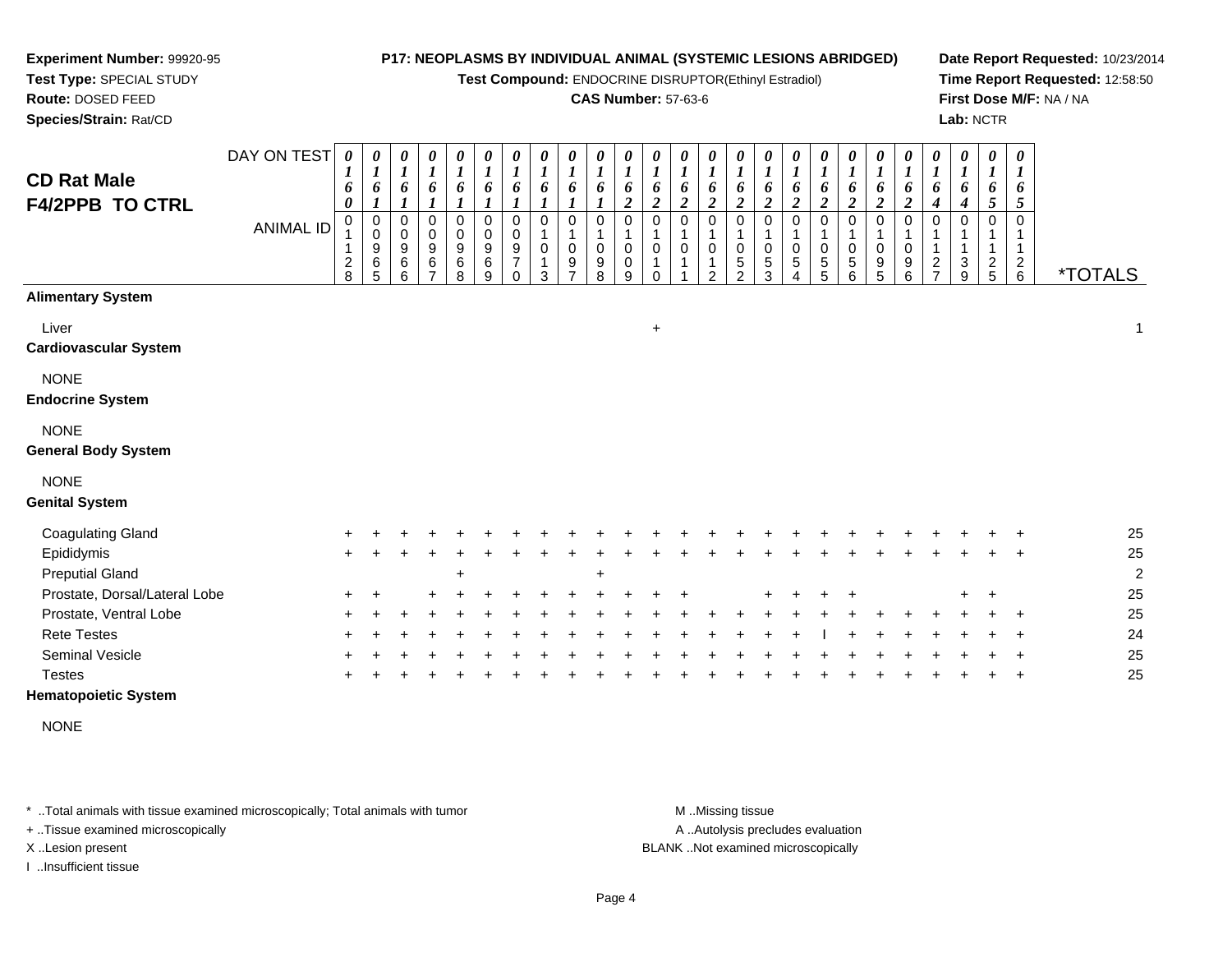DAY ON TEST*0000000000000000000000000*

**Test Compound:** ENDOCRINE DISRUPTOR(Ethinyl Estradiol)

#### **CAS Number:** 57-63-6

**Date Report Requested:** 10/23/2014**Time Report Requested:** 12:58:51**First Dose M/F:** NA / NA**Lab:** NCTR

| <b>CD Rat Male</b><br><b>F4/2PPB TO CTRL</b> | <b>ANIMAL ID</b> | 1<br>6<br>0<br>$\mathbf 0$<br>$\overline{\mathbf{c}}$<br>8 | 6<br>0<br>$\pmb{0}$<br>9<br>6<br>5 | 1<br>6<br>0<br>0<br>9<br>6<br>6 | $\boldsymbol{l}$<br>6<br>0<br>$\mathbf 0$<br>$\boldsymbol{9}$<br>6<br>$\overline{ }$ | $\bm{l}$<br>6<br>0<br>$\pmb{0}$<br>$\boldsymbol{9}$<br>6<br>8 | 6<br>$\pmb{0}$<br>0<br>$\boldsymbol{9}$<br>$\,6\,$<br>9 | 6<br>0<br>0<br>9<br>$\overline{7}$<br>0 | $\boldsymbol{l}$<br>6<br>$\mathbf 0$<br>0<br>3 | 1<br>6<br>0<br>0<br>9 | 6<br>0<br>9<br>8 | 6<br>$\boldsymbol{2}$<br>0<br>0<br>0<br>9 | $\boldsymbol{I}$<br>6<br>2<br>$\Omega$<br>$\mathbf 0$<br>1 | 1<br>6<br>$\boldsymbol{2}$<br>0<br>0 | 6<br>2<br>$\mathbf 0$<br>ົ | 6<br>2<br>0<br>0<br>5<br>$\mathfrak{p}$ | $\boldsymbol{l}$<br>6<br>$\overline{2}$<br>0<br>$\mathbf 0$<br>$\sqrt{5}$<br>3 | 1<br>6<br>$\overline{2}$<br>0<br>5 | $\boldsymbol{l}$<br>6<br>$\boldsymbol{2}$<br>0<br>$\sqrt{5}$<br>5 | $\boldsymbol{l}$<br>6<br>$\boldsymbol{2}$<br>0<br>$\pmb{0}$<br>$\,$ 5 $\,$<br>6 | $\boldsymbol{l}$<br>6<br>$\overline{2}$<br>0<br>0<br>9<br>5 | $\boldsymbol{l}$<br>6<br>$\boldsymbol{2}$<br>0<br>0<br>9<br>6 | $\boldsymbol{l}$<br>6<br>0<br>$\mathbf 1$<br>$\mathbf{1}$<br>$\boldsymbol{2}$<br>$\overline{ }$ | $\boldsymbol{l}$<br>6<br>$\boldsymbol{4}$<br>0<br>$\mathbf{1}$<br>3<br>9 | $\boldsymbol{l}$<br>6<br>5 <sup>5</sup><br>0<br>1<br>1<br>$rac{2}{5}$ | $\boldsymbol{l}$<br>6<br>5<br>0<br>$\frac{2}{6}$ | <i><b>*TOTALS</b></i> |    |
|----------------------------------------------|------------------|------------------------------------------------------------|------------------------------------|---------------------------------|--------------------------------------------------------------------------------------|---------------------------------------------------------------|---------------------------------------------------------|-----------------------------------------|------------------------------------------------|-----------------------|------------------|-------------------------------------------|------------------------------------------------------------|--------------------------------------|----------------------------|-----------------------------------------|--------------------------------------------------------------------------------|------------------------------------|-------------------------------------------------------------------|---------------------------------------------------------------------------------|-------------------------------------------------------------|---------------------------------------------------------------|-------------------------------------------------------------------------------------------------|--------------------------------------------------------------------------|-----------------------------------------------------------------------|--------------------------------------------------|-----------------------|----|
| <b>Integumentary System</b>                  |                  |                                                            |                                    |                                 |                                                                                      |                                                               |                                                         |                                         |                                                |                       |                  |                                           |                                                            |                                      |                            |                                         |                                                                                |                                    |                                                                   |                                                                                 |                                                             |                                                               |                                                                                                 |                                                                          |                                                                       |                                                  |                       |    |
| Mammary Gland<br>Musculoskeletal System      |                  | $+$                                                        |                                    |                                 |                                                                                      |                                                               |                                                         |                                         |                                                |                       |                  |                                           |                                                            |                                      |                            |                                         |                                                                                |                                    |                                                                   |                                                                                 |                                                             |                                                               |                                                                                                 |                                                                          |                                                                       | $\ddot{}$                                        |                       | 25 |
| <b>NONE</b><br>Nervous System                |                  |                                                            |                                    |                                 |                                                                                      |                                                               |                                                         |                                         |                                                |                       |                  |                                           |                                                            |                                      |                            |                                         |                                                                                |                                    |                                                                   |                                                                                 |                                                             |                                                               |                                                                                                 |                                                                          |                                                                       |                                                  |                       |    |
| <b>NONE</b><br><b>Respiratory System</b>     |                  |                                                            |                                    |                                 |                                                                                      |                                                               |                                                         |                                         |                                                |                       |                  |                                           |                                                            |                                      |                            |                                         |                                                                                |                                    |                                                                   |                                                                                 |                                                             |                                                               |                                                                                                 |                                                                          |                                                                       |                                                  |                       |    |
| <b>NONE</b><br><b>Special Senses System</b>  |                  |                                                            |                                    |                                 |                                                                                      |                                                               |                                                         |                                         |                                                |                       |                  |                                           |                                                            |                                      |                            |                                         |                                                                                |                                    |                                                                   |                                                                                 |                                                             |                                                               |                                                                                                 |                                                                          |                                                                       |                                                  |                       |    |
| <b>NONE</b><br><b>Urinary System</b>         |                  |                                                            |                                    |                                 |                                                                                      |                                                               |                                                         |                                         |                                                |                       |                  |                                           |                                                            |                                      |                            |                                         |                                                                                |                                    |                                                                   |                                                                                 |                                                             |                                                               |                                                                                                 |                                                                          |                                                                       |                                                  |                       |    |
| <b>NONE</b><br><b>SYSTEMIC LESIONS</b>       |                  |                                                            |                                    |                                 |                                                                                      |                                                               |                                                         |                                         |                                                |                       |                  |                                           |                                                            |                                      |                            |                                         |                                                                                |                                    |                                                                   |                                                                                 |                                                             |                                                               |                                                                                                 |                                                                          |                                                                       |                                                  |                       |    |
| Multiple Organ                               |                  | $\ddot{}$                                                  |                                    |                                 |                                                                                      |                                                               |                                                         |                                         |                                                |                       |                  |                                           |                                                            |                                      |                            |                                         |                                                                                |                                    |                                                                   |                                                                                 |                                                             |                                                               |                                                                                                 |                                                                          |                                                                       | $\div$                                           |                       | 25 |

\* ..Total animals with tissue examined microscopically; Total animals with tumor **M** ...Missing tissue M ...Missing tissue

+ ..Tissue examined microscopically

**Experiment Number:** 99920-95**Test Type:** SPECIAL STUDY**Route:** DOSED FEED**Species/Strain:** Rat/CD

I ..Insufficient tissue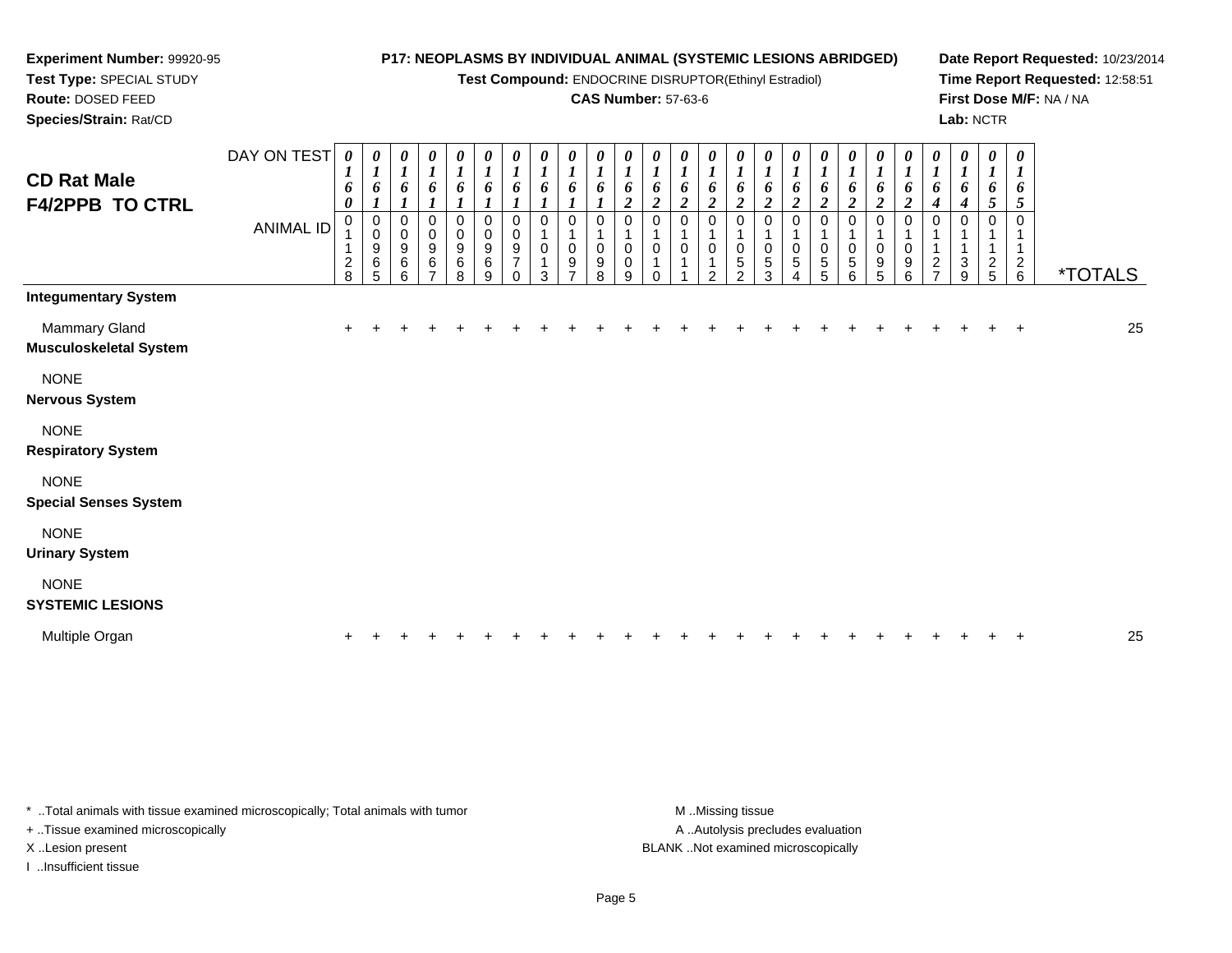#### **Experiment Number:** 99920-95**Test Type:** SPECIAL STUDY**Route:** DOSED FEED **Species/Strain:** Rat/CD**P17: NEOPLASMS BY INDIVIDUAL ANIMAL (SYSTEMIC LESIONS ABRIDGED)Test Compound:** ENDOCRINE DISRUPTOR(Ethinyl Estradiol)**CAS Number:** 57-63-6**Date Report Requested:** 10/23/2014**Time Report Requested:** 12:58:51**First Dose M/F:** NA / NA**Lab:** NCTRDAY ON TEST**CD Rat Male F4/10PPB TO CTRL**ANIMAL ID*0 1 6 0* 0 0 9 7 5*0 1 6 0* 0 0 9 7 6*0 1 6 0* 0 1 0 1*0 1 6 0* 0 1 0 1*0 1 6 0*0<br>106<br>1 *0 1 6 1* 0 0 9 7*0 1 6 1* 0 0 9 7*0 1 6 1*0<br>0<br>9<br>7 *0 1 6 1* 0 0 9 7*0 1 6 1* 0 1 0 1*0 1 6 1* 0 1 0 1*0 1 6 1* 0 1 0*0 1 6 1* 0 1 0 6 0*0 1 6 1* 0 1 1 0 2*0 1 6 2* 0 1 0 1*0 1 6 2* 0 1 0 1*0 1 6 2* 0 1 0*0 1 6 2* 0 1 0 5 8*0 1 6 2* 0 1 0 9 9*0 1 6 2* 0 1 1 0 0*0 1 6 2* 0 1 1 0*0 1 6 4* 0 1 1 3 0*0 1 6 4* 0 1 1 3 1*0 1 6 4* 0 1 1 3 2*0 1 6 5* 0 1 1 2 9*0 0 7 2* 0 0 91

#### **Alimentary System**

Prostate, Ventral Lobe

| <b>Allificital y Jystem</b>   |           |           |  |  |  |  |  |  |  |     |  |  |  |           |                |
|-------------------------------|-----------|-----------|--|--|--|--|--|--|--|-----|--|--|--|-----------|----------------|
| Esophagus                     |           |           |  |  |  |  |  |  |  |     |  |  |  | $+$       | $\mathbf{1}$   |
| Liver                         |           | $+$       |  |  |  |  |  |  |  |     |  |  |  | $\ddot{}$ | $\overline{2}$ |
| Pancreas                      |           |           |  |  |  |  |  |  |  |     |  |  |  | $+$       | 1              |
| <b>Cardiovascular System</b>  |           |           |  |  |  |  |  |  |  |     |  |  |  |           |                |
| <b>Blood Vessel</b>           |           |           |  |  |  |  |  |  |  |     |  |  |  | $\ddot{}$ | $\mathbf{1}$   |
| Heart                         |           |           |  |  |  |  |  |  |  |     |  |  |  | $+$       | $\mathbf{1}$   |
| <b>Endocrine System</b>       |           |           |  |  |  |  |  |  |  |     |  |  |  |           |                |
| <b>Adrenal Cortex</b>         |           |           |  |  |  |  |  |  |  |     |  |  |  | $+$       | $\mathbf{1}$   |
| Adrenal Medulla               |           |           |  |  |  |  |  |  |  |     |  |  |  | $+$       |                |
| <b>Pituitary Gland</b>        |           |           |  |  |  |  |  |  |  | $+$ |  |  |  | $\ddot{}$ | $\overline{2}$ |
| <b>Thyroid Gland</b>          |           |           |  |  |  |  |  |  |  |     |  |  |  | M         | $\mathbf 0$    |
| <b>General Body System</b>    |           |           |  |  |  |  |  |  |  |     |  |  |  |           |                |
| <b>NONE</b>                   |           |           |  |  |  |  |  |  |  |     |  |  |  |           |                |
| <b>Genital System</b>         |           |           |  |  |  |  |  |  |  |     |  |  |  |           |                |
| <b>Coagulating Gland</b>      |           |           |  |  |  |  |  |  |  |     |  |  |  |           | 26             |
| Epididymis                    | $\ddot{}$ |           |  |  |  |  |  |  |  |     |  |  |  | $\ddot{}$ | 26             |
| <b>Preputial Gland</b>        |           | $\ddot{}$ |  |  |  |  |  |  |  |     |  |  |  |           | 1              |
| Prostate, Dorsal/Lateral Lobe | $\ddot{}$ |           |  |  |  |  |  |  |  |     |  |  |  |           | 26             |

| * Total animals with tissue examined microscopically; Total animals with tumor | M Missing tissue                   |
|--------------------------------------------------------------------------------|------------------------------------|
| + Tissue examined microscopically                                              | A Autolysis precludes evaluation   |
| X Lesion present                                                               | BLANK Not examined microscopically |
| Insufficient tissue                                                            |                                    |

e +

e +

8

9

1

2

3

4

6

7

5 9

4

5

<sup>+</sup> <sup>+</sup> <sup>+</sup> <sup>+</sup> <sup>+</sup> <sup>+</sup> <sup>+</sup> <sup>+</sup> <sup>+</sup> <sup>+</sup> <sup>+</sup> <sup>+</sup> <sup>+</sup> <sup>+</sup> <sup>+</sup> <sup>+</sup> <sup>26</sup>

<sup>+</sup> <sup>+</sup> <sup>+</sup> <sup>+</sup> <sup>+</sup> <sup>+</sup> <sup>+</sup> <sup>+</sup> <sup>+</sup> <sup>+</sup> <sup>+</sup> <sup>+</sup> <sup>+</sup> <sup>+</sup> <sup>+</sup> <sup>+</sup> <sup>+</sup> <sup>+</sup> <sup>+</sup> <sup>+</sup> <sup>+</sup> <sup>+</sup> <sup>+</sup> <sup>+</sup> <sup>+</sup> <sup>26</sup>

5 7

1

 $\overline{4}$ 

<sup>4</sup> \*TOTALS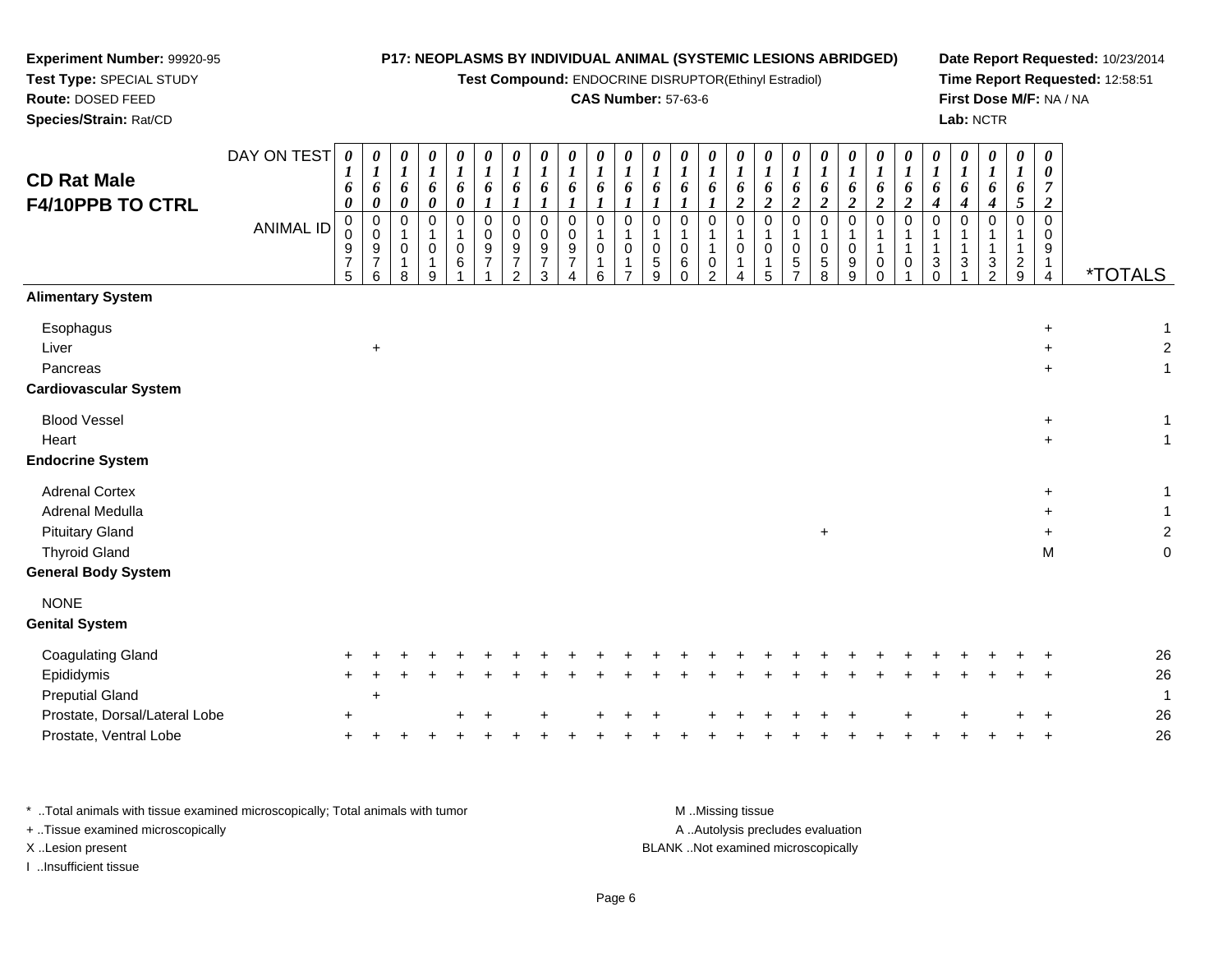| Experiment Number: 99920-95<br>Test Type: SPECIAL STUDY<br>Route: DOSED FEED<br>Species/Strain: Rat/CD |                                 |                                                                            |                                                                                 |                                                                   |                                                       |                                                                                        |                            |                                                           |                                                            |                                                   |                                             | P17: NEOPLASMS BY INDIVIDUAL ANIMAL (SYSTEMIC LESIONS ABRIDGED)<br>Test Compound: ENDOCRINE DISRUPTOR(Ethinyl Estradiol)<br><b>CAS Number: 57-63-6</b> |                                                                                        |                                                                                |                                                                                                |                                                                              |                                                                          |                                                                                  |                                                                                    |                                                                         |                                                               |                                                          |                                               | Lab: NCTR                       |                                                     |                                                                    | First Dose M/F: NA / NA                                  | Date Report Requested: 10/23/2014<br>Time Report Requested: 12:58:51 |
|--------------------------------------------------------------------------------------------------------|---------------------------------|----------------------------------------------------------------------------|---------------------------------------------------------------------------------|-------------------------------------------------------------------|-------------------------------------------------------|----------------------------------------------------------------------------------------|----------------------------|-----------------------------------------------------------|------------------------------------------------------------|---------------------------------------------------|---------------------------------------------|--------------------------------------------------------------------------------------------------------------------------------------------------------|----------------------------------------------------------------------------------------|--------------------------------------------------------------------------------|------------------------------------------------------------------------------------------------|------------------------------------------------------------------------------|--------------------------------------------------------------------------|----------------------------------------------------------------------------------|------------------------------------------------------------------------------------|-------------------------------------------------------------------------|---------------------------------------------------------------|----------------------------------------------------------|-----------------------------------------------|---------------------------------|-----------------------------------------------------|--------------------------------------------------------------------|----------------------------------------------------------|----------------------------------------------------------------------|
| <b>CD Rat Male</b><br>F4/10PPB TO CTRL                                                                 | DAY ON TEST<br><b>ANIMAL ID</b> | $\boldsymbol{\theta}$<br>1<br>6<br>0<br>0<br>0<br>9<br>$\overline{7}$<br>5 | 0<br>$\boldsymbol{l}$<br>6<br>0<br>0<br>$\mathbf 0$<br>9<br>$\overline{7}$<br>6 | 0<br>$\boldsymbol{l}$<br>6<br>0<br>$\Omega$<br>$\Omega$<br>1<br>8 | 0<br>1<br>6<br>0<br>$\Omega$<br>0<br>$\mathbf 1$<br>9 | 0<br>$\boldsymbol{l}$<br>6<br>$\boldsymbol{\theta}$<br>$\mathbf 0$<br>$\mathbf 0$<br>6 | 0<br>6<br>0<br>0<br>9<br>7 | 0<br>6<br>0<br>0<br>9<br>$\overline{7}$<br>$\overline{2}$ | 0<br>6<br>$\Omega$<br>$\Omega$<br>9<br>$\overline{7}$<br>3 | 0<br>1<br>6<br>0<br>0<br>9<br>$\overline{7}$<br>4 | 0<br>1<br>6<br>1<br>$\Omega$<br>0<br>1<br>6 | 0<br>6<br>$\boldsymbol{l}$<br>$\mathbf 0$<br>0                                                                                                         | 0<br>$\boldsymbol{l}$<br>6<br>$\boldsymbol{l}$<br>$\mathbf 0$<br>$\mathbf 0$<br>5<br>9 | 0<br>$\boldsymbol{l}$<br>6<br>$\boldsymbol{l}$<br>0<br>1<br>0<br>6<br>$\Omega$ | 0<br>1<br>6<br>$\boldsymbol{\mathit{1}}$<br>$\mathbf 0$<br>$\mathbf{1}$<br>0<br>$\overline{2}$ | 0<br>$\boldsymbol{l}$<br>6<br>$\overline{c}$<br>$\Omega$<br>1<br>0<br>1<br>4 | 0<br>$\boldsymbol{l}$<br>6<br>$\overline{2}$<br>$\Omega$<br>0<br>-1<br>5 | 0<br>6<br>$\overline{2}$<br>$\Omega$<br>$\Omega$<br>$\sqrt{5}$<br>$\overline{7}$ | 0<br>1<br>6<br>$\overline{\mathbf{c}}$<br>$\mathbf 0$<br>1<br>0<br>$\sqrt{5}$<br>8 | 0<br>1<br>6<br>$\overline{2}$<br>$\Omega$<br>1<br>$\mathbf 0$<br>9<br>9 | 0<br>6<br>$\boldsymbol{2}$<br>$\mathbf 0$<br>0<br>$\mathbf 0$ | 0<br>$\boldsymbol{I}$<br>6<br>$\boldsymbol{2}$<br>0<br>0 | 0<br>1<br>6<br>4<br>$\Omega$<br>3<br>$\Omega$ | 0<br>6<br>4<br>$\mathbf 0$<br>3 | 0<br>1<br>6<br>4<br>$\Omega$<br>3<br>$\overline{2}$ | 0<br>$\bm{l}$<br>6<br>5<br>$\mathbf 0$<br>-1<br>1<br>$\frac{2}{9}$ | 0<br>0<br>7<br>$\boldsymbol{2}$<br>0<br>0<br>9<br>1<br>4 | *TOTALS                                                              |
| <b>Rete Testes</b><br>Seminal Vesicle<br><b>Testes</b><br><b>Hematopoietic System</b>                  |                                 | $\pm$                                                                      |                                                                                 |                                                                   |                                                       |                                                                                        |                            |                                                           |                                                            |                                                   |                                             |                                                                                                                                                        |                                                                                        |                                                                                |                                                                                                |                                                                              |                                                                          |                                                                                  |                                                                                    |                                                                         |                                                               |                                                          |                                               |                                 |                                                     |                                                                    | $\div$                                                   | 26<br>26<br>26                                                       |
| <b>Bone Marrow</b><br>Spleen<br>Thymus<br><b>Integumentary System</b>                                  |                                 |                                                                            |                                                                                 |                                                                   |                                                       |                                                                                        |                            |                                                           |                                                            |                                                   |                                             |                                                                                                                                                        |                                                                                        |                                                                                |                                                                                                |                                                                              |                                                                          |                                                                                  |                                                                                    |                                                                         |                                                               |                                                          |                                               |                                 |                                                     |                                                                    | +<br>$\ddot{}$<br>$\ddot{}$                              | 1                                                                    |
| Mammary Gland<br>Skin<br><b>Musculoskeletal System</b>                                                 |                                 |                                                                            |                                                                                 |                                                                   |                                                       |                                                                                        |                            |                                                           |                                                            |                                                   |                                             |                                                                                                                                                        |                                                                                        |                                                                                |                                                                                                |                                                                              |                                                                          |                                                                                  |                                                                                    |                                                                         |                                                               |                                                          |                                               |                                 |                                                     |                                                                    | м<br>$\ddot{}$                                           | 25<br>$\mathbf{1}$                                                   |
| <b>Bone</b><br><b>Nervous System</b>                                                                   |                                 |                                                                            |                                                                                 |                                                                   |                                                       |                                                                                        |                            |                                                           |                                                            |                                                   |                                             |                                                                                                                                                        |                                                                                        |                                                                                |                                                                                                |                                                                              |                                                                          |                                                                                  |                                                                                    |                                                                         |                                                               |                                                          |                                               |                                 |                                                     |                                                                    | $\ddot{}$                                                | $\mathbf{1}$                                                         |
| <b>Brain</b><br>Spinal Cord<br><b>Respiratory System</b>                                               |                                 |                                                                            |                                                                                 |                                                                   |                                                       |                                                                                        |                            |                                                           |                                                            |                                                   |                                             |                                                                                                                                                        |                                                                                        |                                                                                |                                                                                                |                                                                              |                                                                          |                                                                                  |                                                                                    |                                                                         |                                                               |                                                          |                                               |                                 |                                                     |                                                                    | +<br>$\ddot{}$                                           | 1<br>$\mathbf{1}$                                                    |
| Lung<br>Trachea<br><b>Special Senses System</b>                                                        |                                 |                                                                            |                                                                                 |                                                                   |                                                       |                                                                                        |                            |                                                           |                                                            |                                                   |                                             |                                                                                                                                                        |                                                                                        |                                                                                |                                                                                                |                                                                              |                                                                          |                                                                                  |                                                                                    |                                                                         |                                                               |                                                          |                                               |                                 |                                                     |                                                                    | +<br>$\ddot{}$                                           | $\mathbf{1}$                                                         |

\* ..Total animals with tissue examined microscopically; Total animals with tumor M..Missing tissue M ..Missing tissue A ..Autolysis precludes evaluation + ..Tissue examined microscopically X ..Lesion present BLANK ..Not examined microscopicallyI ..Insufficient tissue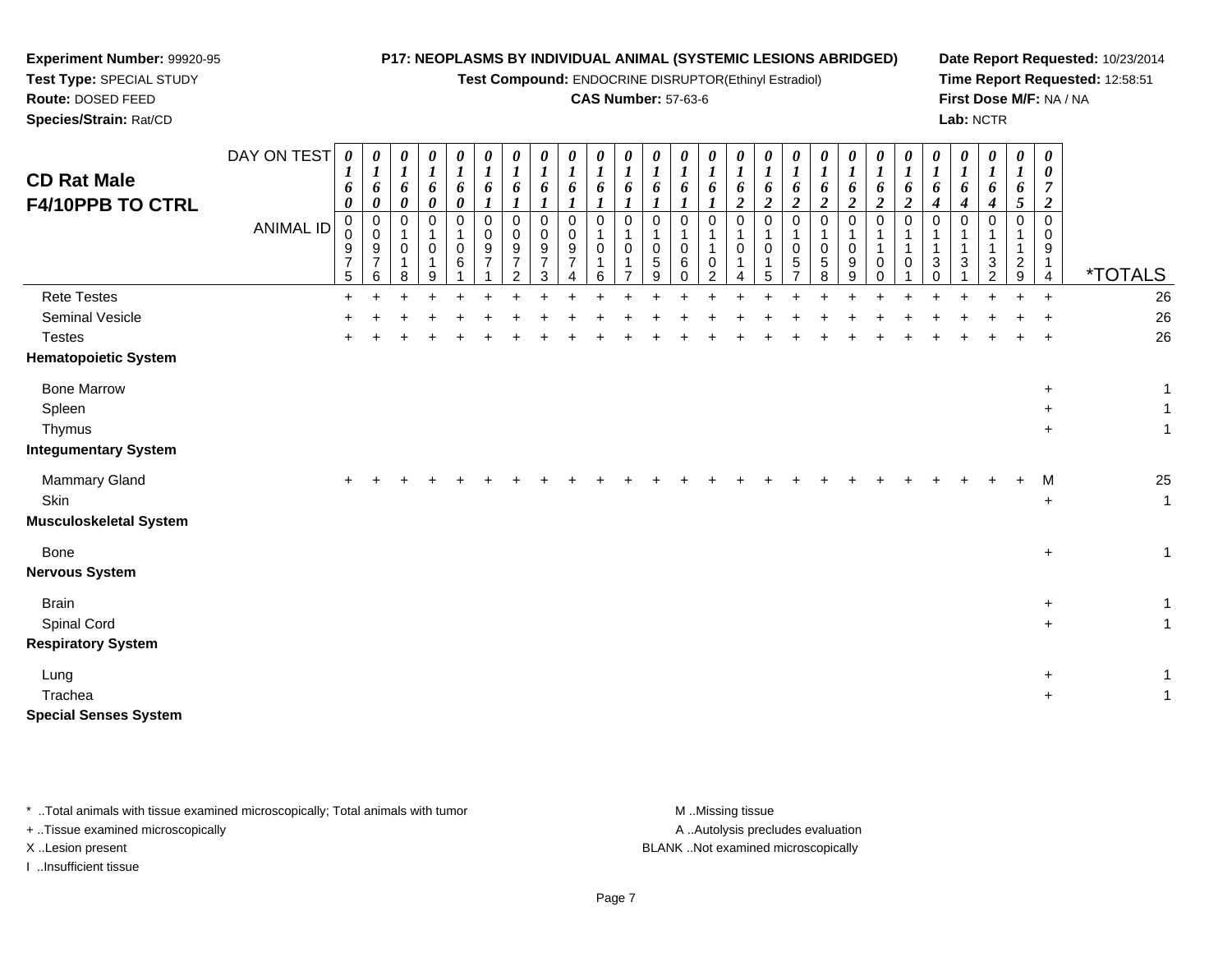## **Experiment Number:** 99920-95**Test Type:** SPECIAL STUDY

# **Route:** DOSED FEED

**Species/Strain:** Rat/CD

#### **P17: NEOPLASMS BY INDIVIDUAL ANIMAL (SYSTEMIC LESIONS ABRIDGED)**

**Test Compound:** ENDOCRINE DISRUPTOR(Ethinyl Estradiol)

### **CAS Number:** 57-63-6

**Date Report Requested:** 10/23/2014**Time Report Requested:** 12:58:51**First Dose M/F:** NA / NA**Lab:** NCTR

| <b>CD Rat Male</b><br><b>F4/10PPB TO CTRL</b>               | DAY ON TEST<br>ANIMAL ID | 0<br>$\mathbf{I}$<br>6<br>0<br>0<br>υ<br>9<br>$\overline{ }$<br>5 | $\boldsymbol{\theta}$<br>$\mathbf{I}$<br>6<br>$\boldsymbol{\theta}$<br>0<br>$\begin{array}{c} 0 \\ 9 \\ 7 \end{array}$<br>$\mathbf{I}$<br>6 | $\boldsymbol{\theta}$<br>$\overline{ }$<br>6<br>$\boldsymbol{\theta}$<br>0<br>0<br>8 | $\boldsymbol{\theta}$<br>$\mathbf{r}$<br>6<br>$\boldsymbol{\theta}$<br>$\overline{0}$<br>$\mathbf 0$<br>9 | $\boldsymbol{\theta}$<br>6<br>0<br>0<br>$\pmb{0}$<br>$\,6\,$ | 0<br>6<br>0<br>0<br>9<br>$\rightarrow$ | $\boldsymbol{\theta}$<br>L<br>6<br>0<br>$\boldsymbol{9}$<br>$\overline{ }$<br>C | $\boldsymbol{\theta}$<br>6<br>0<br>0<br>9<br>$\overline{ }$<br>3 | $\boldsymbol{\theta}$<br>6<br>0<br>9<br>$\overline{ }$ | 0<br>6<br>0<br>0<br>6 | 0<br>$\bm{o}$<br>0<br>0 | $\boldsymbol{\theta}$<br>L<br>6<br>0<br>$\pmb{0}$<br>$\,$ 5 $\,$<br>9 | $\boldsymbol{\theta}$<br>6<br>0<br>0<br>6<br>$\sim$ | $\boldsymbol{\theta}$<br>$\overline{ }$<br>6<br>0<br>0<br>$\sim$ | 0<br>6<br>$\mathbf{\Omega}$<br>◢<br>0<br>$\mathbf{0}$ | $\boldsymbol{\theta}$<br>$\bm{o}$<br>ി<br>◢<br>$\mathbf 0$<br>0<br>5 | 0<br>6<br>$\boldsymbol{2}$<br>0<br>0<br>$\sqrt{5}$ | $\boldsymbol{\theta}$<br>6<br>$\mathbf{\Omega}$<br>◢<br>0<br>0<br>5<br>8 | $\boldsymbol{\theta}$<br>$\mathbf{I}$<br>6<br>◢<br>0<br>0<br>9<br>q | $\boldsymbol{\theta}$<br>$\bm{o}$<br>$\mathbf{\hat{}}$<br>◢<br>$\overline{0}$ | $\boldsymbol{\theta}$<br>6<br>$\overline{2}$<br>0<br>$\pmb{0}$ | $\boldsymbol{\theta}$<br>6<br>4<br>3 | $\boldsymbol{\theta}$<br>6<br>4<br>3 | $\boldsymbol{\theta}$<br>$\mathbf{I}$<br>6<br>4<br>0<br>$\ensuremath{\mathsf{3}}$<br>2 | $\boldsymbol{\theta}$<br>6<br>$\mathcal{L}$<br>0<br>$\overline{a}$<br>9 | $\boldsymbol{\theta}$<br>0<br>$\overline{ }$<br>2<br>0<br>0<br>9<br>$\overline{4}$ | <i><b>*TOTALS</b></i> |
|-------------------------------------------------------------|--------------------------|-------------------------------------------------------------------|---------------------------------------------------------------------------------------------------------------------------------------------|--------------------------------------------------------------------------------------|-----------------------------------------------------------------------------------------------------------|--------------------------------------------------------------|----------------------------------------|---------------------------------------------------------------------------------|------------------------------------------------------------------|--------------------------------------------------------|-----------------------|-------------------------|-----------------------------------------------------------------------|-----------------------------------------------------|------------------------------------------------------------------|-------------------------------------------------------|----------------------------------------------------------------------|----------------------------------------------------|--------------------------------------------------------------------------|---------------------------------------------------------------------|-------------------------------------------------------------------------------|----------------------------------------------------------------|--------------------------------------|--------------------------------------|----------------------------------------------------------------------------------------|-------------------------------------------------------------------------|------------------------------------------------------------------------------------|-----------------------|
| <b>NONE</b><br><b>Urinary System</b>                        |                          |                                                                   |                                                                                                                                             |                                                                                      |                                                                                                           |                                                              |                                        |                                                                                 |                                                                  |                                                        |                       |                         |                                                                       |                                                     |                                                                  |                                                       |                                                                      |                                                    |                                                                          |                                                                     |                                                                               |                                                                |                                      |                                      |                                                                                        |                                                                         |                                                                                    |                       |
| Kidney<br><b>Urinary Bladder</b><br><b>SYSTEMIC LESIONS</b> |                          |                                                                   |                                                                                                                                             |                                                                                      |                                                                                                           |                                                              |                                        |                                                                                 |                                                                  |                                                        |                       |                         |                                                                       |                                                     |                                                                  |                                                       |                                                                      |                                                    |                                                                          |                                                                     |                                                                               |                                                                |                                      |                                      |                                                                                        |                                                                         | $\ddot{}$<br>$\ddot{}$                                                             | 1<br>1                |
| Multiple Organ                                              |                          | $\ddot{}$                                                         |                                                                                                                                             |                                                                                      |                                                                                                           |                                                              |                                        |                                                                                 |                                                                  |                                                        |                       |                         |                                                                       |                                                     |                                                                  |                                                       |                                                                      |                                                    |                                                                          |                                                                     |                                                                               |                                                                |                                      |                                      |                                                                                        |                                                                         | $\div$                                                                             | 26                    |

\* ..Total animals with tissue examined microscopically; Total animals with tumor **M** . Missing tissue M ..Missing tissue

+ ..Tissue examined microscopically

I ..Insufficient tissue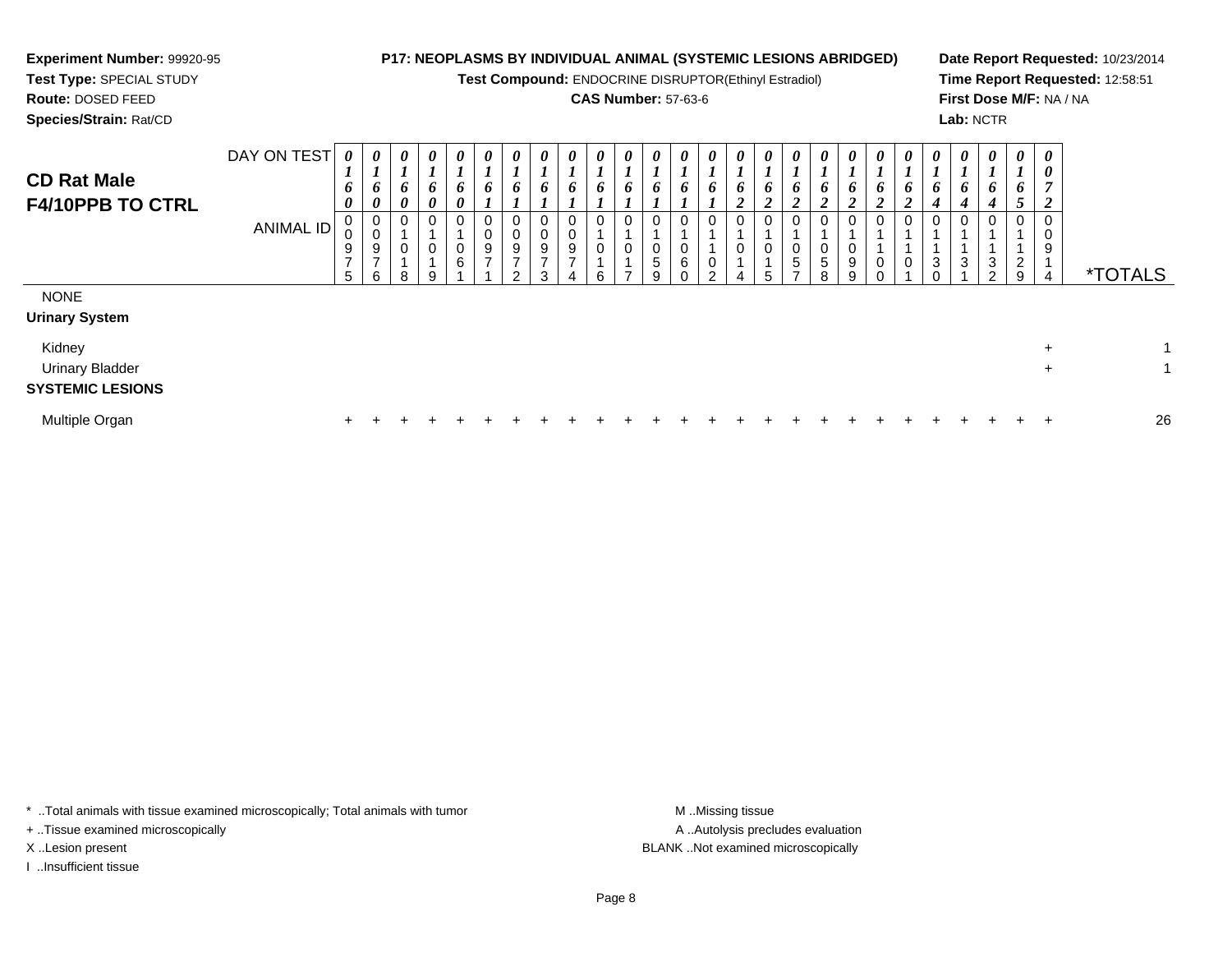| Test Type: SPECIAL STUDY<br>Route: DOSED FEED<br>Species/Strain: Rat/CD                    |                                 |                                                     |                                                         |                                                             |                                           |                                                  |                                 |                                                |                                           |                                                                            |                                                          |                                                                                          | <b>CAS Number: 57-63-6</b>                                   |                                 | Test Compound: ENDOCRINE DISRUPTOR(Ethinyl Estradiol) |                                                                                      |                                                               |                            |                                                       |                                                |                                   |                               | Lab: NCTR                                    |                                      |                                 | Time Report Requested: 12:58:51<br>First Dose M/F: NA / NA |
|--------------------------------------------------------------------------------------------|---------------------------------|-----------------------------------------------------|---------------------------------------------------------|-------------------------------------------------------------|-------------------------------------------|--------------------------------------------------|---------------------------------|------------------------------------------------|-------------------------------------------|----------------------------------------------------------------------------|----------------------------------------------------------|------------------------------------------------------------------------------------------|--------------------------------------------------------------|---------------------------------|-------------------------------------------------------|--------------------------------------------------------------------------------------|---------------------------------------------------------------|----------------------------|-------------------------------------------------------|------------------------------------------------|-----------------------------------|-------------------------------|----------------------------------------------|--------------------------------------|---------------------------------|------------------------------------------------------------|
| DAY ON TEST<br><b>CD Rat Male</b><br><b>F4/50PPB TO CTRL</b>                               | $\boldsymbol{\theta}$<br>6<br>0 | 0<br>$\boldsymbol{l}$<br>6<br>$\boldsymbol{\theta}$ | 0<br>$\boldsymbol{l}$<br>6<br>$\boldsymbol{\mathit{1}}$ | 0<br>$\boldsymbol{l}$<br>6<br>$\boldsymbol{l}$              | 0<br>$\boldsymbol{l}$<br>6<br>1           | 0<br>$\boldsymbol{l}$<br>6<br>$\boldsymbol{I}$   | 0<br>$\boldsymbol{l}$<br>6<br>1 | 0<br>$\boldsymbol{l}$<br>6                     | 0<br>6<br>$\boldsymbol{l}$                | 0<br>$\boldsymbol{l}$<br>6<br>$\boldsymbol{l}$                             | 0<br>$\boldsymbol{l}$<br>6<br>$\boldsymbol{l}$           | 0<br>$\boldsymbol{l}$<br>6<br>$\boldsymbol{l}$                                           | 0<br>1<br>6<br>1                                             | 0<br>6                          | 0<br>$\boldsymbol{l}$<br>6                            | 0<br>$\boldsymbol{l}$<br>6<br>$\boldsymbol{l}$                                       | 0<br>$\boldsymbol{l}$<br>6<br>$\boldsymbol{l}$                | 0<br>$\boldsymbol{l}$<br>6 | 0<br>$\boldsymbol{l}$<br>6<br>$\boldsymbol{2}$        | 0<br>$\boldsymbol{l}$<br>6<br>$\boldsymbol{2}$ | 0<br>6<br>$\overline{2}$          | 0<br>1<br>6<br>$\overline{2}$ | 0<br>$\boldsymbol{l}$<br>6<br>$\overline{2}$ | 0<br>$\bm{l}$<br>6<br>$\mathfrak{z}$ | $\boldsymbol{\theta}$<br>6<br>4 |                                                            |
| <b>ANIMAL ID</b>                                                                           | $\mathbf 0$<br>0<br>6<br>6      | 0<br>$\frac{3}{5}$                                  | 0<br>$\pmb{0}$<br>9<br>$\overline{7}$<br>$\overline{7}$ | $\mathbf 0$<br>0<br>$\boldsymbol{9}$<br>$\overline{7}$<br>8 | $\Omega$<br>0<br>9<br>$\overline{7}$<br>9 | $\Omega$<br>$\mathbf 0$<br>$\boldsymbol{9}$<br>8 | $\mathbf 0$<br>0<br>9<br>8      | $\Omega$<br>0<br>9<br>$\bf 8$<br>$\mathcal{P}$ | $\Omega$<br>$\mathbf 0$<br>$\overline{c}$ | $\mathbf 0$<br>$\mathbf{1}$<br>$\mathbf 0$<br>$\sqrt{2}$<br>$\mathfrak{D}$ | $\mathbf 0$<br>1<br>$\mathbf 0$<br>$\boldsymbol{2}$<br>3 | $\mathbf 0$<br>$\overline{1}$<br>$\mathbf 0$<br>$\overline{c}$<br>$\boldsymbol{\Lambda}$ | $\mathbf 0$<br>1<br>$\Omega$<br>$\overline{\mathbf{c}}$<br>5 | $\mathbf 0$<br>$\mathbf 0$<br>6 | 0<br>$\mathbf{1}$<br>0<br>6<br>5                      | $\mathbf 0$<br>$\mathbf{1}$<br>$\mathbf{1}$<br>$\begin{array}{c} 0 \\ 5 \end{array}$ | $\Omega$<br>$\overline{\mathbf{1}}$<br>$\mathbf{1}$<br>0<br>6 | $\Omega$<br>1<br>1<br>0    | $\Omega$<br>$\mathbf 0$<br>$\overline{2}$<br>$\Omega$ | $\Omega$<br>$\mathbf 0$<br>6<br>$\mathcal{P}$  | $\Omega$<br>$\mathbf 0$<br>6<br>3 | $\Omega$<br>0                 | $\mathbf 0$<br>1<br>1<br>3<br>4              | 0<br>1<br>$\mathbf 1$<br>0<br>3      | $\Omega$<br>3<br>3              | <i><b>*TOTALS</b></i>                                      |
| <b>Alimentary System</b>                                                                   |                                 |                                                     |                                                         |                                                             |                                           |                                                  |                                 |                                                |                                           |                                                                            |                                                          |                                                                                          |                                                              |                                 |                                                       |                                                                                      |                                                               |                            |                                                       |                                                |                                   |                               |                                              |                                      |                                 |                                                            |
| Liver<br><b>Cardiovascular System</b>                                                      | $\pm$                           |                                                     |                                                         |                                                             |                                           |                                                  |                                 |                                                |                                           |                                                                            |                                                          |                                                                                          |                                                              |                                 |                                                       |                                                                                      |                                                               |                            |                                                       |                                                |                                   |                               |                                              |                                      |                                 | 25                                                         |
| <b>NONE</b><br><b>Endocrine System</b>                                                     |                                 |                                                     |                                                         |                                                             |                                           |                                                  |                                 |                                                |                                           |                                                                            |                                                          |                                                                                          |                                                              |                                 |                                                       |                                                                                      |                                                               |                            |                                                       |                                                |                                   |                               |                                              |                                      |                                 |                                                            |
| <b>Adrenal Cortex</b><br>Adrenal Medulla<br><b>Pituitary Gland</b><br><b>Thyroid Gland</b> |                                 |                                                     |                                                         |                                                             |                                           |                                                  |                                 |                                                |                                           |                                                                            |                                                          |                                                                                          |                                                              |                                 |                                                       |                                                                                      |                                                               |                            |                                                       |                                                |                                   |                               |                                              |                                      |                                 | 25<br>25<br>25<br>25                                       |
| <b>General Body System</b>                                                                 |                                 |                                                     |                                                         |                                                             |                                           |                                                  |                                 |                                                |                                           |                                                                            |                                                          |                                                                                          |                                                              |                                 |                                                       |                                                                                      |                                                               |                            |                                                       |                                                |                                   |                               |                                              |                                      |                                 |                                                            |
| <b>NONE</b><br><b>Genital System</b>                                                       |                                 |                                                     |                                                         |                                                             |                                           |                                                  |                                 |                                                |                                           |                                                                            |                                                          |                                                                                          |                                                              |                                 |                                                       |                                                                                      |                                                               |                            |                                                       |                                                |                                   |                               |                                              |                                      |                                 |                                                            |
| <b>Coagulating Gland</b><br>Epididymis<br>Prostate, Dorsal/Lateral Lobe                    | $\ddot{}$                       |                                                     |                                                         |                                                             |                                           |                                                  |                                 |                                                |                                           |                                                                            |                                                          |                                                                                          |                                                              |                                 |                                                       |                                                                                      |                                                               |                            |                                                       |                                                |                                   |                               |                                              |                                      |                                 | 24<br>25<br>25                                             |
| Prostate, Ventral Lobe<br><b>Rete Testes</b><br><b>Seminal Vesicle</b>                     |                                 |                                                     |                                                         |                                                             |                                           |                                                  |                                 |                                                |                                           |                                                                            |                                                          |                                                                                          |                                                              |                                 |                                                       |                                                                                      |                                                               |                            |                                                       |                                                |                                   |                               |                                              |                                      |                                 | 25<br>25<br>25                                             |

**Date Report Requested:** 10/23/2014

\* ..Total animals with tissue examined microscopically; Total animals with tumor **M** ..Missing tissue M ..Missing tissue

<sup>+</sup>

+ ..Tissue examined microscopically

**Experiment Number:** 99920-95

**Testes** 

I ..Insufficient tissue

A ..Autolysis precludes evaluation X ..Lesion present BLANK ..Not examined microscopically

<sup>+</sup> <sup>+</sup> <sup>+</sup> <sup>+</sup> <sup>+</sup> <sup>+</sup> <sup>+</sup> <sup>+</sup> <sup>+</sup> <sup>+</sup> <sup>+</sup> <sup>+</sup> <sup>+</sup> <sup>+</sup> <sup>+</sup> <sup>+</sup> <sup>+</sup> <sup>+</sup> <sup>+</sup> <sup>+</sup> <sup>+</sup> <sup>+</sup> <sup>+</sup> <sup>+</sup> <sup>25</sup>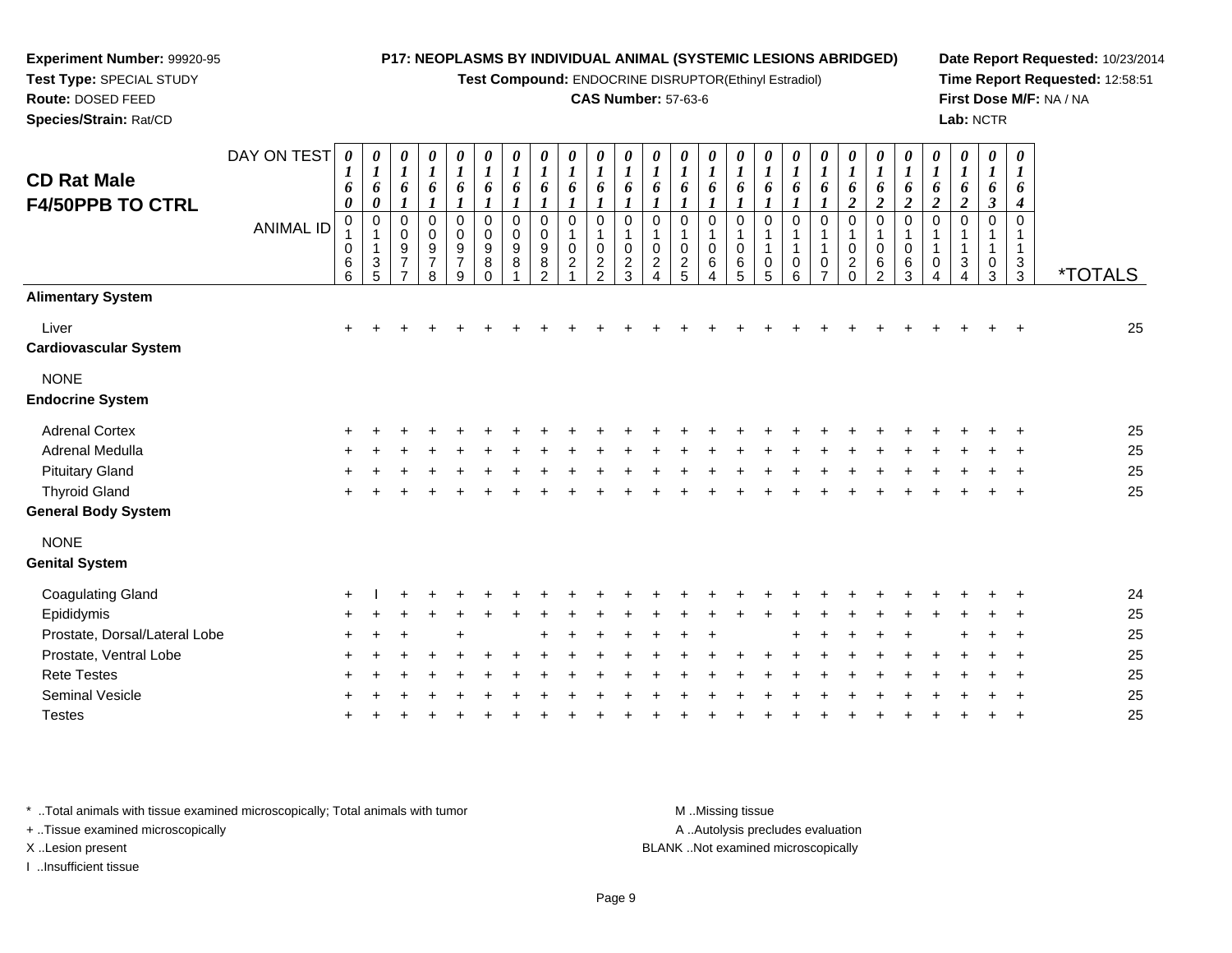| Experiment Number: 99920-95                    |                  |                                                     |                                                                         |                                                                |                                                                       |                                                        |                                                |                                |                                             |                                              |                                                             |                                                                       |                                                                    |                                                |                                  |                                                        | P17: NEOPLASMS BY INDIVIDUAL ANIMAL (SYSTEMIC LESIONS ABRIDGED) |                                            |                                                   |                                              |                                                            |                                                       |                                              |                                                |                                         |                                 | Date Report Requested: 10/23/2014 |
|------------------------------------------------|------------------|-----------------------------------------------------|-------------------------------------------------------------------------|----------------------------------------------------------------|-----------------------------------------------------------------------|--------------------------------------------------------|------------------------------------------------|--------------------------------|---------------------------------------------|----------------------------------------------|-------------------------------------------------------------|-----------------------------------------------------------------------|--------------------------------------------------------------------|------------------------------------------------|----------------------------------|--------------------------------------------------------|-----------------------------------------------------------------|--------------------------------------------|---------------------------------------------------|----------------------------------------------|------------------------------------------------------------|-------------------------------------------------------|----------------------------------------------|------------------------------------------------|-----------------------------------------|---------------------------------|-----------------------------------|
| Test Type: SPECIAL STUDY                       |                  |                                                     |                                                                         |                                                                |                                                                       |                                                        |                                                |                                |                                             |                                              |                                                             |                                                                       |                                                                    |                                                |                                  |                                                        | Test Compound: ENDOCRINE DISRUPTOR(Ethinyl Estradiol)           |                                            |                                                   |                                              |                                                            |                                                       |                                              |                                                |                                         |                                 | Time Report Requested: 12:58:51   |
| Route: DOSED FEED<br>Species/Strain: Rat/CD    |                  |                                                     |                                                                         |                                                                |                                                                       |                                                        |                                                |                                |                                             |                                              |                                                             |                                                                       | <b>CAS Number: 57-63-6</b>                                         |                                                |                                  |                                                        |                                                                 |                                            |                                                   |                                              |                                                            |                                                       |                                              |                                                | Lab: NCTR                               |                                 | First Dose M/F: NA / NA           |
| <b>CD Rat Male</b><br><b>F4/50PPB TO CTRL</b>  | DAY ON TEST      | $\boldsymbol{\theta}$<br>6<br>$\boldsymbol{\theta}$ | $\boldsymbol{\theta}$<br>$\boldsymbol{l}$<br>6<br>$\boldsymbol{\theta}$ | 0<br>$\boldsymbol{l}$<br>6<br>$\boldsymbol{l}$                 | 0<br>$\boldsymbol{l}$<br>6<br>$\mathbf{I}$                            | $\boldsymbol{\theta}$<br>$\boldsymbol{l}$<br>6         | 0<br>$\boldsymbol{l}$<br>6<br>$\boldsymbol{l}$ | 0<br>$\boldsymbol{l}$<br>6     | 0<br>$\boldsymbol{l}$<br>6                  | 0<br>$\boldsymbol{l}$<br>6<br>$\mathbf{I}$   | $\boldsymbol{\theta}$<br>$\boldsymbol{l}$<br>6              | $\boldsymbol{\theta}$<br>$\boldsymbol{l}$<br>6<br>$\boldsymbol{\eta}$ | $\boldsymbol{\theta}$<br>$\boldsymbol{l}$<br>6<br>$\boldsymbol{l}$ | $\boldsymbol{\theta}$<br>$\boldsymbol{l}$<br>6 | 0<br>$\boldsymbol{l}$<br>6<br>1  | 0<br>$\boldsymbol{l}$<br>6<br>$\boldsymbol{l}$         | $\boldsymbol{\theta}$<br>$\boldsymbol{l}$<br>6                  | 0<br>$\boldsymbol{l}$<br>6<br>$\mathbf{I}$ | 0<br>$\boldsymbol{l}$<br>6<br>$\boldsymbol{\eta}$ | 0<br>$\boldsymbol{l}$<br>6<br>$\overline{2}$ | 0<br>$\boldsymbol{l}$<br>6<br>$\overline{2}$               | 0<br>$\boldsymbol{l}$<br>6<br>$\overline{\mathbf{c}}$ | 0<br>$\boldsymbol{l}$<br>6<br>$\overline{2}$ | 0<br>$\boldsymbol{l}$<br>6<br>$\boldsymbol{2}$ | 0<br>$\boldsymbol{l}$<br>6<br>3         | 0<br>$\boldsymbol{I}$<br>6<br>4 |                                   |
|                                                | <b>ANIMAL ID</b> | $\mathbf 0$<br>$\mathbf 0$<br>$6\over 6$            | $\mathbf 0$<br>$\frac{3}{5}$                                            | 0<br>0<br>$\boldsymbol{9}$<br>$\overline{7}$<br>$\overline{7}$ | $\mathbf 0$<br>$\mathbf 0$<br>$\boldsymbol{9}$<br>$\overline{7}$<br>8 | $\mathbf 0$<br>$\mathbf 0$<br>9<br>$\overline{7}$<br>9 | 0<br>0<br>$\boldsymbol{9}$<br>8<br>$\Omega$    | $\Omega$<br>$\Omega$<br>9<br>8 | $\mathbf 0$<br>0<br>9<br>8<br>$\mathcal{P}$ | $\mathbf 0$<br>$\mathbf 0$<br>$\overline{2}$ | $\mathbf 0$<br>$\mathbf{1}$<br>$\mathbf 0$<br>$\frac{2}{2}$ | $\mathbf 0$<br>1<br>$\mathbf 0$<br>$\frac{2}{3}$                      | $\mathbf 0$<br>1<br>$\mathbf 0$<br>$\frac{2}{4}$                   | $\mathbf 0$<br>$\mathbf 0$<br>$\frac{2}{5}$    | 0<br>1<br>0<br>$\,6$<br>$\Delta$ | $\mathbf 0$<br>1<br>$\mathbf 0$<br>6<br>$\overline{5}$ | $\mathbf 0$<br>0<br>$\overline{5}$                              | 0<br>$\mathbf{1}$<br>0<br>6                | $\Omega$<br>0<br>$\overline{ }$                   | $\Omega$<br>$\mathbf 0$<br>$\frac{2}{0}$     | $\mathbf 0$<br>1<br>$\mathbf 0$<br>$\,6$<br>$\overline{2}$ | $\mathbf 0$<br>1<br>$\Omega$<br>6<br>$\overline{3}$   | $\mathbf 0$<br>0<br>$\Delta$                 | 0<br>$\mathbf{1}$<br>$\mathbf{3}$<br>$\Delta$  | $\mathbf 0$<br>1<br>0<br>$\overline{3}$ | $\Omega$<br>$\frac{3}{3}$       | <i><b>*TOTALS</b></i>             |
| <b>Hematopoietic System</b>                    |                  |                                                     |                                                                         |                                                                |                                                                       |                                                        |                                                |                                |                                             |                                              |                                                             |                                                                       |                                                                    |                                                |                                  |                                                        |                                                                 |                                            |                                                   |                                              |                                                            |                                                       |                                              |                                                |                                         |                                 |                                   |
| <b>Bone Marrow</b><br>Spleen<br>Thymus         |                  |                                                     |                                                                         |                                                                |                                                                       |                                                        |                                                |                                |                                             |                                              |                                                             |                                                                       |                                                                    |                                                |                                  |                                                        |                                                                 |                                            |                                                   |                                              |                                                            |                                                       |                                              |                                                |                                         |                                 | 25<br>25<br>25                    |
| <b>Integumentary System</b>                    |                  |                                                     |                                                                         |                                                                |                                                                       |                                                        |                                                |                                |                                             |                                              |                                                             |                                                                       |                                                                    |                                                |                                  |                                                        |                                                                 |                                            |                                                   |                                              |                                                            |                                                       |                                              |                                                |                                         |                                 |                                   |
| Mammary Gland<br><b>Musculoskeletal System</b> |                  |                                                     |                                                                         |                                                                |                                                                       |                                                        |                                                |                                |                                             |                                              |                                                             |                                                                       |                                                                    |                                                |                                  |                                                        |                                                                 |                                            |                                                   |                                              |                                                            |                                                       |                                              |                                                |                                         |                                 | 25                                |
| <b>Bone</b><br><b>Nervous System</b>           |                  |                                                     |                                                                         |                                                                |                                                                       |                                                        |                                                |                                |                                             |                                              |                                                             |                                                                       |                                                                    |                                                |                                  |                                                        |                                                                 |                                            |                                                   |                                              |                                                            |                                                       |                                              |                                                |                                         |                                 | 25                                |
| <b>NONE</b><br><b>Respiratory System</b>       |                  |                                                     |                                                                         |                                                                |                                                                       |                                                        |                                                |                                |                                             |                                              |                                                             |                                                                       |                                                                    |                                                |                                  |                                                        |                                                                 |                                            |                                                   |                                              |                                                            |                                                       |                                              |                                                |                                         |                                 |                                   |
| <b>NONE</b><br><b>Special Senses System</b>    |                  |                                                     |                                                                         |                                                                |                                                                       |                                                        |                                                |                                |                                             |                                              |                                                             |                                                                       |                                                                    |                                                |                                  |                                                        |                                                                 |                                            |                                                   |                                              |                                                            |                                                       |                                              |                                                |                                         |                                 |                                   |
| <b>NONE</b><br><b>Urinary System</b>           |                  |                                                     |                                                                         |                                                                |                                                                       |                                                        |                                                |                                |                                             |                                              |                                                             |                                                                       |                                                                    |                                                |                                  |                                                        |                                                                 |                                            |                                                   |                                              |                                                            |                                                       |                                              |                                                |                                         |                                 |                                   |
| Kidney<br><b>SYSTEMIC LESIONS</b>              |                  | $+$                                                 |                                                                         |                                                                |                                                                       |                                                        |                                                |                                |                                             |                                              |                                                             |                                                                       |                                                                    |                                                |                                  |                                                        |                                                                 |                                            |                                                   |                                              |                                                            |                                                       |                                              |                                                |                                         |                                 | 25                                |
| Multiple Organ                                 |                  |                                                     |                                                                         |                                                                |                                                                       |                                                        |                                                |                                |                                             |                                              |                                                             |                                                                       |                                                                    |                                                |                                  |                                                        |                                                                 |                                            |                                                   |                                              |                                                            |                                                       |                                              |                                                |                                         |                                 | 25                                |

| Total animals with tissue examined microscopically: Total animals with tumor | M Missing tissue                   |
|------------------------------------------------------------------------------|------------------------------------|
| Tissue examined microscopically                                              | A Autolysis precludes evaluation   |
| X Lesion present                                                             | BLANK Not examined microscopically |
| Insufficient tissue                                                          |                                    |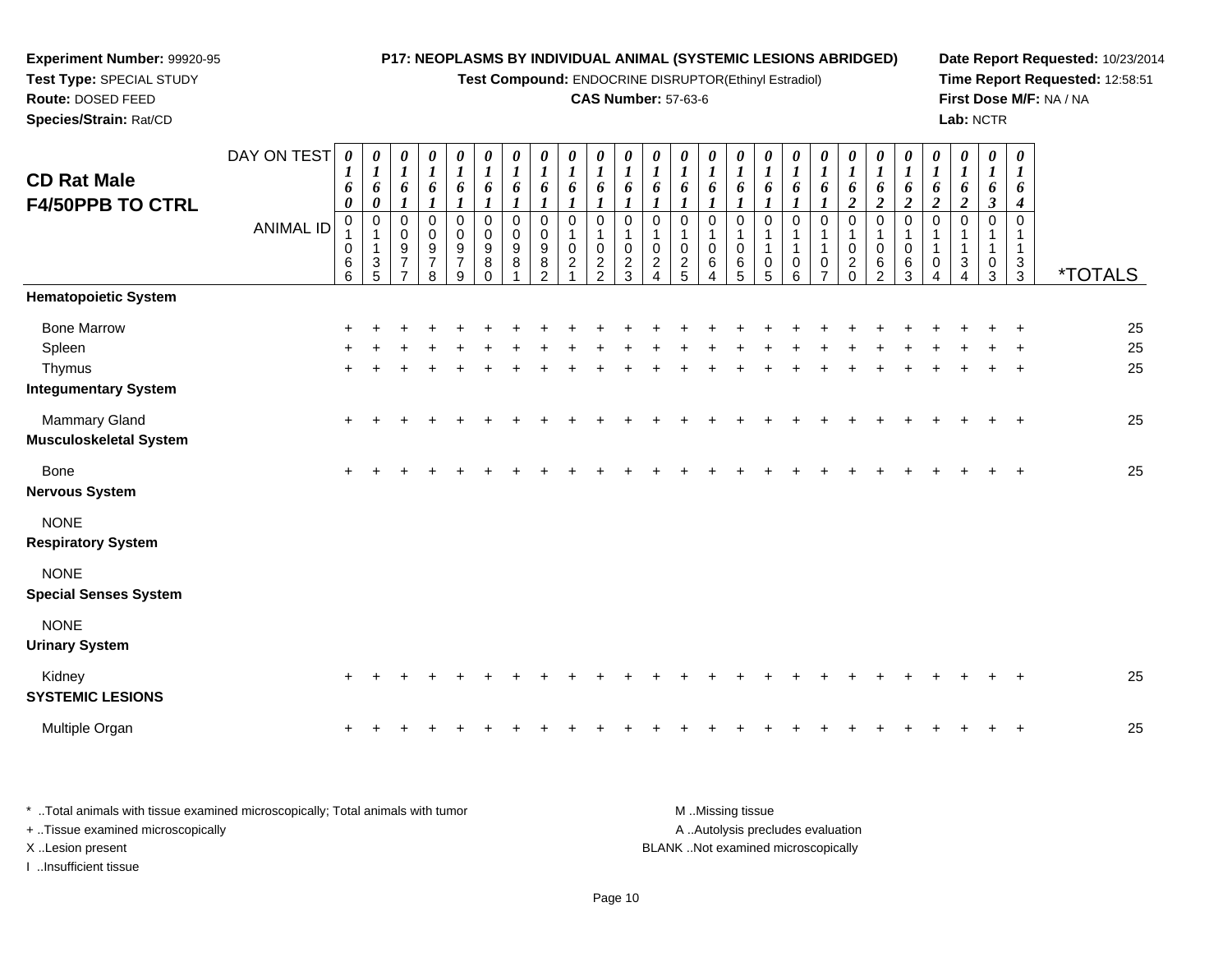**Experiment Number:** 99920-95**Test Type:** SPECIAL STUDY**Route:** DOSED FEED**Species/Strain:** Rat/CD

#### **P17: NEOPLASMS BY INDIVIDUAL ANIMAL (SYSTEMIC LESIONS ABRIDGED)**

**Test Compound:** ENDOCRINE DISRUPTOR(Ethinyl Estradiol)

**CAS Number:** 57-63-6

**Date Report Requested:** 10/23/2014**Time Report Requested:** 12:58:51**First Dose M/F:** NA / NA**Lab:** NCTR

\*\*\*END OF MALE DATA\*\*\*

\* ..Total animals with tissue examined microscopically; Total animals with tumor **M** . Missing tissue M ..Missing tissue

+ ..Tissue examined microscopically

I ..Insufficient tissue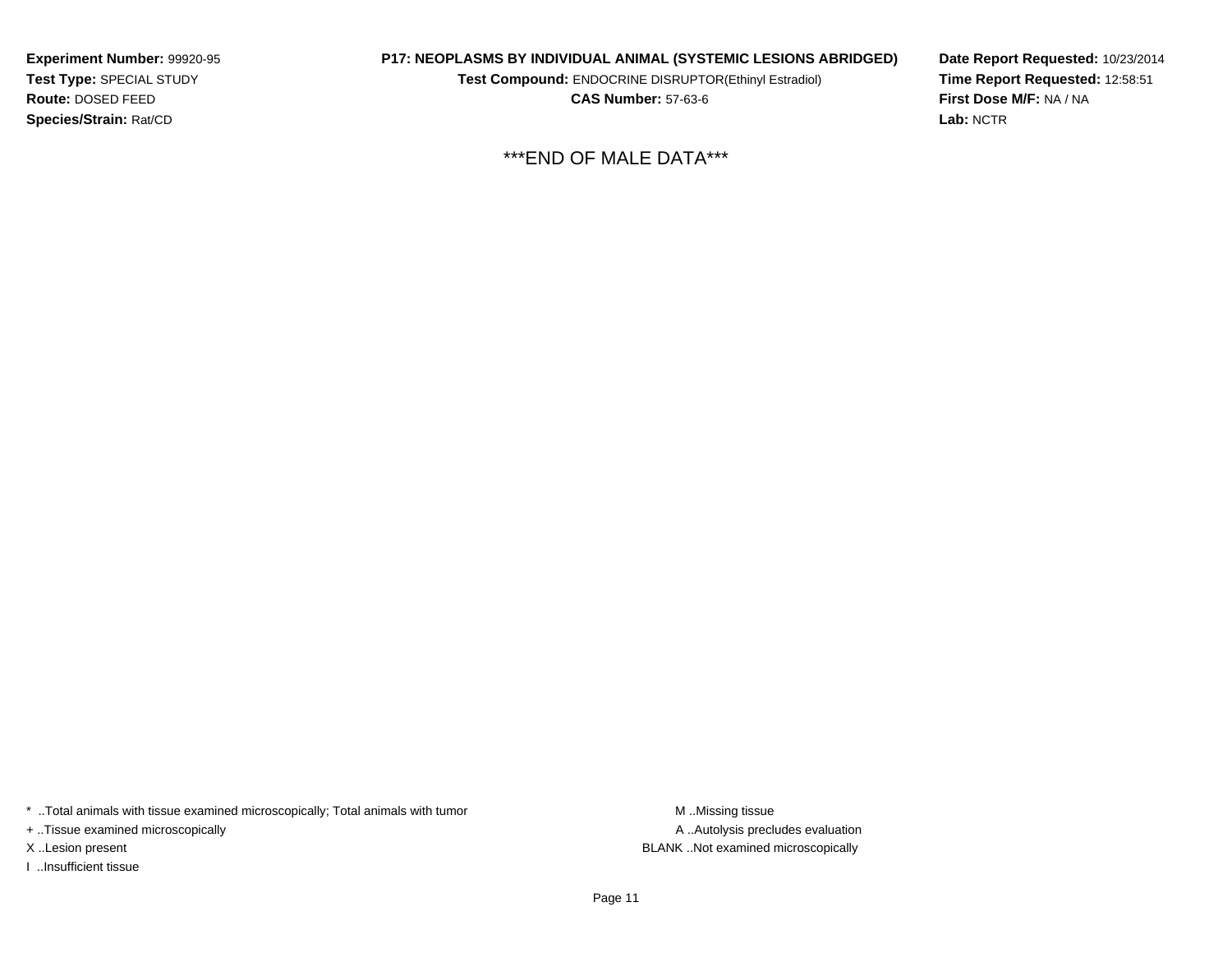**Test Compound:** ENDOCRINE DISRUPTOR(Ethinyl Estradiol)

#### **CAS Number:** 57-63-6

**Date Report Requested:** 10/23/2014**Time Report Requested:** 12:58:51**First Dose M/F:** NA / NA**Lab:** NCTR

| <b>CD Rat Female</b><br>F4<br><b>CONTROL</b> | DAY ON TEST<br><b>ANIMAL ID</b> | 0<br>$\boldsymbol{l}$<br>5<br>9<br>$\pmb{0}$<br>0<br>$\boldsymbol{9}$<br>4<br>$\overline{\mathbf{4}}$ | $\boldsymbol{\theta}$<br>$\boldsymbol{l}$<br>$\overline{5}$<br>9<br>$\mathbf 0$<br>$\pmb{0}$<br>$\boldsymbol{9}$<br>8<br>6 | 0<br>$\boldsymbol{l}$<br>5<br>9<br>$\mathbf 0$<br>$\pmb{0}$<br>$\boldsymbol{9}$<br>8 | 0<br>$\boldsymbol{l}$<br>6<br>$\pmb{\theta}$<br>0<br>0<br>$\boldsymbol{9}$<br>4<br>$\overline{2}$ | $\boldsymbol{\theta}$<br>$\boldsymbol{l}$<br>6<br>$\pmb{\theta}$<br>$\pmb{0}$<br>0<br>$\boldsymbol{9}$<br>$\overline{4}$<br>$\mathbf{3}$ | 0<br>$\boldsymbol{l}$<br>6<br>$\boldsymbol{\theta}$<br>$\mathbf 0$<br>0<br>9<br>8<br>3 | 0<br>$\boldsymbol{l}$<br>6<br>$\boldsymbol{\theta}$<br>$\mathbf 0$<br>0<br>$\boldsymbol{9}$<br>8<br>4 | 0<br>$\boldsymbol{I}$<br>6<br>$\boldsymbol{\theta}$<br>$\pmb{0}$<br>$\mathbf 0$<br>9<br>8<br>5 | 0<br>$\boldsymbol{l}$<br>6<br>0<br>0<br>0<br>$\overline{c}$<br>6 | 0<br>$\boldsymbol{l}$<br>6<br>0<br>$\mathbf 0$<br>0<br>$\overline{c}$<br>$\overline{ }$ | $\boldsymbol{\theta}$<br>$\boldsymbol{l}$<br>6<br>$\pmb{\theta}$<br>$\mathbf 0$<br>$\Omega$<br>$\overline{c}$<br>8 | 0<br>1<br>6<br>0<br>0<br>0<br>$\overline{c}$<br>9 | 0<br>$\bm{l}$<br>6<br>$\boldsymbol{\theta}$<br>$\mathbf 0$<br>0<br>6<br>8 | 0<br>$\boldsymbol{l}$<br>6<br>0<br>$\mathbf 0$<br>1<br>0<br>$\,6\,$<br>$\boldsymbol{9}$ | 0<br>$\boldsymbol{l}$<br>6<br>$\boldsymbol{\theta}$<br>$\mathbf 0$<br>1<br>0<br>$\overline{7}$<br>$\Omega$ | 0<br>$\boldsymbol{l}$<br>6<br>$\boldsymbol{\theta}$<br>$\mathbf 0$<br>$\mathbf 1$<br>0<br>$\overline{7}$ | $\boldsymbol{\theta}$<br>$\boldsymbol{l}$<br>6<br>$\boldsymbol{\theta}$<br>0<br>$\mathbf{1}$<br>0<br>$\overline{7}$<br>$\overline{2}$ | 0<br>$\boldsymbol{l}$<br>6<br>$\mathbf 0$<br>$\pmb{0}$<br>$\boldsymbol{9}$<br>4<br>0 | 0<br>$\boldsymbol{l}$<br>6<br>$\mathbf 0$<br>0<br>$9\,$<br>4 | 0<br>$\boldsymbol{l}$<br>6<br>$\pmb{0}$<br>$\mathbf 0$<br>6<br>$\overline{7}$ | 0<br>$\boldsymbol{l}$<br>6<br>$\boldsymbol{2}$<br>$\mathbf 0$<br>0<br>8 | 0<br>$\boldsymbol{l}$<br>6<br>2<br>$\mathbf 0$<br>$\mathbf 0$<br>9 | 0<br>$\boldsymbol{I}$<br>6<br>$\overline{c}$<br>$\mathbf 0$<br>1<br>1<br>1<br>∩ | 0<br>$\bm{l}$<br>6<br>4<br>$\mathbf 0$<br>1<br>1<br>3<br>$\overline{7}$ | $\boldsymbol{\theta}$<br>$\boldsymbol{l}$<br>6<br>5<br>$\Omega$<br>1<br>1<br>3<br>6 | <i><b>*TOTALS</b></i> |
|----------------------------------------------|---------------------------------|-------------------------------------------------------------------------------------------------------|----------------------------------------------------------------------------------------------------------------------------|--------------------------------------------------------------------------------------|---------------------------------------------------------------------------------------------------|------------------------------------------------------------------------------------------------------------------------------------------|----------------------------------------------------------------------------------------|-------------------------------------------------------------------------------------------------------|------------------------------------------------------------------------------------------------|------------------------------------------------------------------|-----------------------------------------------------------------------------------------|--------------------------------------------------------------------------------------------------------------------|---------------------------------------------------|---------------------------------------------------------------------------|-----------------------------------------------------------------------------------------|------------------------------------------------------------------------------------------------------------|----------------------------------------------------------------------------------------------------------|---------------------------------------------------------------------------------------------------------------------------------------|--------------------------------------------------------------------------------------|--------------------------------------------------------------|-------------------------------------------------------------------------------|-------------------------------------------------------------------------|--------------------------------------------------------------------|---------------------------------------------------------------------------------|-------------------------------------------------------------------------|-------------------------------------------------------------------------------------|-----------------------|
| <b>Alimentary System</b>                     |                                 |                                                                                                       |                                                                                                                            |                                                                                      |                                                                                                   |                                                                                                                                          |                                                                                        |                                                                                                       |                                                                                                |                                                                  |                                                                                         |                                                                                                                    |                                                   |                                                                           |                                                                                         |                                                                                                            |                                                                                                          |                                                                                                                                       |                                                                                      |                                                              |                                                                               |                                                                         |                                                                    |                                                                                 |                                                                         |                                                                                     |                       |
| Liver<br><b>Cardiovascular System</b>        |                                 | $\ddot{}$                                                                                             |                                                                                                                            |                                                                                      |                                                                                                   |                                                                                                                                          |                                                                                        |                                                                                                       |                                                                                                |                                                                  |                                                                                         |                                                                                                                    |                                                   |                                                                           |                                                                                         |                                                                                                            |                                                                                                          |                                                                                                                                       |                                                                                      |                                                              |                                                                               |                                                                         |                                                                    |                                                                                 |                                                                         |                                                                                     | 25                    |
| <b>NONE</b><br><b>Endocrine System</b>       |                                 |                                                                                                       |                                                                                                                            |                                                                                      |                                                                                                   |                                                                                                                                          |                                                                                        |                                                                                                       |                                                                                                |                                                                  |                                                                                         |                                                                                                                    |                                                   |                                                                           |                                                                                         |                                                                                                            |                                                                                                          |                                                                                                                                       |                                                                                      |                                                              |                                                                               |                                                                         |                                                                    |                                                                                 |                                                                         |                                                                                     |                       |
| <b>Adrenal Cortex</b>                        |                                 |                                                                                                       |                                                                                                                            |                                                                                      |                                                                                                   |                                                                                                                                          |                                                                                        |                                                                                                       |                                                                                                |                                                                  |                                                                                         |                                                                                                                    |                                                   |                                                                           |                                                                                         |                                                                                                            |                                                                                                          |                                                                                                                                       |                                                                                      |                                                              |                                                                               |                                                                         |                                                                    |                                                                                 |                                                                         |                                                                                     | 25                    |
| Adrenal Medulla                              |                                 |                                                                                                       |                                                                                                                            |                                                                                      |                                                                                                   |                                                                                                                                          |                                                                                        |                                                                                                       |                                                                                                |                                                                  |                                                                                         |                                                                                                                    |                                                   |                                                                           |                                                                                         |                                                                                                            |                                                                                                          |                                                                                                                                       |                                                                                      |                                                              |                                                                               |                                                                         |                                                                    |                                                                                 |                                                                         |                                                                                     | 25                    |
| <b>Pituitary Gland</b>                       |                                 |                                                                                                       |                                                                                                                            |                                                                                      |                                                                                                   |                                                                                                                                          |                                                                                        |                                                                                                       |                                                                                                |                                                                  |                                                                                         |                                                                                                                    |                                                   |                                                                           |                                                                                         |                                                                                                            |                                                                                                          |                                                                                                                                       |                                                                                      |                                                              |                                                                               |                                                                         |                                                                    |                                                                                 |                                                                         |                                                                                     | 25                    |
| <b>Thyroid Gland</b>                         |                                 | ÷                                                                                                     |                                                                                                                            |                                                                                      |                                                                                                   |                                                                                                                                          |                                                                                        |                                                                                                       |                                                                                                |                                                                  |                                                                                         |                                                                                                                    |                                                   |                                                                           |                                                                                         |                                                                                                            |                                                                                                          |                                                                                                                                       |                                                                                      |                                                              |                                                                               |                                                                         |                                                                    |                                                                                 |                                                                         |                                                                                     | 25                    |
| <b>General Body System</b>                   |                                 |                                                                                                       |                                                                                                                            |                                                                                      |                                                                                                   |                                                                                                                                          |                                                                                        |                                                                                                       |                                                                                                |                                                                  |                                                                                         |                                                                                                                    |                                                   |                                                                           |                                                                                         |                                                                                                            |                                                                                                          |                                                                                                                                       |                                                                                      |                                                              |                                                                               |                                                                         |                                                                    |                                                                                 |                                                                         |                                                                                     |                       |
| <b>NONE</b>                                  |                                 |                                                                                                       |                                                                                                                            |                                                                                      |                                                                                                   |                                                                                                                                          |                                                                                        |                                                                                                       |                                                                                                |                                                                  |                                                                                         |                                                                                                                    |                                                   |                                                                           |                                                                                         |                                                                                                            |                                                                                                          |                                                                                                                                       |                                                                                      |                                                              |                                                                               |                                                                         |                                                                    |                                                                                 |                                                                         |                                                                                     |                       |
| <b>Genital System</b>                        |                                 |                                                                                                       |                                                                                                                            |                                                                                      |                                                                                                   |                                                                                                                                          |                                                                                        |                                                                                                       |                                                                                                |                                                                  |                                                                                         |                                                                                                                    |                                                   |                                                                           |                                                                                         |                                                                                                            |                                                                                                          |                                                                                                                                       |                                                                                      |                                                              |                                                                               |                                                                         |                                                                    |                                                                                 |                                                                         |                                                                                     |                       |
| <b>Clitoral Gland</b>                        |                                 |                                                                                                       |                                                                                                                            |                                                                                      | $\ddot{}$                                                                                         |                                                                                                                                          |                                                                                        |                                                                                                       |                                                                                                |                                                                  |                                                                                         |                                                                                                                    |                                                   |                                                                           |                                                                                         |                                                                                                            |                                                                                                          |                                                                                                                                       |                                                                                      |                                                              | $\ddot{}$                                                                     |                                                                         |                                                                    |                                                                                 |                                                                         |                                                                                     | 3                     |
| Ovary                                        |                                 |                                                                                                       |                                                                                                                            |                                                                                      |                                                                                                   |                                                                                                                                          |                                                                                        |                                                                                                       |                                                                                                |                                                                  |                                                                                         |                                                                                                                    |                                                   |                                                                           |                                                                                         |                                                                                                            |                                                                                                          |                                                                                                                                       |                                                                                      |                                                              |                                                                               |                                                                         |                                                                    |                                                                                 |                                                                         |                                                                                     | 25                    |
| Oviduct                                      |                                 |                                                                                                       |                                                                                                                            |                                                                                      |                                                                                                   |                                                                                                                                          |                                                                                        |                                                                                                       |                                                                                                |                                                                  |                                                                                         |                                                                                                                    |                                                   |                                                                           |                                                                                         |                                                                                                            |                                                                                                          |                                                                                                                                       |                                                                                      |                                                              |                                                                               |                                                                         |                                                                    |                                                                                 |                                                                         |                                                                                     | 25                    |
| <b>Uterus</b>                                |                                 |                                                                                                       |                                                                                                                            |                                                                                      |                                                                                                   |                                                                                                                                          |                                                                                        |                                                                                                       |                                                                                                |                                                                  |                                                                                         |                                                                                                                    |                                                   |                                                                           |                                                                                         |                                                                                                            |                                                                                                          |                                                                                                                                       |                                                                                      |                                                              |                                                                               |                                                                         |                                                                    |                                                                                 |                                                                         |                                                                                     | 25                    |
| Vagina                                       |                                 |                                                                                                       |                                                                                                                            |                                                                                      |                                                                                                   |                                                                                                                                          |                                                                                        |                                                                                                       |                                                                                                |                                                                  |                                                                                         |                                                                                                                    |                                                   |                                                                           |                                                                                         |                                                                                                            |                                                                                                          |                                                                                                                                       |                                                                                      |                                                              |                                                                               |                                                                         |                                                                    |                                                                                 |                                                                         |                                                                                     | 25                    |
| <b>Hematopoietic System</b>                  |                                 |                                                                                                       |                                                                                                                            |                                                                                      |                                                                                                   |                                                                                                                                          |                                                                                        |                                                                                                       |                                                                                                |                                                                  |                                                                                         |                                                                                                                    |                                                   |                                                                           |                                                                                         |                                                                                                            |                                                                                                          |                                                                                                                                       |                                                                                      |                                                              |                                                                               |                                                                         |                                                                    |                                                                                 |                                                                         |                                                                                     |                       |
| <b>Bone Marrow</b>                           |                                 | $\ddot{}$                                                                                             |                                                                                                                            |                                                                                      |                                                                                                   |                                                                                                                                          |                                                                                        |                                                                                                       |                                                                                                |                                                                  |                                                                                         |                                                                                                                    |                                                   |                                                                           |                                                                                         |                                                                                                            |                                                                                                          |                                                                                                                                       |                                                                                      |                                                              |                                                                               |                                                                         |                                                                    |                                                                                 |                                                                         |                                                                                     | 25                    |
|                                              |                                 |                                                                                                       |                                                                                                                            |                                                                                      |                                                                                                   |                                                                                                                                          |                                                                                        |                                                                                                       |                                                                                                |                                                                  |                                                                                         |                                                                                                                    |                                                   |                                                                           |                                                                                         |                                                                                                            |                                                                                                          |                                                                                                                                       |                                                                                      |                                                              |                                                                               |                                                                         |                                                                    |                                                                                 |                                                                         |                                                                                     |                       |

\* ..Total animals with tissue examined microscopically; Total animals with tumor **M** . Missing tissue M ..Missing tissue A ..Autolysis precludes evaluation + ..Tissue examined microscopically X ..Lesion present BLANK ..Not examined microscopicallyI ..Insufficient tissue

**Experiment Number:** 99920-95**Test Type:** SPECIAL STUDY**Route:** DOSED FEED**Species/Strain:** Rat/CD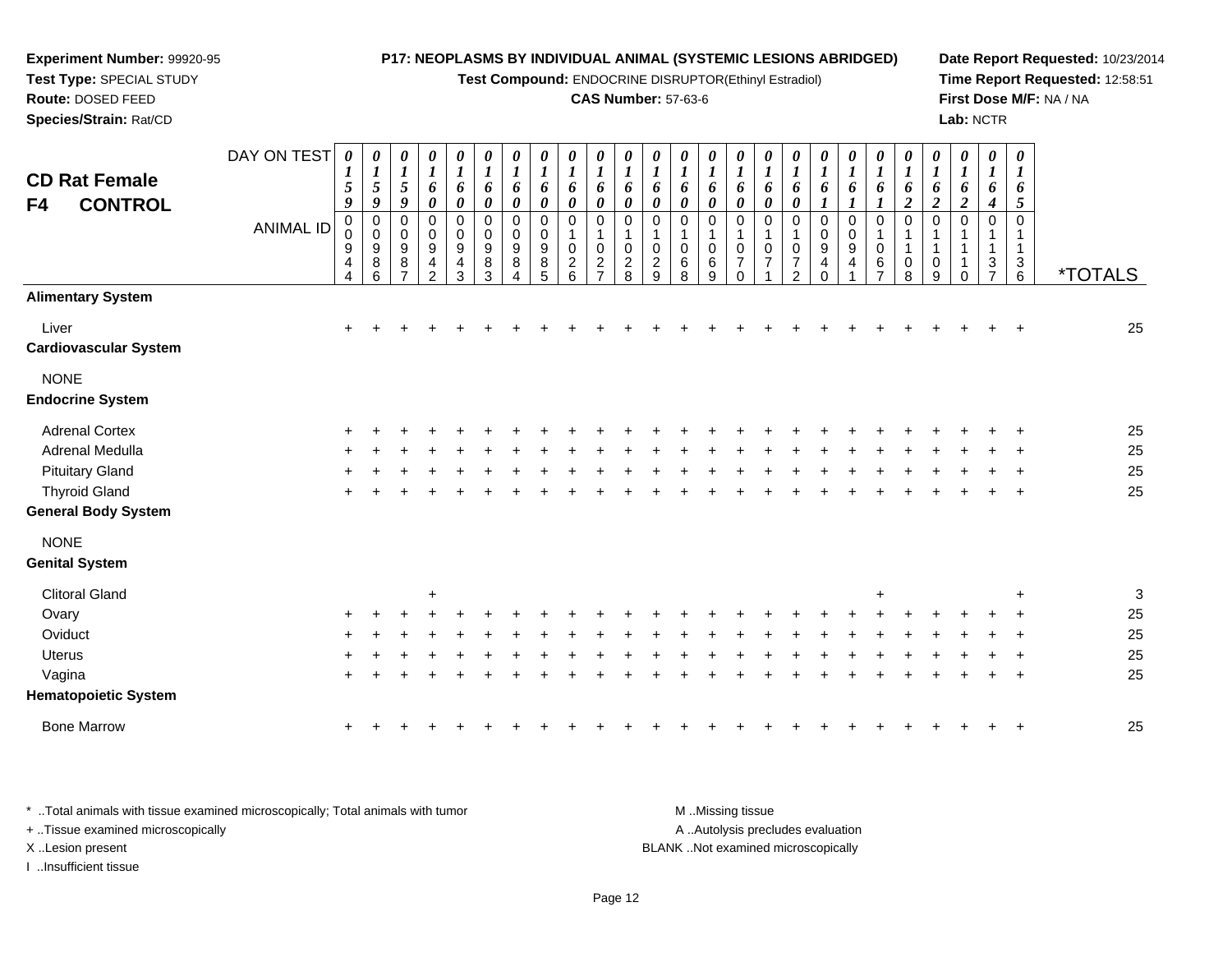**Test Compound:** ENDOCRINE DISRUPTOR(Ethinyl Estradiol)

#### **CAS Number:** 57-63-6

**Date Report Requested:** 10/23/2014**Time Report Requested:** 12:58:51**First Dose M/F:** NA / NA**Lab:** NCTR

**Test Type:** SPECIAL STUDY**Route:** DOSED FEED **Species/Strain:** Rat/CDDAY ON TEST *0 1***CD Rat Female***0 10 10 10 10 10 10 1*

**Experiment Number:** 99920-95

| <b>CD Rat Female</b><br><b>CONTROL</b><br>F4   | DAY ON TEST<br><b>ANIMAL ID</b> | 0<br>$\sqrt{5}$<br>9<br>$\begin{smallmatrix}0\\0\end{smallmatrix}$<br>$\mathsf g$<br>$\overline{4}$<br>4 | 0<br>$\bm{l}$<br>$\overline{5}$<br>9<br>$_{\rm 0}^{\rm 0}$<br>9<br>$\bf 8$<br>6 | 1<br>5<br>9<br>$\,0\,$<br>0<br>9<br>8 | 0<br>$\boldsymbol{l}$<br>6<br>$\boldsymbol{\theta}$<br>$\,0\,$<br>0<br>9<br>4<br>$\mathcal{P}$ | $\boldsymbol{\theta}$<br>$\boldsymbol{l}$<br>6<br>$\boldsymbol{\theta}$<br>0<br>0<br>9<br>4<br>3 | 0<br>$\boldsymbol{l}$<br>6<br>$\boldsymbol{\theta}$<br>0<br>$\pmb{0}$<br>$\boldsymbol{9}$<br>$\bf 8$<br>3 | U<br>$\boldsymbol{l}$<br>6<br>0<br>$\,0\,$<br>0<br>$\boldsymbol{9}$<br>8 | 0<br>$\boldsymbol{l}$<br>6<br>$\boldsymbol{\theta}$<br>$\pmb{0}$<br>0<br>$_{8}^{\mathrm{9}}$<br>5 | $\boldsymbol{\theta}$<br>$\boldsymbol{l}$<br>6<br>$\boldsymbol{\theta}$<br>$\Omega$<br>0<br>$\sqrt{2}$<br>6 | $\boldsymbol{l}$<br>6<br>0<br>$\Omega$<br>$\mathbf 0$<br>$\overline{c}$ | 0<br>$\boldsymbol{l}$<br>6<br>$\boldsymbol{\theta}$<br>$\Omega$<br>0<br>$\overline{2}$<br>8 | 0<br>$\boldsymbol{l}$<br>6<br>$\boldsymbol{\theta}$<br>$\mathbf 0$<br>0<br>$\overline{c}$<br>9 | 0<br>$\boldsymbol{l}$<br>6<br>0<br>$\Omega$<br>0<br>$\,6$<br>8 | U<br>$\boldsymbol{l}$<br>6<br>$\boldsymbol{\theta}$<br>0<br>$\pmb{0}$<br>$\,6$<br>9 | 0<br>$\boldsymbol{l}$<br>6<br>$\boldsymbol{\theta}$<br>$\mathbf 0$<br>$\mathbf 1$<br>$\mathbf 0$<br>$\overline{7}$<br>$\Omega$ | $\boldsymbol{\theta}$<br>$\boldsymbol{l}$<br>6<br>$\boldsymbol{\theta}$<br>$\mathbf 0$<br>$\mathbf{1}$<br>0<br>$\overline{7}$ | $\boldsymbol{l}$<br>6<br>0<br>$\Omega$<br>0<br>7<br>2 | 0<br>$\boldsymbol{l}$<br>6<br>$\pmb{0}$<br>0<br>$\boldsymbol{9}$<br>4<br>$\Omega$ | 0<br>$\boldsymbol{l}$<br>6<br>$\mathbf 0$<br>0<br>$\boldsymbol{9}$<br>4 | 0<br>$\boldsymbol{l}$<br>6<br>$\mathbf 0$<br>0<br>$\,6\,$ | $\boldsymbol{\theta}$<br>$\boldsymbol{l}$<br>6<br>$\boldsymbol{2}$<br>$\mathbf 0$<br>$\overline{1}$<br>$\mathbf 0$<br>8 | 0<br>$\boldsymbol{l}$<br>6<br>$\overline{2}$<br>$\mathbf 0$<br>$\pmb{0}$<br>9 | 0<br>$\boldsymbol{l}$<br>6<br>$\overline{\mathbf{c}}$<br>$\Omega$ | 0<br>$\boldsymbol{l}$<br>6<br>4<br>$\Omega$<br>3 | 0<br>$\boldsymbol{l}$<br>6<br>5<br>$\Omega$<br>$\mathbf{3}$<br>6 | <i><b>*TOTALS</b></i> |
|------------------------------------------------|---------------------------------|----------------------------------------------------------------------------------------------------------|---------------------------------------------------------------------------------|---------------------------------------|------------------------------------------------------------------------------------------------|--------------------------------------------------------------------------------------------------|-----------------------------------------------------------------------------------------------------------|--------------------------------------------------------------------------|---------------------------------------------------------------------------------------------------|-------------------------------------------------------------------------------------------------------------|-------------------------------------------------------------------------|---------------------------------------------------------------------------------------------|------------------------------------------------------------------------------------------------|----------------------------------------------------------------|-------------------------------------------------------------------------------------|--------------------------------------------------------------------------------------------------------------------------------|-------------------------------------------------------------------------------------------------------------------------------|-------------------------------------------------------|-----------------------------------------------------------------------------------|-------------------------------------------------------------------------|-----------------------------------------------------------|-------------------------------------------------------------------------------------------------------------------------|-------------------------------------------------------------------------------|-------------------------------------------------------------------|--------------------------------------------------|------------------------------------------------------------------|-----------------------|
| Spleen                                         |                                 | $\ddot{}$                                                                                                |                                                                                 |                                       |                                                                                                |                                                                                                  |                                                                                                           |                                                                          |                                                                                                   |                                                                                                             |                                                                         |                                                                                             |                                                                                                |                                                                |                                                                                     |                                                                                                                                |                                                                                                                               |                                                       |                                                                                   |                                                                         |                                                           |                                                                                                                         |                                                                               |                                                                   |                                                  | $\ddot{}$                                                        | 25                    |
| Thymus<br><b>Integumentary System</b>          |                                 | $\ddot{}$                                                                                                |                                                                                 |                                       |                                                                                                |                                                                                                  |                                                                                                           |                                                                          |                                                                                                   |                                                                                                             |                                                                         |                                                                                             |                                                                                                |                                                                |                                                                                     |                                                                                                                                |                                                                                                                               |                                                       |                                                                                   |                                                                         |                                                           |                                                                                                                         |                                                                               |                                                                   |                                                  |                                                                  | 25                    |
| Mammary Gland<br><b>Musculoskeletal System</b> |                                 | $\ddot{}$                                                                                                |                                                                                 |                                       |                                                                                                |                                                                                                  |                                                                                                           |                                                                          |                                                                                                   |                                                                                                             |                                                                         |                                                                                             |                                                                                                |                                                                |                                                                                     |                                                                                                                                |                                                                                                                               |                                                       |                                                                                   |                                                                         |                                                           |                                                                                                                         |                                                                               |                                                                   |                                                  |                                                                  | 25                    |
| Bone<br><b>Nervous System</b>                  |                                 | $\ddot{}$                                                                                                |                                                                                 |                                       |                                                                                                |                                                                                                  |                                                                                                           |                                                                          |                                                                                                   |                                                                                                             |                                                                         |                                                                                             |                                                                                                |                                                                |                                                                                     |                                                                                                                                |                                                                                                                               |                                                       |                                                                                   |                                                                         |                                                           |                                                                                                                         |                                                                               |                                                                   |                                                  | $\overline{ }$                                                   | 25                    |
| <b>NONE</b><br><b>Respiratory System</b>       |                                 |                                                                                                          |                                                                                 |                                       |                                                                                                |                                                                                                  |                                                                                                           |                                                                          |                                                                                                   |                                                                                                             |                                                                         |                                                                                             |                                                                                                |                                                                |                                                                                     |                                                                                                                                |                                                                                                                               |                                                       |                                                                                   |                                                                         |                                                           |                                                                                                                         |                                                                               |                                                                   |                                                  |                                                                  |                       |
| <b>NONE</b><br><b>Special Senses System</b>    |                                 |                                                                                                          |                                                                                 |                                       |                                                                                                |                                                                                                  |                                                                                                           |                                                                          |                                                                                                   |                                                                                                             |                                                                         |                                                                                             |                                                                                                |                                                                |                                                                                     |                                                                                                                                |                                                                                                                               |                                                       |                                                                                   |                                                                         |                                                           |                                                                                                                         |                                                                               |                                                                   |                                                  |                                                                  |                       |
| <b>NONE</b><br><b>Urinary System</b>           |                                 |                                                                                                          |                                                                                 |                                       |                                                                                                |                                                                                                  |                                                                                                           |                                                                          |                                                                                                   |                                                                                                             |                                                                         |                                                                                             |                                                                                                |                                                                |                                                                                     |                                                                                                                                |                                                                                                                               |                                                       |                                                                                   |                                                                         |                                                           |                                                                                                                         |                                                                               |                                                                   |                                                  |                                                                  |                       |
| Kidney<br><b>SYSTEMIC LESIONS</b>              |                                 | $\ddot{}$                                                                                                |                                                                                 |                                       |                                                                                                |                                                                                                  |                                                                                                           |                                                                          |                                                                                                   |                                                                                                             |                                                                         |                                                                                             |                                                                                                |                                                                |                                                                                     |                                                                                                                                |                                                                                                                               |                                                       |                                                                                   |                                                                         |                                                           |                                                                                                                         |                                                                               |                                                                   |                                                  |                                                                  | 25                    |
| Multiple Organ                                 |                                 | $\ddot{}$                                                                                                |                                                                                 |                                       |                                                                                                |                                                                                                  |                                                                                                           |                                                                          |                                                                                                   |                                                                                                             |                                                                         |                                                                                             |                                                                                                |                                                                |                                                                                     |                                                                                                                                |                                                                                                                               |                                                       |                                                                                   |                                                                         |                                                           |                                                                                                                         |                                                                               |                                                                   |                                                  |                                                                  | 25                    |

\* ..Total animals with tissue examined microscopically; Total animals with tumor **M** ...Missing tissue M ...Missing tissue A .. Autolysis precludes evaluation + ..Tissue examined microscopically X ..Lesion present BLANK ..Not examined microscopicallyI ..Insufficient tissue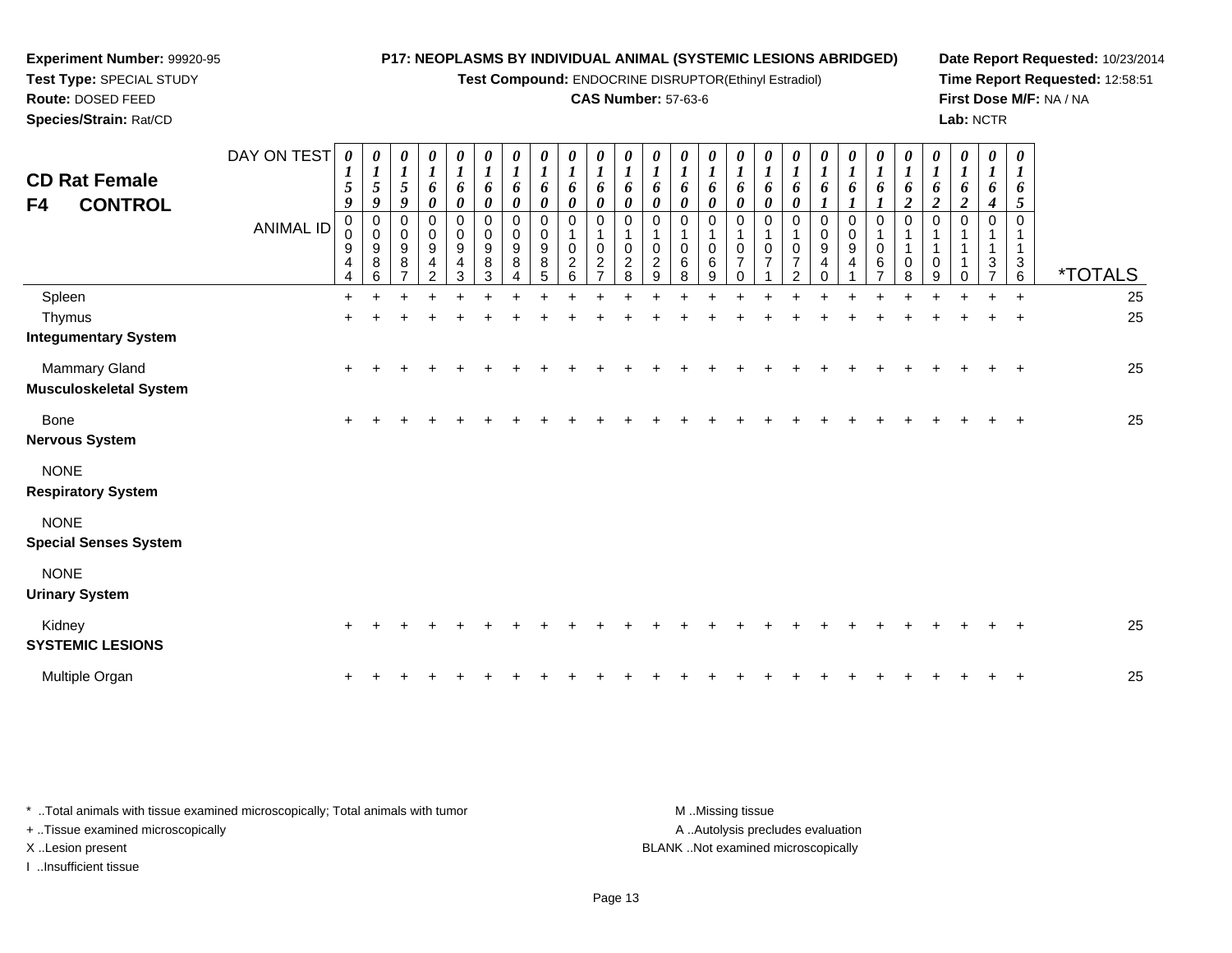**Test Compound:** ENDOCRINE DISRUPTOR(Ethinyl Estradiol)

#### **CAS Number:** 57-63-6

**Date Report Requested:** 10/23/2014**Time Report Requested:** 12:58:51**First Dose M/F:** NA / NA**Lab:** NCTR

| <b>CD Rat Female</b><br><b>F4/2PPB TO CTRL</b> | DAY ON TEST<br>ANIMAL ID | 0<br>6<br>0<br>$\mathbf 0$<br>0<br>3<br>4 | 0<br>$\boldsymbol{l}$<br>6<br>0<br>$\mathbf 0$<br>0<br>$\sqrt{3}$<br>5 | 0<br>$\boldsymbol{l}$<br>6<br>$\mathbf 0$<br>0<br>9<br>4<br>5 | 0<br>$\boldsymbol{l}$<br>6<br>0<br>$\mathbf 0$<br>9<br>4<br>6 | 0<br>$\boldsymbol{l}$<br>6<br>0<br>0<br>9<br>4<br>7 | 0<br>$\boldsymbol{l}$<br>6<br>0<br>0<br>9<br>4<br>8 | $\boldsymbol{\theta}$<br>$\boldsymbol{l}$<br>6<br>$\pmb{0}$<br>0<br>9<br>4<br>9 | 0<br>$\boldsymbol{l}$<br>6<br>$\pmb{0}$<br>$\pmb{0}$<br>9<br>9<br>$\Omega$ | 0<br>$\boldsymbol{l}$<br>6<br>0<br>0<br>9<br>9 | 0<br>$\boldsymbol{l}$<br>6<br>0<br>0<br>9<br>9<br>$\mathcal{P}$ | $\boldsymbol{\theta}$<br>$\boldsymbol{l}$<br>6<br>$\mathbf 0$<br>0<br>9<br>$\boldsymbol{9}$<br>3 | 0<br>$\boldsymbol{l}$<br>6<br>0<br>$\,0\,$<br>$\ensuremath{\mathsf{3}}$<br>$\Omega$ | 0<br>$\boldsymbol{l}$<br>6<br>0<br>$\pmb{0}$<br>3 | $\boldsymbol{\theta}$<br>$\boldsymbol{l}$<br>6<br>0<br>0<br>$\ensuremath{\mathsf{3}}$<br>$\overline{2}$ | $\boldsymbol{\theta}$<br>$\boldsymbol{l}$<br>6<br>$\Omega$<br>$\pmb{0}$<br>$\mathbf{3}$<br>3 | 0<br>6<br>$\Omega$<br>0<br>$\overline{7}$<br>3 | 0<br>$\boldsymbol{l}$<br>6<br>$\Omega$<br>0<br>$\overline{7}$<br>4 | $\boldsymbol{\theta}$<br>1<br>6<br>$\Omega$<br>0<br>$\overline{7}$<br>5 | 0<br>$\boldsymbol{l}$<br>6<br>$\mathbf 0$<br>0<br>7<br>6 | 0<br>$\boldsymbol{l}$<br>6<br>0<br>$\pmb{0}$<br>7<br>$\overline{ }$ | 0<br>$\boldsymbol{l}$<br>6<br>$\boldsymbol{2}$<br>0<br>$\pmb{0}$<br>9<br>8<br>8 | 0<br>$\boldsymbol{l}$<br>6<br>$\boldsymbol{2}$<br>0<br>0<br>9<br>8<br>9 | 0<br>1<br>6<br>5<br>0 | 0<br>$\boldsymbol{l}$<br>6<br>5<br>$\mathbf 0$<br>1<br>1<br>1<br>$\overline{2}$ | 0<br>$\boldsymbol{l}$<br>6<br>5<br>$\Omega$<br>$\mathbf{1}$<br>3 | <i><b>*TOTALS</b></i> |
|------------------------------------------------|--------------------------|-------------------------------------------|------------------------------------------------------------------------|---------------------------------------------------------------|---------------------------------------------------------------|-----------------------------------------------------|-----------------------------------------------------|---------------------------------------------------------------------------------|----------------------------------------------------------------------------|------------------------------------------------|-----------------------------------------------------------------|--------------------------------------------------------------------------------------------------|-------------------------------------------------------------------------------------|---------------------------------------------------|---------------------------------------------------------------------------------------------------------|----------------------------------------------------------------------------------------------|------------------------------------------------|--------------------------------------------------------------------|-------------------------------------------------------------------------|----------------------------------------------------------|---------------------------------------------------------------------|---------------------------------------------------------------------------------|-------------------------------------------------------------------------|-----------------------|---------------------------------------------------------------------------------|------------------------------------------------------------------|-----------------------|
| <b>Alimentary System</b>                       |                          |                                           |                                                                        |                                                               |                                                               |                                                     |                                                     |                                                                                 |                                                                            |                                                |                                                                 |                                                                                                  |                                                                                     |                                                   |                                                                                                         |                                                                                              |                                                |                                                                    |                                                                         |                                                          |                                                                     |                                                                                 |                                                                         |                       |                                                                                 |                                                                  |                       |
| <b>NONE</b><br><b>Cardiovascular System</b>    |                          |                                           |                                                                        |                                                               |                                                               |                                                     |                                                     |                                                                                 |                                                                            |                                                |                                                                 |                                                                                                  |                                                                                     |                                                   |                                                                                                         |                                                                                              |                                                |                                                                    |                                                                         |                                                          |                                                                     |                                                                                 |                                                                         |                       |                                                                                 |                                                                  |                       |
| <b>NONE</b><br><b>Endocrine System</b>         |                          |                                           |                                                                        |                                                               |                                                               |                                                     |                                                     |                                                                                 |                                                                            |                                                |                                                                 |                                                                                                  |                                                                                     |                                                   |                                                                                                         |                                                                                              |                                                |                                                                    |                                                                         |                                                          |                                                                     |                                                                                 |                                                                         |                       |                                                                                 |                                                                  |                       |
| <b>NONE</b><br><b>General Body System</b>      |                          |                                           |                                                                        |                                                               |                                                               |                                                     |                                                     |                                                                                 |                                                                            |                                                |                                                                 |                                                                                                  |                                                                                     |                                                   |                                                                                                         |                                                                                              |                                                |                                                                    |                                                                         |                                                          |                                                                     |                                                                                 |                                                                         |                       |                                                                                 |                                                                  |                       |
| <b>NONE</b><br><b>Genital System</b>           |                          |                                           |                                                                        |                                                               |                                                               |                                                     |                                                     |                                                                                 |                                                                            |                                                |                                                                 |                                                                                                  |                                                                                     |                                                   |                                                                                                         |                                                                                              |                                                |                                                                    |                                                                         |                                                          |                                                                     |                                                                                 |                                                                         |                       |                                                                                 |                                                                  |                       |
| Ovary                                          |                          |                                           |                                                                        |                                                               |                                                               |                                                     |                                                     |                                                                                 |                                                                            |                                                |                                                                 |                                                                                                  |                                                                                     |                                                   |                                                                                                         |                                                                                              |                                                |                                                                    |                                                                         |                                                          |                                                                     |                                                                                 |                                                                         |                       |                                                                                 |                                                                  | 25                    |
| Oviduct                                        |                          |                                           |                                                                        |                                                               |                                                               |                                                     |                                                     |                                                                                 |                                                                            |                                                |                                                                 |                                                                                                  |                                                                                     |                                                   |                                                                                                         |                                                                                              |                                                |                                                                    |                                                                         |                                                          |                                                                     |                                                                                 |                                                                         |                       |                                                                                 |                                                                  | 25                    |
| Uterus                                         |                          |                                           |                                                                        |                                                               |                                                               |                                                     |                                                     |                                                                                 |                                                                            |                                                |                                                                 |                                                                                                  |                                                                                     |                                                   |                                                                                                         |                                                                                              |                                                |                                                                    |                                                                         |                                                          |                                                                     |                                                                                 |                                                                         |                       |                                                                                 |                                                                  | 25                    |
| Vagina<br><b>Hematopoietic System</b>          |                          |                                           |                                                                        |                                                               |                                                               |                                                     |                                                     |                                                                                 |                                                                            |                                                |                                                                 |                                                                                                  |                                                                                     |                                                   |                                                                                                         |                                                                                              |                                                |                                                                    |                                                                         |                                                          |                                                                     |                                                                                 |                                                                         |                       |                                                                                 | $\ddot{}$                                                        | 25                    |
| <b>NONE</b><br><b>Integumentary System</b>     |                          |                                           |                                                                        |                                                               |                                                               |                                                     |                                                     |                                                                                 |                                                                            |                                                |                                                                 |                                                                                                  |                                                                                     |                                                   |                                                                                                         |                                                                                              |                                                |                                                                    |                                                                         |                                                          |                                                                     |                                                                                 |                                                                         |                       |                                                                                 |                                                                  |                       |

| Mammary Gland                 |  |  |  |  |  |  |  |  |  |  |  |  |  | 25 |
|-------------------------------|--|--|--|--|--|--|--|--|--|--|--|--|--|----|
| <b>Musculoskeletal System</b> |  |  |  |  |  |  |  |  |  |  |  |  |  |    |

\* ..Total animals with tissue examined microscopically; Total animals with tumor **M** ...Missing tissue M ...Missing tissue A .. Autolysis precludes evaluation + ..Tissue examined microscopically X ..Lesion present BLANK ..Not examined microscopicallyI ..Insufficient tissue

**Experiment Number:** 99920-95**Test Type:** SPECIAL STUDY**Route:** DOSED FEED**Species/Strain:** Rat/CD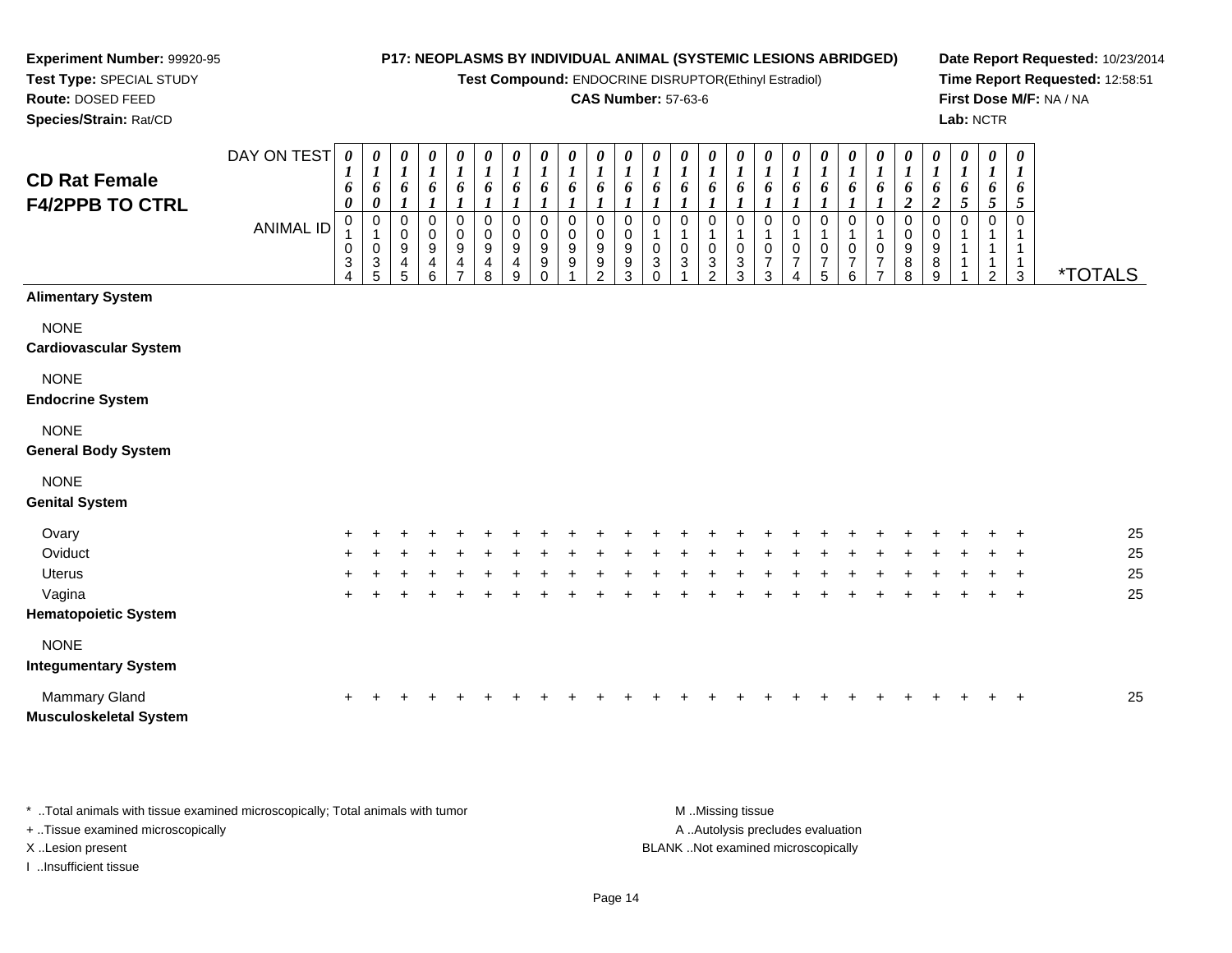**Test Compound:** ENDOCRINE DISRUPTOR(Ethinyl Estradiol)

#### **CAS Number:** 57-63-6

**Date Report Requested:** 10/23/2014**Time Report Requested:** 12:58:52**First Dose M/F:** NA / NA**Lab:** NCTR

**Experiment Number:** 99920-95**Test Type:** SPECIAL STUDY**Route:** DOSED FEED**Species/Strain:** Rat/CD

| <b>CD Rat Female</b><br><b>F4/2PPB TO CTRL</b> | DAY ON TEST<br><b>ANIMAL ID</b> | $\pmb{\theta}$<br>$\boldsymbol{l}$<br>6<br>$\pmb{\theta}$<br>0<br>$\mathbf 0$<br>$\ensuremath{\mathsf{3}}$ | $\boldsymbol{\theta}$<br>$\boldsymbol{l}$<br>6<br>$\boldsymbol{0}$<br>$\overline{1}$<br>$\pmb{0}$<br>$\mathbf{3}$<br>5 | 0<br>6<br>0<br>$\mathbf 0$<br>9<br>4<br>5 | $\boldsymbol{\theta}$<br>$\boldsymbol{l}$<br>6<br>0<br>$\mathbf 0$<br>9<br>4<br>6 | 0<br>$\boldsymbol{l}$<br>6<br>$\pmb{0}$<br>9<br>4<br>⇁ | 0<br>6<br>0<br>$\,0\,$<br>$\boldsymbol{9}$<br>4<br>8 | $\boldsymbol{\theta}$<br>$\boldsymbol{l}$<br>6<br>0<br>$\mathsf{O}\xspace$<br>9<br>4<br>9 | 0<br>$\boldsymbol{l}$<br>6<br>0<br>$\mathsf 0$<br>$\boldsymbol{9}$<br>9<br>$\Omega$ | $\pmb{\theta}$<br>$\boldsymbol{l}$<br>6<br>0<br>$\pmb{0}$<br>$\boldsymbol{9}$<br>9 | $\frac{\theta}{I}$<br>6<br>$\,0\,$<br>$\pmb{0}$<br>$\boldsymbol{9}$<br>$\boldsymbol{9}$<br>$\mathfrak{p}$ | $\boldsymbol{\theta}$<br>$\boldsymbol{l}$<br>6<br>$\mathbf 0$<br>$\pmb{0}$<br>$\boldsymbol{9}$<br>9<br>3 | 0<br>$\boldsymbol{l}$<br>6<br>$\mathbf 0$<br>$\mathbf{3}$ | $\pmb{\theta}$<br>6<br>$\Omega$<br>3 | 0<br>6<br>0<br>3<br>$\mathcal{P}$ | 0<br>1<br>6<br>0<br>0<br>$\ensuremath{\mathsf{3}}$<br>3 | $\boldsymbol{\theta}$<br>$\boldsymbol{l}$<br>6<br>1<br>$\mathbf 0$<br>$\overline{7}$<br>3 | $\pmb{\theta}$<br>$\boldsymbol{l}$<br>6<br>0<br>$\pmb{0}$<br>$\overline{7}$ | $\boldsymbol{\theta}$<br>$\boldsymbol{l}$<br>6<br>0<br>0<br>$\overline{7}$<br>5 | 0<br>$\boldsymbol{l}$<br>6<br>$\overline{7}$<br>6 | $\boldsymbol{\theta}$<br>6<br>0<br>$\overline{7}$ | 0<br>6<br>0<br>0<br>$9\,$<br>8<br>$\mathsf{R}$ | 0<br>1<br>6<br>$\overline{\mathbf{2}}$<br>0<br>0<br>$\boldsymbol{9}$<br>8<br>9 | $\pmb{\theta}$<br>$\boldsymbol{l}$<br>6<br>5 | $\pmb{\theta}$<br>$\boldsymbol{l}$<br>6<br>$\mathfrak{H}$<br>0<br>2 | $\boldsymbol{\theta}$<br>1<br>6<br>5<br>$\overline{\mathbf{A}}$<br>3 | <i><b>*TOTALS</b></i> |
|------------------------------------------------|---------------------------------|------------------------------------------------------------------------------------------------------------|------------------------------------------------------------------------------------------------------------------------|-------------------------------------------|-----------------------------------------------------------------------------------|--------------------------------------------------------|------------------------------------------------------|-------------------------------------------------------------------------------------------|-------------------------------------------------------------------------------------|------------------------------------------------------------------------------------|-----------------------------------------------------------------------------------------------------------|----------------------------------------------------------------------------------------------------------|-----------------------------------------------------------|--------------------------------------|-----------------------------------|---------------------------------------------------------|-------------------------------------------------------------------------------------------|-----------------------------------------------------------------------------|---------------------------------------------------------------------------------|---------------------------------------------------|---------------------------------------------------|------------------------------------------------|--------------------------------------------------------------------------------|----------------------------------------------|---------------------------------------------------------------------|----------------------------------------------------------------------|-----------------------|
| <b>NONE</b><br><b>Nervous System</b>           |                                 |                                                                                                            |                                                                                                                        |                                           |                                                                                   |                                                        |                                                      |                                                                                           |                                                                                     |                                                                                    |                                                                                                           |                                                                                                          |                                                           |                                      |                                   |                                                         |                                                                                           |                                                                             |                                                                                 |                                                   |                                                   |                                                |                                                                                |                                              |                                                                     |                                                                      |                       |
| <b>NONE</b><br><b>Respiratory System</b>       |                                 |                                                                                                            |                                                                                                                        |                                           |                                                                                   |                                                        |                                                      |                                                                                           |                                                                                     |                                                                                    |                                                                                                           |                                                                                                          |                                                           |                                      |                                   |                                                         |                                                                                           |                                                                             |                                                                                 |                                                   |                                                   |                                                |                                                                                |                                              |                                                                     |                                                                      |                       |
| <b>NONE</b><br><b>Special Senses System</b>    |                                 |                                                                                                            |                                                                                                                        |                                           |                                                                                   |                                                        |                                                      |                                                                                           |                                                                                     |                                                                                    |                                                                                                           |                                                                                                          |                                                           |                                      |                                   |                                                         |                                                                                           |                                                                             |                                                                                 |                                                   |                                                   |                                                |                                                                                |                                              |                                                                     |                                                                      |                       |
| <b>NONE</b><br><b>Urinary System</b>           |                                 |                                                                                                            |                                                                                                                        |                                           |                                                                                   |                                                        |                                                      |                                                                                           |                                                                                     |                                                                                    |                                                                                                           |                                                                                                          |                                                           |                                      |                                   |                                                         |                                                                                           |                                                                             |                                                                                 |                                                   |                                                   |                                                |                                                                                |                                              |                                                                     |                                                                      |                       |
| Kidney<br><b>SYSTEMIC LESIONS</b>              |                                 | $\pm$                                                                                                      |                                                                                                                        |                                           |                                                                                   |                                                        |                                                      |                                                                                           |                                                                                     |                                                                                    |                                                                                                           |                                                                                                          |                                                           |                                      |                                   |                                                         |                                                                                           |                                                                             |                                                                                 |                                                   |                                                   |                                                |                                                                                |                                              |                                                                     | $\div$                                                               | 25                    |
| Multiple Organ                                 |                                 |                                                                                                            |                                                                                                                        |                                           |                                                                                   |                                                        |                                                      |                                                                                           |                                                                                     |                                                                                    |                                                                                                           |                                                                                                          |                                                           |                                      |                                   |                                                         |                                                                                           |                                                                             |                                                                                 |                                                   |                                                   |                                                |                                                                                |                                              |                                                                     | $\pm$                                                                | 25                    |

\* ..Total animals with tissue examined microscopically; Total animals with tumor **M** . Missing tissue M ..Missing tissue + ..Tissue examined microscopically

I ..Insufficient tissue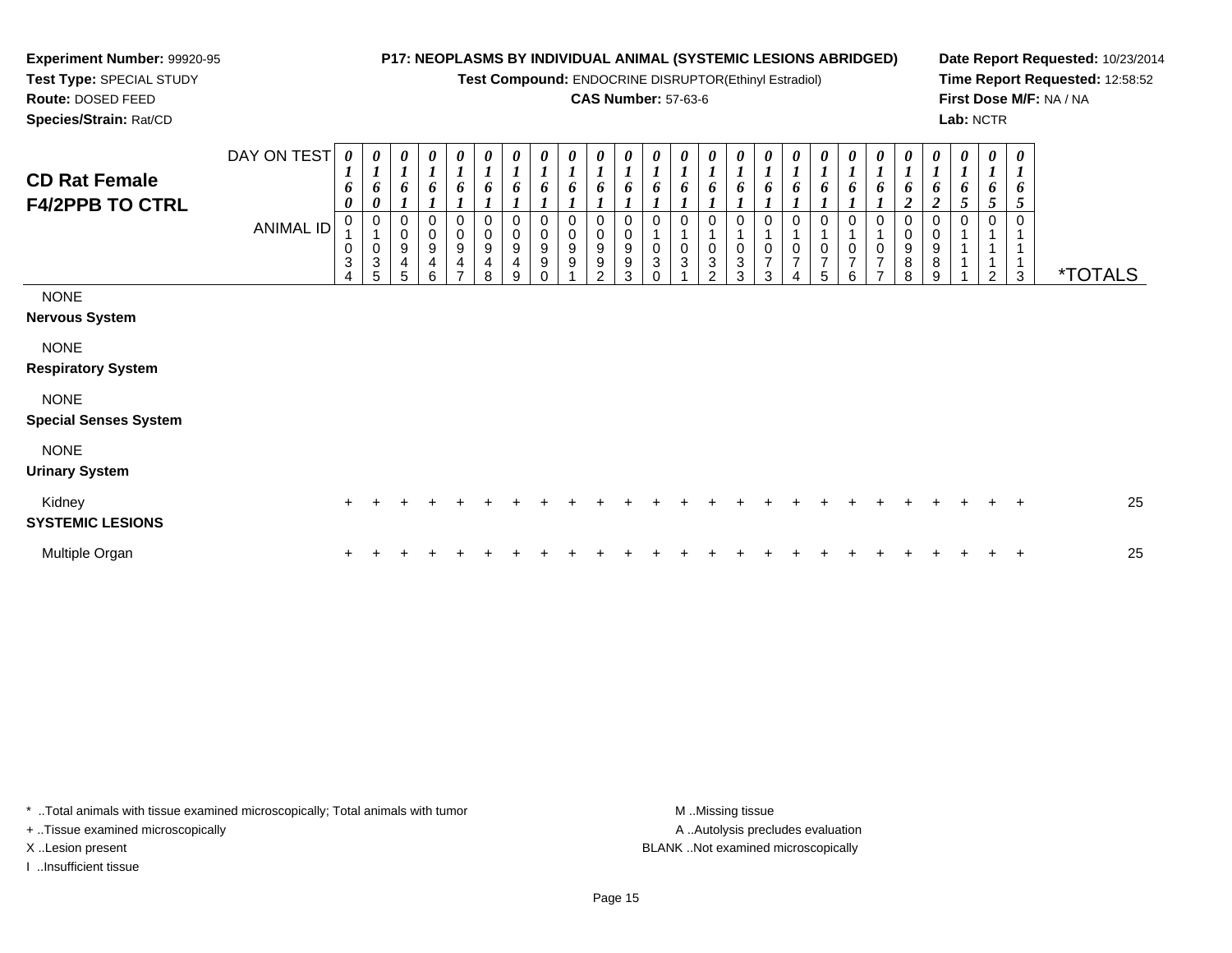**Test Compound:** ENDOCRINE DISRUPTOR(Ethinyl Estradiol)

#### **CAS Number:** 57-63-6

**Date Report Requested:** 10/23/2014**Time Report Requested:** 12:58:52**First Dose M/F:** NA / NA**Lab:** NCTR

| <b>CD Rat Female</b><br>F4/10PPB TO CTRL                                                                          | DAY ON TEST<br><b>ANIMAL ID</b> | $\boldsymbol{\theta}$<br>$\boldsymbol{l}$<br>5<br>9<br>0<br>$\mathbf 0$<br>9<br>$\mathbf 5$<br>3 | $\boldsymbol{\theta}$<br>$\boldsymbol{l}$<br>$\mathfrak{s}$<br>9<br>$\pmb{0}$<br>$\mathbf 0$<br>9<br>5<br>4 | 0<br>$\boldsymbol{l}$<br>6<br>0<br>$\mathbf 0$<br>$\mathbf 0$<br>9<br>5<br>2 | $\pmb{\theta}$<br>$\boldsymbol{l}$<br>6<br>0<br>$\mathbf 0$<br>0<br>9<br>9<br>$\overline{4}$ | $\pmb{\theta}$<br>6<br>0<br>$\mathbf 0$<br>0<br>9<br>9<br>5 | $\pmb{\theta}$<br>$\boldsymbol{l}$<br>6<br>0<br>$\mathbf 0$<br>0<br>9<br>9<br>6 | $\pmb{\theta}$<br>1<br>6<br>0<br>0<br>0<br>$\boldsymbol{9}$<br>9 | 0<br>1<br>6<br>$\boldsymbol{\theta}$<br>$\pmb{0}$<br>$\mathbf 0$<br>9<br>9<br>8 | 0<br>1<br>6<br>$\mathbf 0$<br>0<br>9<br>$\,$ 5 $\,$<br>$\Omega$ | 0<br>$\boldsymbol{l}$<br>6<br>$\mathbf 0$<br>0<br>$\boldsymbol{9}$<br>5 | $\pmb{\theta}$<br>$\boldsymbol{l}$<br>6<br>$\mathbf 0$<br>$\mathbf 1$<br>$\mathbf 0$<br>$\ensuremath{\mathsf{3}}$<br>6 | 0<br>1<br>6<br>$\mathbf 0$<br>$\mathbf 0$<br>3<br>$\overline{7}$ | $\pmb{\theta}$<br>$\boldsymbol{l}$<br>6<br>$\pmb{0}$<br>$\pmb{0}$<br>$\ensuremath{\mathsf{3}}$<br>8 | $\boldsymbol{\theta}$<br>$\boldsymbol{l}$<br>6<br>1<br>$\pmb{0}$<br>$\mathbf{1}$<br>$\pmb{0}$<br>$\sqrt{3}$<br>9 | 0<br>$\boldsymbol{l}$<br>6<br>$\mathbf 0$<br>0<br>4<br>$\Omega$ | $\pmb{\theta}$<br>$\boldsymbol{l}$<br>6<br>$\mathbf 0$<br>0<br>4 | $\boldsymbol{\theta}$<br>$\boldsymbol{l}$<br>6<br>$\mathbf 0$<br>$\mathbf 0$<br>8<br>$\overline{2}$ | $\pmb{\theta}$<br>6<br>$\mathbf 0$<br>0<br>8<br>3 | 0<br>$\boldsymbol{l}$<br>6<br>$\overline{c}$<br>$\mathbf 0$<br>$\mathbf 0$<br>$\boldsymbol{7}$<br>8 | $\pmb{\theta}$<br>$\boldsymbol{l}$<br>6<br>$\boldsymbol{2}$<br>$\pmb{0}$<br>$\mathbf 1$<br>$\pmb{0}$<br>$\overline{7}$<br>9 | 0<br>1<br>6<br>$\overline{c}$<br>$\mathbf 0$<br>0<br>8<br>$\Omega$ | $\pmb{\theta}$<br>$\boldsymbol{l}$<br>6<br>$\boldsymbol{2}$<br>0<br>$\mathbf 0$<br>8 | $\boldsymbol{\theta}$<br>$\boldsymbol{l}$<br>6<br>4<br>$\mathbf 0$<br>1<br>1<br>5 | $\boldsymbol{\theta}$<br>$\boldsymbol{l}$<br>6<br>4<br>0<br>6 | $\pmb{\theta}$<br>$\boldsymbol{l}$<br>6<br>$\sqrt{5}$<br>$\mathbf 0$<br>1<br>4 | 0<br>0<br>9<br>$\boldsymbol{\beta}$<br>$\pmb{0}$<br>0<br>9<br>$\mathbf{1}$<br>$5\phantom{.0}$ | <i><b>*TOTALS</b></i>     |  |
|-------------------------------------------------------------------------------------------------------------------|---------------------------------|--------------------------------------------------------------------------------------------------|-------------------------------------------------------------------------------------------------------------|------------------------------------------------------------------------------|----------------------------------------------------------------------------------------------|-------------------------------------------------------------|---------------------------------------------------------------------------------|------------------------------------------------------------------|---------------------------------------------------------------------------------|-----------------------------------------------------------------|-------------------------------------------------------------------------|------------------------------------------------------------------------------------------------------------------------|------------------------------------------------------------------|-----------------------------------------------------------------------------------------------------|------------------------------------------------------------------------------------------------------------------|-----------------------------------------------------------------|------------------------------------------------------------------|-----------------------------------------------------------------------------------------------------|---------------------------------------------------|-----------------------------------------------------------------------------------------------------|-----------------------------------------------------------------------------------------------------------------------------|--------------------------------------------------------------------|--------------------------------------------------------------------------------------|-----------------------------------------------------------------------------------|---------------------------------------------------------------|--------------------------------------------------------------------------------|-----------------------------------------------------------------------------------------------|---------------------------|--|
| <b>Alimentary System</b>                                                                                          |                                 |                                                                                                  |                                                                                                             |                                                                              |                                                                                              |                                                             |                                                                                 |                                                                  |                                                                                 |                                                                 |                                                                         |                                                                                                                        |                                                                  |                                                                                                     |                                                                                                                  |                                                                 |                                                                  |                                                                                                     |                                                   |                                                                                                     |                                                                                                                             |                                                                    |                                                                                      |                                                                                   |                                                               |                                                                                |                                                                                               |                           |  |
| Esophagus<br>Liver<br>Pancreas<br><b>Cardiovascular System</b>                                                    |                                 |                                                                                                  |                                                                                                             |                                                                              |                                                                                              |                                                             |                                                                                 |                                                                  |                                                                                 |                                                                 |                                                                         |                                                                                                                        |                                                                  |                                                                                                     |                                                                                                                  |                                                                 |                                                                  |                                                                                                     |                                                   |                                                                                                     |                                                                                                                             |                                                                    |                                                                                      |                                                                                   |                                                               |                                                                                | $\ddot{}$<br>+<br>$\ddot{}$                                                                   |                           |  |
| <b>Blood Vessel</b><br>Heart<br><b>Endocrine System</b>                                                           |                                 |                                                                                                  |                                                                                                             |                                                                              |                                                                                              |                                                             |                                                                                 |                                                                  |                                                                                 |                                                                 |                                                                         |                                                                                                                        |                                                                  |                                                                                                     |                                                                                                                  |                                                                 |                                                                  |                                                                                                     |                                                   |                                                                                                     |                                                                                                                             |                                                                    |                                                                                      |                                                                                   |                                                               |                                                                                | $\ddot{}$<br>$\ddot{}$                                                                        |                           |  |
| <b>Adrenal Cortex</b><br>Adrenal Medulla<br><b>Pituitary Gland</b><br><b>Thyroid Gland</b><br>General Body System |                                 |                                                                                                  |                                                                                                             | $\ddot{}$<br>$\ddot{}$                                                       |                                                                                              |                                                             |                                                                                 |                                                                  |                                                                                 |                                                                 |                                                                         |                                                                                                                        |                                                                  |                                                                                                     |                                                                                                                  |                                                                 |                                                                  |                                                                                                     |                                                   |                                                                                                     |                                                                                                                             |                                                                    |                                                                                      |                                                                                   |                                                               |                                                                                | $\ddot{}$<br>$\ddot{}$<br>$\ddot{}$<br>$\ddot{}$                                              |                           |  |
| <b>NONE</b><br><b>Genital System</b>                                                                              |                                 |                                                                                                  |                                                                                                             |                                                                              |                                                                                              |                                                             |                                                                                 |                                                                  |                                                                                 |                                                                 |                                                                         |                                                                                                                        |                                                                  |                                                                                                     |                                                                                                                  |                                                                 |                                                                  |                                                                                                     |                                                   |                                                                                                     |                                                                                                                             |                                                                    |                                                                                      |                                                                                   |                                                               |                                                                                |                                                                                               |                           |  |
| <b>Clitoral Gland</b><br>Ovary<br>Oviduct<br><b>Uterus</b><br>Vagina                                              |                                 |                                                                                                  |                                                                                                             |                                                                              |                                                                                              |                                                             |                                                                                 |                                                                  |                                                                                 |                                                                 |                                                                         |                                                                                                                        |                                                                  |                                                                                                     |                                                                                                                  |                                                                 |                                                                  |                                                                                                     |                                                   |                                                                                                     |                                                                                                                             |                                                                    |                                                                                      |                                                                                   |                                                               |                                                                                | M                                                                                             | O<br>26<br>26<br>26<br>26 |  |
|                                                                                                                   |                                 |                                                                                                  |                                                                                                             |                                                                              |                                                                                              |                                                             |                                                                                 |                                                                  |                                                                                 |                                                                 |                                                                         |                                                                                                                        |                                                                  |                                                                                                     |                                                                                                                  |                                                                 |                                                                  |                                                                                                     |                                                   |                                                                                                     |                                                                                                                             |                                                                    |                                                                                      |                                                                                   |                                                               |                                                                                |                                                                                               |                           |  |

\* ..Total animals with tissue examined microscopically; Total animals with tumor **M** . Missing tissue M ..Missing tissue A ..Autolysis precludes evaluation + ..Tissue examined microscopically X ..Lesion present BLANK ..Not examined microscopicallyI ..Insufficient tissue

**Experiment Number:** 99920-95**Test Type:** SPECIAL STUDY**Route:** DOSED FEED**Species/Strain:** Rat/CD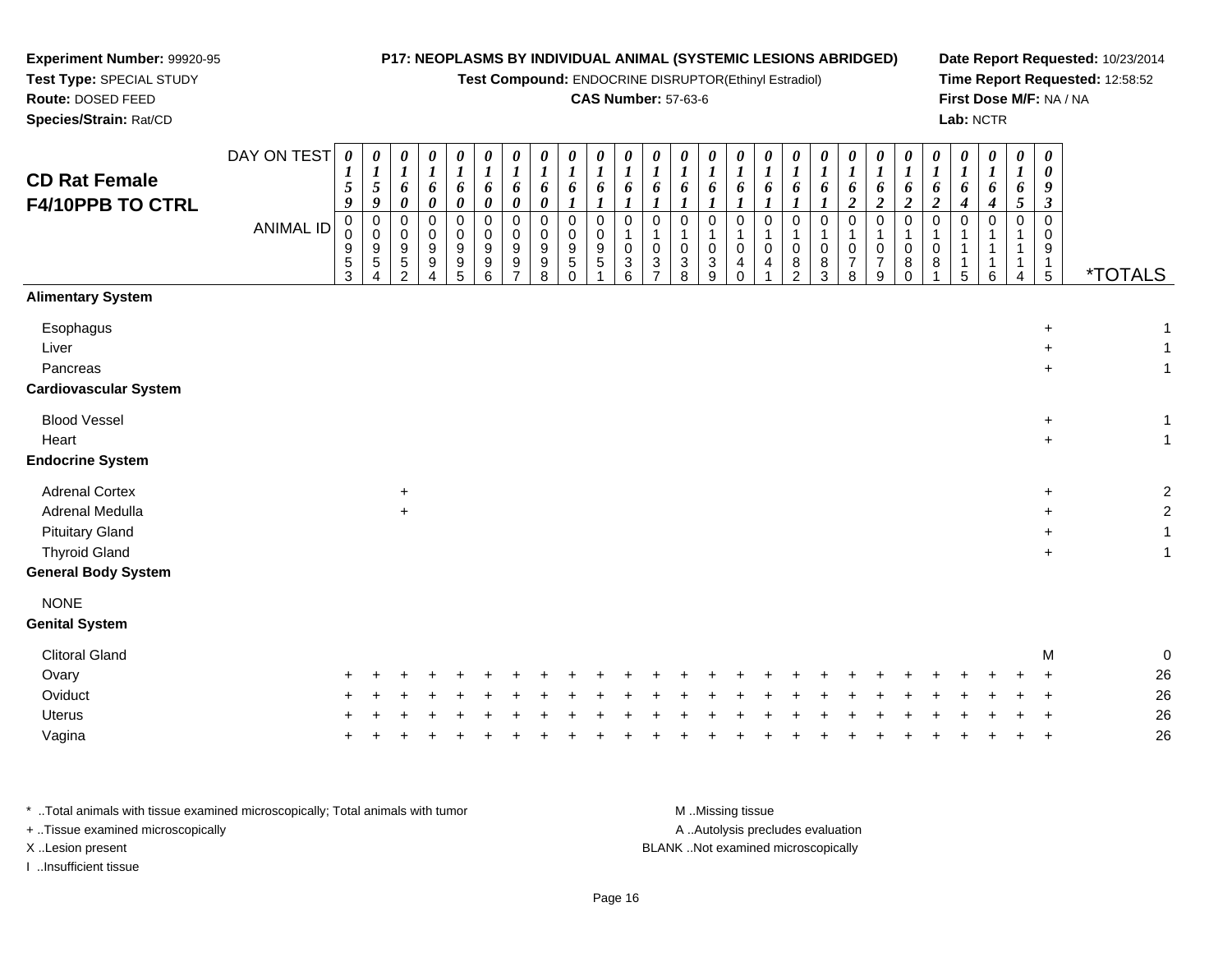**Test Compound:** ENDOCRINE DISRUPTOR(Ethinyl Estradiol)

#### **CAS Number:** 57-63-6

**Date Report Requested:** 10/23/2014**Time Report Requested:** 12:58:52**First Dose M/F:** NA / NA**Lab:** NCTR

| <b>CD Rat Female</b><br>F4/10PPB TO CTRL<br><b>Hematopoietic System</b>                                       | DAY ON TEST<br><b>ANIMAL ID</b> | $\boldsymbol{\theta}$<br>$\boldsymbol{l}$<br>$\mathfrak{I}$<br>$\boldsymbol{9}$<br>$_0^0$<br>9<br>$\,$ 5 $\,$<br>$\overline{3}$ | 0<br>$\boldsymbol{l}$<br>5<br>9<br>$\begin{smallmatrix} 0\\0 \end{smallmatrix}$<br>9<br>5<br>4 | $\pmb{\theta}$<br>$\boldsymbol{l}$<br>6<br>$\pmb{\theta}$<br>$\pmb{0}$<br>$\pmb{0}$<br>$\boldsymbol{9}$<br>$\sqrt{5}$<br>2 | 0<br>$\boldsymbol{l}$<br>6<br>$\pmb{\theta}$<br>$\mathbf 0$<br>$\mathbf 0$<br>$\boldsymbol{9}$<br>9<br>4 | $\boldsymbol{\theta}$<br>$\boldsymbol{l}$<br>6<br>$\pmb{\theta}$<br>$\mathbf 0$<br>$\mathbf 0$<br>$\boldsymbol{9}$<br>$9\,$<br>5 | 0<br>$\boldsymbol{l}$<br>6<br>0<br>$\Omega$<br>$\mathbf 0$<br>$\boldsymbol{9}$<br>9<br>6 | 0<br>$\boldsymbol{l}$<br>6<br>$\pmb{\theta}$<br>0<br>0<br>$\boldsymbol{9}$<br>9<br>$\overline{7}$ | 0<br>$\boldsymbol{l}$<br>6<br>$\boldsymbol{\theta}$<br>$\Omega$<br>$\mathbf 0$<br>$9\,$<br>9<br>8 | 0<br>$\boldsymbol{l}$<br>6<br>$\boldsymbol{l}$<br>$\mathbf 0$<br>$\mathbf 0$<br>$\boldsymbol{9}$<br>5<br>$\Omega$ | 0<br>$\boldsymbol{l}$<br>6<br>$\boldsymbol{l}$<br>0<br>0<br>9<br>5 | 0<br>$\boldsymbol{l}$<br>6<br>$\boldsymbol{l}$<br>$\mathsf 0$<br>$\mathsf{O}\xspace$<br>$\mathbf{3}$<br>6 | $\boldsymbol{\theta}$<br>$\boldsymbol{l}$<br>6<br>$\boldsymbol{l}$<br>$\pmb{0}$<br>$\mathbf{1}$<br>$\pmb{0}$<br>$\mathbf{3}$<br>$\overline{7}$ | 0<br>$\boldsymbol{l}$<br>6<br>$\boldsymbol{l}$<br>$\mathbf 0$<br>$\mathbf{1}$<br>$\pmb{0}$<br>3<br>8 | 0<br>$\boldsymbol{l}$<br>6<br>$\boldsymbol{l}$<br>$\mathbf 0$<br>$\mathbf{1}$<br>$\pmb{0}$<br>$\sqrt{3}$<br>9 | $\boldsymbol{\theta}$<br>$\boldsymbol{l}$<br>6<br>1<br>$\Omega$<br>$\mathbf 0$<br>$\overline{4}$<br>$\Omega$ | $\boldsymbol{\theta}$<br>$\boldsymbol{l}$<br>6<br>$\boldsymbol{l}$<br>$\mathbf 0$<br>$\mathbf{1}$<br>$\mathbf 0$<br>4 | 0<br>$\boldsymbol{l}$<br>6<br>$\Omega$<br>$\mathbf 0$<br>8<br>$\mathfrak{p}$ | 0<br>$\boldsymbol{l}$<br>6<br>$\Omega$<br>$\mathbf 0$<br>8<br>$\sqrt{3}$ | 0<br>$\boldsymbol{l}$<br>6<br>$\overline{2}$<br>$\Omega$<br>$\overline{1}$<br>$\mathbf 0$<br>$\overline{7}$<br>8 | 0<br>$\boldsymbol{l}$<br>6<br>$\overline{c}$<br>$\mathbf 0$<br>1<br>$\pmb{0}$<br>$\overline{7}$<br>9 | 0<br>$\boldsymbol{l}$<br>6<br>$\boldsymbol{2}$<br>0<br>$\mathbf{1}$<br>0<br>8<br>$\Omega$ | 0<br>$\boldsymbol{l}$<br>6<br>$\boldsymbol{2}$<br>$\mathbf 0$<br>0<br>8 | 0<br>$\boldsymbol{l}$<br>6<br>4<br>0<br>$\mathbf{1}$<br>1<br>1<br>5 | 0<br>$\boldsymbol{l}$<br>6<br>4<br>0<br>1<br>$\mathbf{1}$<br>$\mathbf 1$<br>6 | 0<br>$\boldsymbol{l}$<br>6<br>$\mathfrak{s}$<br>$\mathbf 0$<br>$\mathbf 1$<br>-1<br>4 | $\boldsymbol{\theta}$<br>$\boldsymbol{\theta}$<br>9<br>$\boldsymbol{\beta}$<br>$\Omega$<br>$\Omega$<br>9<br>$\overline{1}$<br>$\sqrt{5}$ | <i><b>*TOTALS</b></i>            |
|---------------------------------------------------------------------------------------------------------------|---------------------------------|---------------------------------------------------------------------------------------------------------------------------------|------------------------------------------------------------------------------------------------|----------------------------------------------------------------------------------------------------------------------------|----------------------------------------------------------------------------------------------------------|----------------------------------------------------------------------------------------------------------------------------------|------------------------------------------------------------------------------------------|---------------------------------------------------------------------------------------------------|---------------------------------------------------------------------------------------------------|-------------------------------------------------------------------------------------------------------------------|--------------------------------------------------------------------|-----------------------------------------------------------------------------------------------------------|------------------------------------------------------------------------------------------------------------------------------------------------|------------------------------------------------------------------------------------------------------|---------------------------------------------------------------------------------------------------------------|--------------------------------------------------------------------------------------------------------------|-----------------------------------------------------------------------------------------------------------------------|------------------------------------------------------------------------------|--------------------------------------------------------------------------|------------------------------------------------------------------------------------------------------------------|------------------------------------------------------------------------------------------------------|-------------------------------------------------------------------------------------------|-------------------------------------------------------------------------|---------------------------------------------------------------------|-------------------------------------------------------------------------------|---------------------------------------------------------------------------------------|------------------------------------------------------------------------------------------------------------------------------------------|----------------------------------|
| <b>Bone Marrow</b><br>Lymph Node<br>Lymph Node, Mandibular<br>Spleen<br>Thymus<br><b>Integumentary System</b> |                                 |                                                                                                                                 |                                                                                                |                                                                                                                            |                                                                                                          |                                                                                                                                  | $\ddot{}$                                                                                |                                                                                                   |                                                                                                   |                                                                                                                   |                                                                    |                                                                                                           |                                                                                                                                                |                                                                                                      |                                                                                                               |                                                                                                              |                                                                                                                       |                                                                              |                                                                          |                                                                                                                  |                                                                                                      |                                                                                           |                                                                         |                                                                     |                                                                               |                                                                                       | $\ddot{}$<br>$+$<br>$\ddot{}$                                                                                                            | $\boldsymbol{2}$<br>$\mathbf{1}$ |
| Mammary Gland<br>Skin<br><b>Musculoskeletal System</b>                                                        |                                 | $\pm$                                                                                                                           |                                                                                                |                                                                                                                            |                                                                                                          |                                                                                                                                  |                                                                                          |                                                                                                   |                                                                                                   |                                                                                                                   |                                                                    |                                                                                                           |                                                                                                                                                |                                                                                                      |                                                                                                               |                                                                                                              |                                                                                                                       |                                                                              |                                                                          |                                                                                                                  |                                                                                                      |                                                                                           |                                                                         |                                                                     |                                                                               |                                                                                       | $\ddot{}$                                                                                                                                | 26<br>$\mathbf{1}$               |
| Bone<br><b>Nervous System</b>                                                                                 |                                 |                                                                                                                                 |                                                                                                |                                                                                                                            |                                                                                                          |                                                                                                                                  |                                                                                          |                                                                                                   |                                                                                                   |                                                                                                                   |                                                                    |                                                                                                           |                                                                                                                                                |                                                                                                      |                                                                                                               |                                                                                                              |                                                                                                                       |                                                                              |                                                                          |                                                                                                                  |                                                                                                      |                                                                                           |                                                                         |                                                                     |                                                                               |                                                                                       | $\ddot{}$                                                                                                                                | $\mathbf{1}$                     |
| <b>Brain</b><br>Spinal Cord<br><b>Respiratory System</b>                                                      |                                 |                                                                                                                                 |                                                                                                |                                                                                                                            |                                                                                                          |                                                                                                                                  |                                                                                          |                                                                                                   |                                                                                                   |                                                                                                                   |                                                                    |                                                                                                           |                                                                                                                                                |                                                                                                      |                                                                                                               |                                                                                                              |                                                                                                                       |                                                                              |                                                                          |                                                                                                                  |                                                                                                      |                                                                                           |                                                                         |                                                                     |                                                                               |                                                                                       | $\ddot{}$<br>M                                                                                                                           | $\mathbf{1}$<br>$\mathbf 0$      |
| Lung<br>Trachea<br><b>Special Senses System</b>                                                               |                                 |                                                                                                                                 |                                                                                                |                                                                                                                            |                                                                                                          |                                                                                                                                  |                                                                                          |                                                                                                   |                                                                                                   |                                                                                                                   |                                                                    |                                                                                                           |                                                                                                                                                |                                                                                                      |                                                                                                               |                                                                                                              |                                                                                                                       |                                                                              |                                                                          |                                                                                                                  |                                                                                                      |                                                                                           |                                                                         |                                                                     |                                                                               |                                                                                       | $+$<br>$\ddot{}$                                                                                                                         | 1<br>$\mathbf 1$                 |

NONE

**Experiment Number:** 99920-95**Test Type:** SPECIAL STUDY**Route:** DOSED FEED**Species/Strain:** Rat/CD

\* ..Total animals with tissue examined microscopically; Total animals with tumor **M** . Missing tissue M ..Missing tissue A ..Autolysis precludes evaluation + ..Tissue examined microscopically X ..Lesion present BLANK ..Not examined microscopicallyI ..Insufficient tissue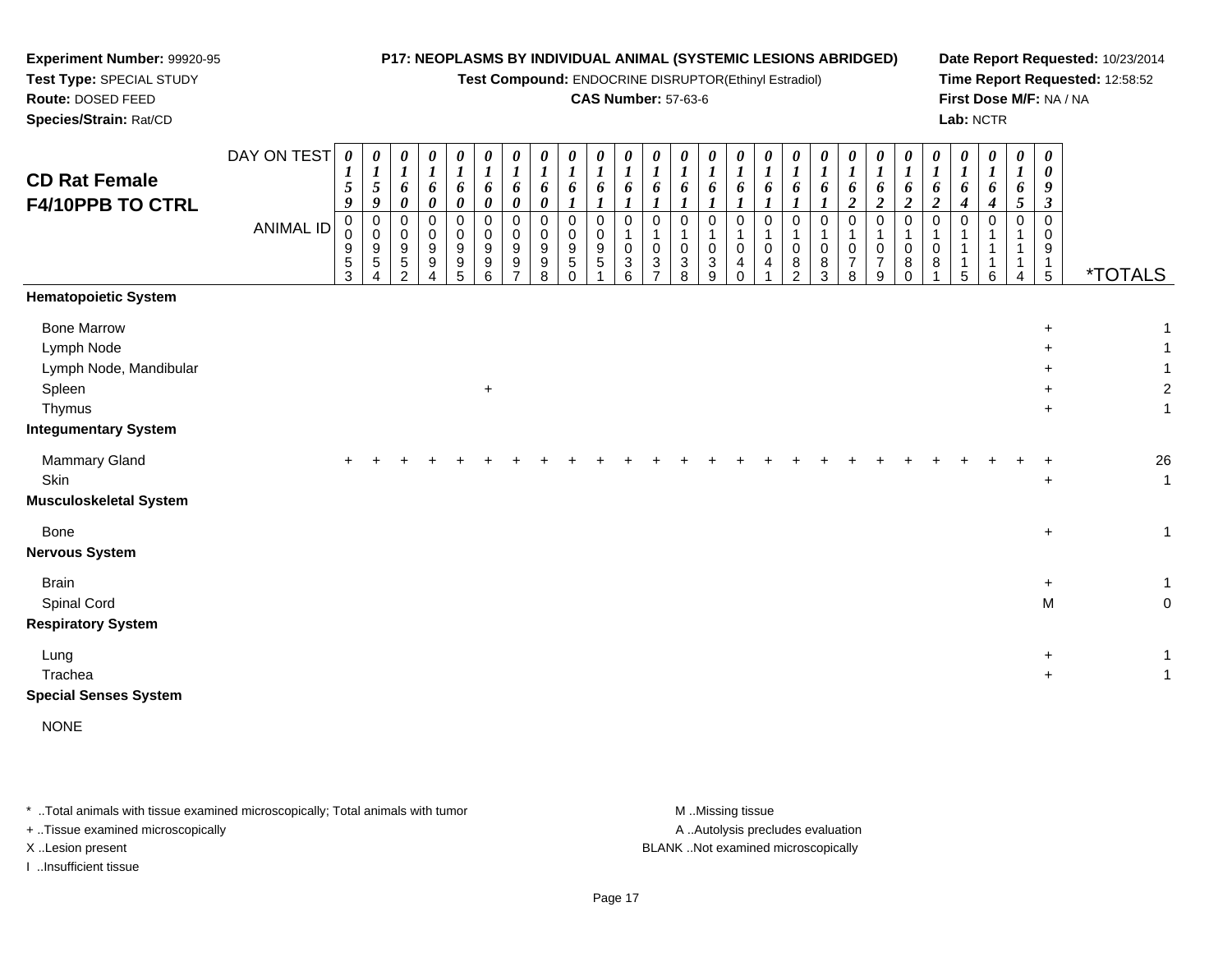| <b>Experiment Number: 99920-95</b><br>Test Type: SPECIAL STUDY<br><b>Route: DOSED FEED</b><br>Species/Strain: Rat/CD |                                 |                         |                  |             |                                            |                                   |                            |                         |                            |                            | <b>CAS Number: 57-63-6</b> |                            |                              |                    | <b>P17: NEOPLASMS BY INDIVIDUAL ANIMAL (SYSTEMIC LESIONS ABRIDGED)</b><br>Test Compound: ENDOCRINE DISRUPTOR(Ethinyl Estradiol) |        |                    |               |   |        | Lab: NCTR    |                         |             | First Dose M/F: NA / NA | Date Report Requested: 10/23/2014<br>Time Report Requested: 12:58:52 |
|----------------------------------------------------------------------------------------------------------------------|---------------------------------|-------------------------|------------------|-------------|--------------------------------------------|-----------------------------------|----------------------------|-------------------------|----------------------------|----------------------------|----------------------------|----------------------------|------------------------------|--------------------|---------------------------------------------------------------------------------------------------------------------------------|--------|--------------------|---------------|---|--------|--------------|-------------------------|-------------|-------------------------|----------------------------------------------------------------------|
| <b>CD Rat Female</b><br><b>F4/10PPB TO CTRL</b>                                                                      | DAY ON TEST<br><b>ANIMAL ID</b> | $\theta$<br>9<br>5<br>3 | 0<br>0<br>0<br>9 | 0<br>9<br>5 | $\boldsymbol{\theta}$<br>O.<br>0<br>9<br>9 | $\theta$<br>6<br>0<br>0<br>9<br>5 | $\boldsymbol{\theta}$<br>9 | $\theta$<br>6<br>9<br>8 | $\boldsymbol{\theta}$<br>9 | $\boldsymbol{\theta}$<br>9 |                            | $\boldsymbol{\theta}$<br>6 | $\theta$<br>6<br>0<br>3<br>8 | $\theta$<br>6<br>9 | 0<br>0<br>0                                                                                                                     | $\sim$ | $\theta$<br>8<br>3 | $\theta$<br>8 | 9 | 0<br>8 | U.<br>6<br>5 | $\theta$<br>6<br>0<br>6 | 6<br>0<br>4 | 0<br>9<br>5             | <i><b>*TOTALS</b></i>                                                |
| <b>Urinary System</b><br>Kidney<br><b>Urinary Bladder</b><br><b>SYSTEMIC LESIONS</b>                                 |                                 |                         |                  |             |                                            |                                   |                            |                         |                            |                            |                            |                            |                              |                    |                                                                                                                                 |        |                    |               |   |        |              |                         |             | M                       | 26<br>0                                                              |

| Multiple Organ     |  |  |  |  |  |  |  |  |  |  |  |  |  | 26 |
|--------------------|--|--|--|--|--|--|--|--|--|--|--|--|--|----|
| Lymphoma Malignant |  |  |  |  |  |  |  |  |  |  |  |  |  |    |

\* ..Total animals with tissue examined microscopically; Total animals with tumor M..Missing tissue M ..Missing tissue

+ ..Tissue examined microscopically

I ..Insufficient tissue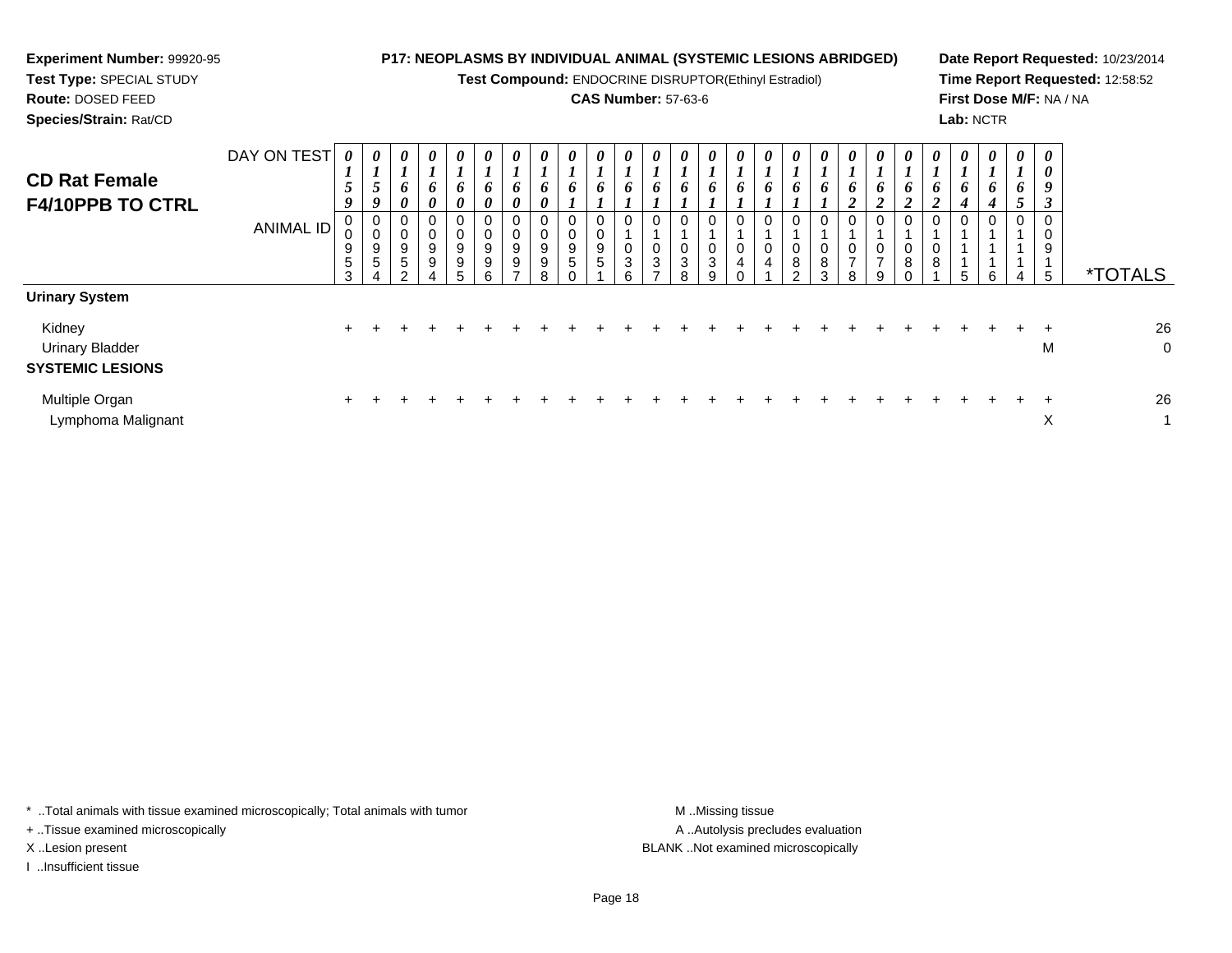#### **Experiment Number:** 99920-95**Test Type:** SPECIAL STUDY**Route:** DOSED FEED **Species/Strain:** Rat/CD**P17: NEOPLASMS BY INDIVIDUAL ANIMAL (SYSTEMIC LESIONS ABRIDGED)Test Compound:** ENDOCRINE DISRUPTOR(Ethinyl Estradiol)**CAS Number:** 57-63-6**Date Report Requested:** 10/23/2014**Time Report Requested:** 12:58:52**First Dose M/F:** NA / NA**Lab:** NCTRDAY ON TEST**CD Rat Female F4/50PPB TO CTRL**ANIMAL ID*0 1 6 0* 0 0 9 5 8*0 1 6 0* 0 0 9 5 9*0 1 6 0* 0 0 9 6 0*0 1 6 0* 0 1 0 0 2*0 1 6 0* 0 1 0 0 3*0 1 6 0* 0 1 0 4 5*0 1 6 0* 0 1 0 4 6*0 1 6 0* 0 1 1 2 0*0 1 6 1* 0 0 9 5 5*0 1 6 1* 0 0 9 5 6*0 1 6 1* 0 0 9 5 7*0 1 6 1* 0 0 9 9 9*0 1 6 1* 0 1 0 0 0*0 1 6 1* 0 1 0 0 1*0 1 6 1* 0 1 0 4 2*0 1 6 1* 0 1 0 4 3*0 1 6 1* 0 1 0 4 4*0 1 6 1* 0 1 0 8 4*0 1 6 1* 0 1 0 8 5*0 1 6 1* 0 1 0 8 6*0 1 6 1* 0 1 0 8 7*0 1 6 1* 0 1 0 8 8*0 1 6 2* 0 1 1 1 9*0 1 6 4* 0 1 1 1 7*0 1 6 4* 0 1 1 1 $\dot{8}$ 8 \*TOTALS**Alimentary System**Liver $\mathsf{r}$  + <sup>+</sup> <sup>+</sup> <sup>+</sup> <sup>+</sup> <sup>+</sup> <sup>+</sup> <sup>+</sup> <sup>+</sup> <sup>+</sup> <sup>+</sup> <sup>+</sup> <sup>+</sup> <sup>+</sup> <sup>+</sup> <sup>+</sup> <sup>+</sup> <sup>+</sup> <sup>+</sup> <sup>+</sup> <sup>+</sup> <sup>+</sup> <sup>+</sup> <sup>+</sup> <sup>+</sup> <sup>25</sup> **Cardiovascular System**NONE **Endocrine System**Adrenal Cortex $\times$  + <sup>+</sup> <sup>+</sup> <sup>+</sup> <sup>+</sup> <sup>+</sup> <sup>+</sup> <sup>+</sup> <sup>+</sup> <sup>+</sup> <sup>+</sup> <sup>+</sup> <sup>+</sup> <sup>+</sup> <sup>+</sup> <sup>+</sup> <sup>+</sup> <sup>+</sup> <sup>+</sup> <sup>+</sup> <sup>+</sup> <sup>+</sup> <sup>+</sup> <sup>+</sup> <sup>+</sup> <sup>25</sup> Adrenal Medullaa  $+$  <sup>+</sup> <sup>+</sup> <sup>+</sup> <sup>+</sup> <sup>+</sup> <sup>+</sup> <sup>+</sup> <sup>+</sup> <sup>+</sup> <sup>+</sup> <sup>+</sup> <sup>+</sup> <sup>+</sup> <sup>+</sup> <sup>+</sup> <sup>+</sup> <sup>+</sup> <sup>+</sup> <sup>+</sup> <sup>+</sup> <sup>+</sup> <sup>+</sup> <sup>+</sup> <sup>+</sup> <sup>25</sup> Pituitary Gland $\alpha$  + <sup>+</sup> <sup>+</sup> <sup>+</sup> <sup>+</sup> <sup>+</sup> <sup>+</sup> <sup>+</sup> <sup>+</sup> <sup>+</sup> <sup>+</sup> <sup>+</sup> <sup>+</sup> <sup>+</sup> <sup>+</sup> <sup>+</sup> <sup>+</sup> <sup>+</sup> <sup>+</sup> <sup>+</sup> <sup>+</sup> <sup>+</sup> <sup>+</sup> <sup>+</sup> <sup>+</sup> <sup>25</sup> Thyroid Glandd  $+$  <sup>+</sup> <sup>+</sup> <sup>+</sup> <sup>+</sup> <sup>+</sup> <sup>+</sup> <sup>+</sup> <sup>+</sup> <sup>+</sup> <sup>+</sup> <sup>+</sup> <sup>+</sup> <sup>+</sup> <sup>+</sup> <sup>+</sup> <sup>+</sup> <sup>+</sup> <sup>+</sup> <sup>+</sup> <sup>+</sup> <sup>+</sup> <sup>+</sup> <sup>+</sup> <sup>+</sup> <sup>25</sup> **General Body System**NONE **Genital SystemOvary**  <sup>+</sup> <sup>+</sup> <sup>+</sup> <sup>+</sup> <sup>+</sup> <sup>+</sup> <sup>+</sup> <sup>+</sup> <sup>+</sup> <sup>+</sup> <sup>+</sup> <sup>+</sup> <sup>+</sup> <sup>+</sup> <sup>+</sup> <sup>+</sup> <sup>+</sup> <sup>+</sup> <sup>+</sup> <sup>+</sup> <sup>+</sup> <sup>+</sup> <sup>+</sup> <sup>+</sup> <sup>+</sup> <sup>25</sup> **Oviduct**  $\mathfrak{t}$  + <sup>+</sup> <sup>+</sup> <sup>+</sup> <sup>+</sup> <sup>+</sup> <sup>+</sup> <sup>+</sup> <sup>+</sup> <sup>+</sup> <sup>+</sup> <sup>+</sup> <sup>+</sup> <sup>+</sup> <sup>+</sup> <sup>+</sup> <sup>+</sup> <sup>+</sup> <sup>+</sup> <sup>+</sup> <sup>+</sup> <sup>+</sup> <sup>+</sup> <sup>+</sup> <sup>+</sup> <sup>25</sup> **Uterus**  <sup>+</sup><sup>+</sup> <sup>+</sup> <sup>+</sup> <sup>+</sup> <sup>+</sup> <sup>+</sup> <sup>+</sup> <sup>+</sup> <sup>+</sup> <sup>+</sup> <sup>+</sup> <sup>+</sup> <sup>+</sup> <sup>+</sup> <sup>+</sup> <sup>+</sup> <sup>+</sup> <sup>+</sup> <sup>+</sup> <sup>+</sup> <sup>+</sup> <sup>+</sup> <sup>+</sup> <sup>+</sup> <sup>25</sup>

Vaginaa  $+$  <sup>+</sup> <sup>+</sup> <sup>+</sup> <sup>+</sup> <sup>+</sup> <sup>+</sup> <sup>+</sup> <sup>+</sup> <sup>+</sup> <sup>+</sup> <sup>+</sup> <sup>+</sup> <sup>+</sup> <sup>+</sup> <sup>+</sup> <sup>+</sup> <sup>+</sup> <sup>+</sup> <sup>+</sup> <sup>+</sup> <sup>+</sup> <sup>+</sup> <sup>+</sup> <sup>+</sup> <sup>25</sup> **Hematopoietic System**Bone Marrow <sup>+</sup> <sup>+</sup> <sup>+</sup> <sup>+</sup> <sup>+</sup> <sup>+</sup> <sup>+</sup> <sup>+</sup> <sup>+</sup> <sup>+</sup> <sup>+</sup> <sup>+</sup> <sup>+</sup> <sup>+</sup> <sup>+</sup> <sup>+</sup> <sup>+</sup> <sup>+</sup> <sup>+</sup> <sup>+</sup> <sup>+</sup> <sup>+</sup> <sup>+</sup> <sup>+</sup> <sup>+</sup> <sup>25</sup> Spleenn  $+$ <sup>+</sup> <sup>+</sup> <sup>+</sup> <sup>+</sup> <sup>+</sup> <sup>+</sup> <sup>+</sup> <sup>+</sup> <sup>+</sup> <sup>+</sup> <sup>+</sup> <sup>+</sup> <sup>+</sup> <sup>+</sup> <sup>+</sup> <sup>+</sup> <sup>+</sup> <sup>+</sup> <sup>+</sup> <sup>+</sup> <sup>+</sup> <sup>+</sup> <sup>+</sup> <sup>+</sup> <sup>25</sup>

\* ..Total animals with tissue examined microscopically; Total animals with tumor M ...Missing tissue M ...Missing tissue A ..Autolysis precludes evaluation + ..Tissue examined microscopically X ..Lesion present BLANK ..Not examined microscopicallyI ..Insufficient tissue